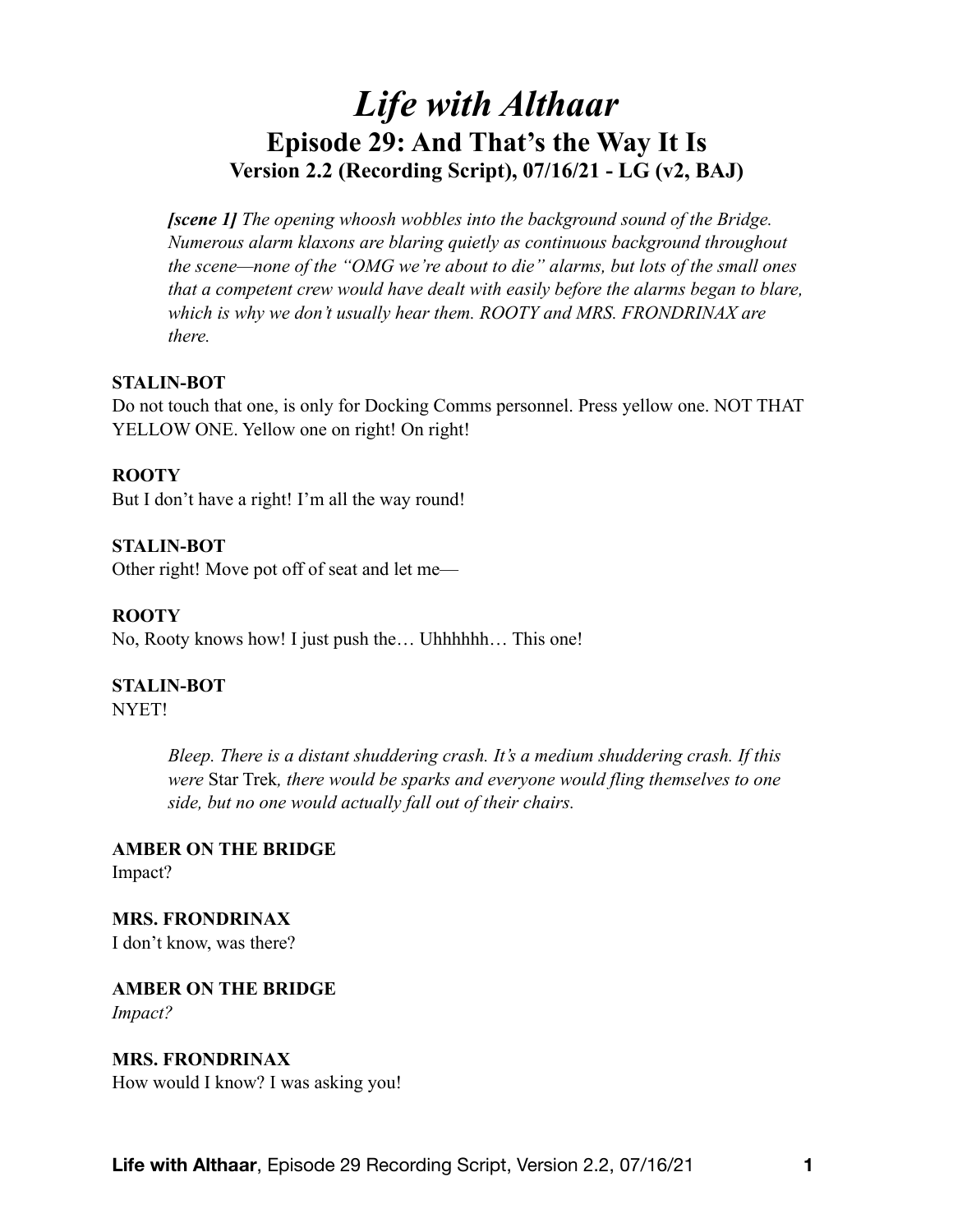#### **TORIANNA**

Thank you, Amber. Yes, that was an impact. Minimal damage, but it will leave a mark. And I'll be submitting an itemized report of the hull repair expenses to the Committee, but for now, thrusters to compensate, please.

## **HITHERTO MOSTLY UNNOTICED BRIDGE PERSON**

I've got it at my station, Commander. Automated orbital maintenance system engaged, thrusters are compensating.

*Thrusters compensate, distantly. Whrrrr-oosh.* 

# **TORIANNA**

Thank you, Auxiliary.

## **MRS. FRONDRINAX**

Please don't speak for me, Commander. I have the honor of today's Bridge supervisory duty, after all. Ahem. Thank you, Auxiliary. Excellent work. And you'd look great in a headband, if you don't mind me saying. You have the—what are those called. Eyebrows! You have the eyebrows for it.

# **HITHERTO MOSTLY UNNOTICED BRIDGE PERSON'S FRIEND**

*(in the background)*  T00ts! Career move!

# **HITHERTO MOSTLY UNNOTICED BRIDGE PERSON**

*(ditto)*  That's what you said last time. But they still don't even know my name. Yours either.

# **HITHERTO MOSTLY UNNOTICED BRIDGE PERSON'S FRIEND**

*(ditto ditto)*  Streez, I was just trying to be supportive. You don't need to harsh my gummies.

## **TORIANNA**

"Honor." Now, that's an interesting way of phrasing it, Frondrinax. I was under the impression you'd ended up stationed here today as a direct result of your handling of the ICSB wellness probe. I'd heard your fellow Committee members were less than satisfied with the results. Presumably, they chose to stick you with Bridge duty as a lesson in humility. Although I'm not sure why they thought that would work. Humility is a quality your species seems to be totally—

**FRALL**

Powder, sir. Dry.

**TORIANNA** I was only remarking, Frall, that—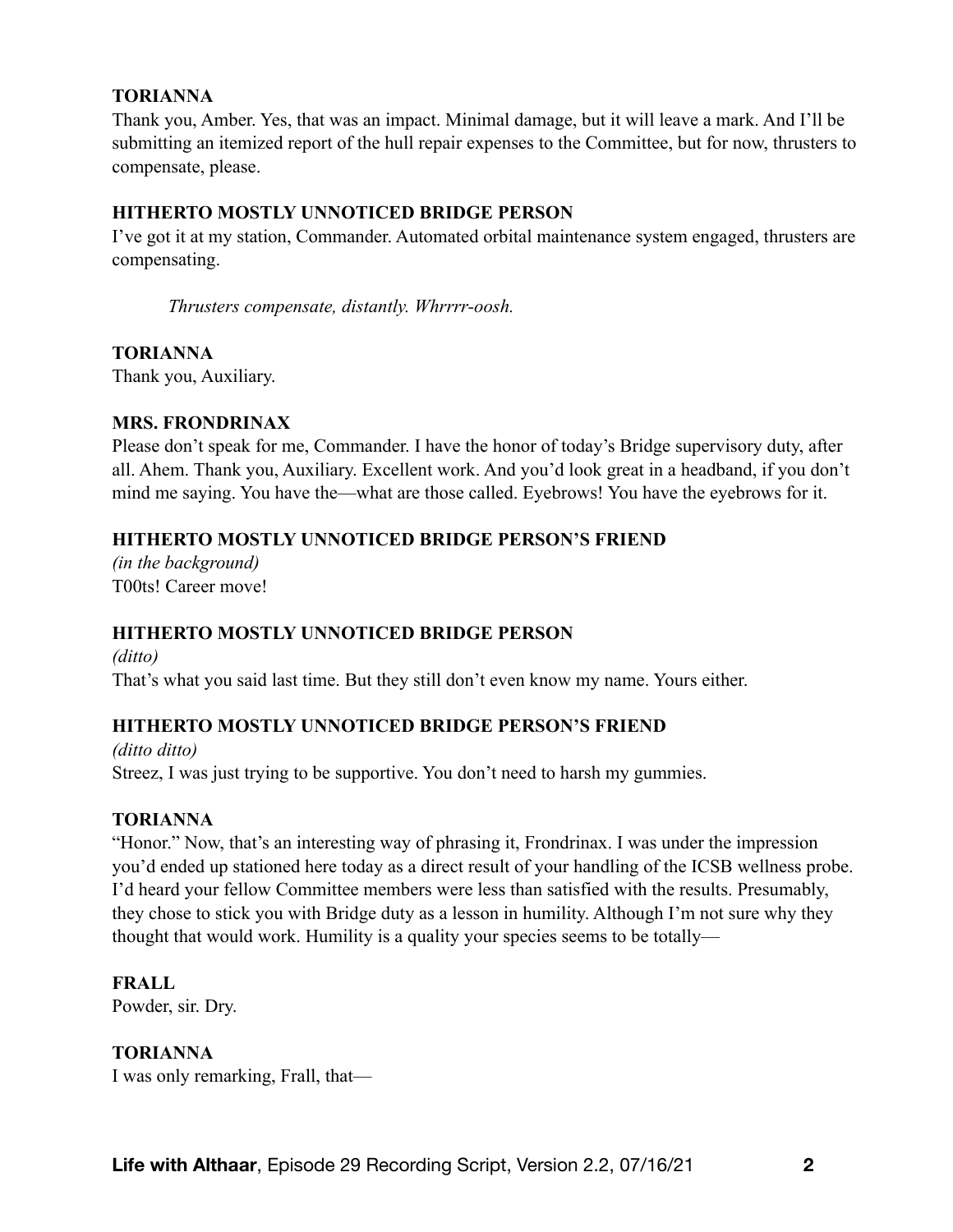## **FRALL**

Day, sir. Another, live to see.

## **TORIANNA**

*(pause, recalibrating)* Right. Well. As I was about to say, Frondrinax, you've done remarkably well supervising the Bridge today, considering your relative lack of experience. Who could have imagined that a stray bit of space debris would approach the station on a pre-logged and confirmed trajectory, and would need to be dealt with, as indicated in the top-of shift log briefing that you chose not to read? Anyone would be taken by surprise under those circumstances. But we survived the incident, no doubt due to your swift intervention.

# **ROOTY**

Rooty pushes buttons!

## **TORIANNA**

Rooty does. And yet, somehow, we still draw breath.

#### **MRS. FRONDRINAX**

Well, thank you, Mindy. We did rise mightily to the occasion, didn't we? Pushing those buttons, reading those inputs, making split-second battlefield decisions, spotting the pertinent facts in the deluge of data, keeping a laser-tight focus while— what *are* all those noisy things? How is anyone supposed to work here with all this bleeping and blooping and blinking?

## **TORIANNA**

The alarms, yes. We usually anticipate those so they don't ever actually go off, but since you refused to—

*FRALL makes a warble that sounds like a finger waggling.* 

## **TORIANNA**

That is to say, yes, it's a wonder you can think so clearly with all this racket. A remarkable feat of concentration. But perhaps you've earned a break? You could relax in my office for a bit, if you like. I find that always clears my thoughts after a difficult day in the Chair. And if you're in need of refreshment, you can get some cool water from the tap in the, ah, there's a small room in there that—

## **MRS. FRONDRINAX**

I am familiar with the Human "bathroom," yes. Though I've always found the design rather inscrutable.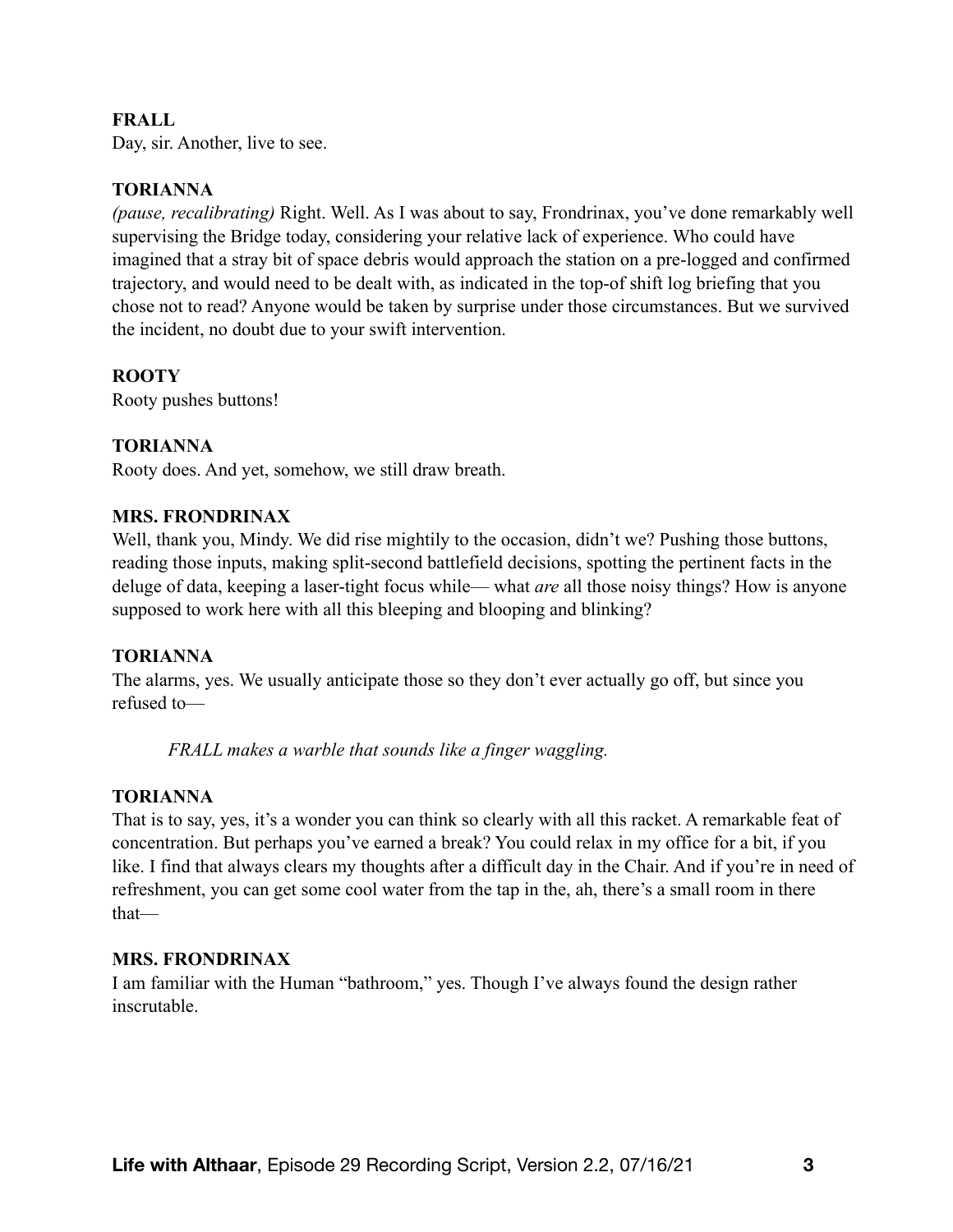## **TORIANNA**

Ah. Well, there's one in there if you get thirsty, anyway. And while you're recovering from your heroic supervisory efforts, the Bridge crew can tend to those minor, inconsequential matters that a prominent member of the Committee shouldn't have to bother herself with. Such as these pesky alarms. I think that's a much more efficient use of everyone's time, don't you?

#### **MRS. FRONDRINAX**

Oh! Well, yes, you're probably right. I'm sure you can muddle along without my supervision for a few minutes, anyway. Come along, Rooty. But before I leave you, Mindy, I'd like to set the record straight—I was not assigned to Bridge detail as a punishment for any sort of mulch-up with the ICSB delegation. On the contrary, the Committee were all very pleased with the outcome. And you'll be able to see that for yourself very soon, once our documentary on the tour is released. We were hoping to put it out last week, as a matter of fact, but we still needed to get our roots worked around a few technical glitches in stick.

#### **TORIANNA**

Stick?

# **ROOTY**

Post.

# **MRS. FRONDRINAX**

Yes, in post. Eliminating any trace of those wretched Poomie creatures, for one thing.

## **TORIANNA**

Oh, but they were so cute. In fact, I think a Poomie would make a delightful addition to the Bridge crew, if only they weren't so… explode-y.

## **MRS. FRONDRINAX**

Ugh. Beastly things. *(shivers)* Anyway, we'll be airing the documentary record of the fact-finding mission very soon. And distributing it Galaxy-wide as well! There's been a lot of interstellar chatter about it, that's what the FOPS—Fugulnari Outreach Pollination Service, you know—that's what our FOPS agents tell me. Can you imagine, some folks on the General Council got it into their trunks that our aid and assistance to you poor starving Humans might have some kind of ulterior motive? Ridiculous! Well, this will put all those silly rumors to rest.

## **TORIANNA**

"Poor starving Humans?" We weren't starving.

## **MRS. FRONDRINAX**

Well, you are now, so it's a good thing we're here to help, isn't it?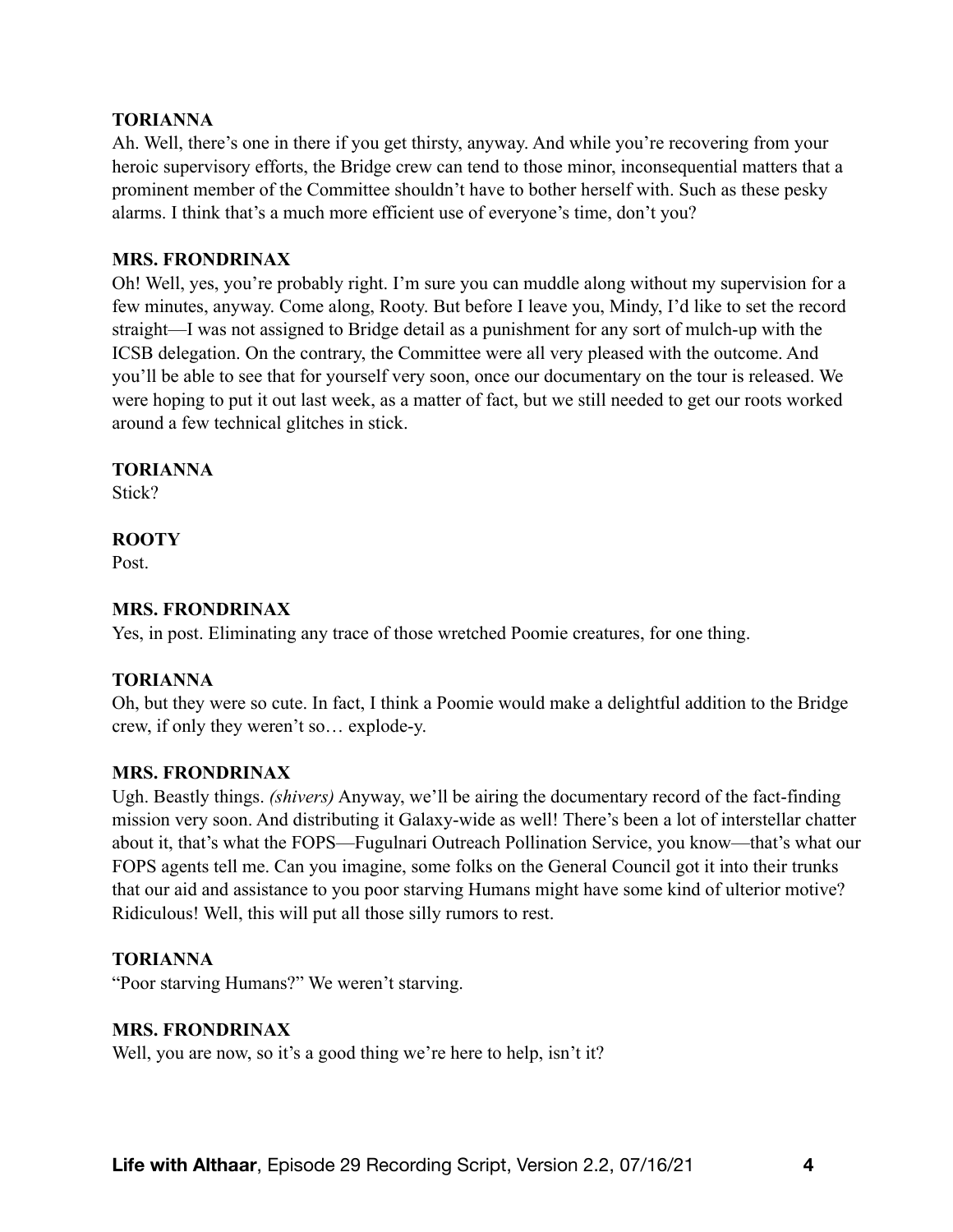# **AMBER ON THE BRIDGE**

Shouldn't a fact-finding mission be organized by someone other than subject of the investigation? Or by actual journalists? Otherwise it's not really a fact-finding mission?

# **MRS. FRONDRINAX**

Nonsense! They found lots of facts. We Fugulnari bask in open sunshine, that we do. And you'll be hearing all about it later today. All right, everyone, carry on with your duties. I'll just be misting my lamina in the Commander's office for a bit. This has been a very trying cycle. Count yourselves lucky that I was here to bear the brunt of it on my sturdy branches! But now that the crisis seems to be over, we'll leave you to tend to less vital matters. Let's go, Rooty.

*Door whoosh as they head into TORIANNA's office.* 

# **TORIANNA**

Finally. All right, people, let's get these alarms settled, it shouldn't take more than a minute or two. *(Alarms shut down over the next couple of lines. Commanding:)* Pretend this is an I'm-With-Stupid drill. Stalin-Bot, post a foamer to the collision scar and seal off any active circuits. Amber, shut down any sensor notifications I don't need to look at, by which I mean all of them. Ah, much better, I can hear myself think.

*Top-of-cycle announcement fanfare plays over the PA.* 

# **TORIANNA**

I spoke too soon.

# **GLOTTULIX**

Attention, residents of the Fairgrounds. This is Glottulix, a good friend of Frondrinax of the Fugulnari Committee for the Management of Human Affairs, with today's friendship bulletin. We are here to warm your ears for this, the second cycle of glorious Day 267 of the Fugulnari Ascension!

I really am a friend of Frondrinax, you know. That's not just a pile of bureaucratic fertilizer! And I know… *(off mic a bit)* Hold up, what's wrong with fertilizer? I love fertilizer. Who doesn't like a nice phosphate after a long day?

# **OAKENSARX**

*(hissing, whispering from off)*  Not now! You're on a live mic. Just read it!

# **GLOTTULIX**

Okay, but seriously. Big fan of fertilizer, here. I mean, I even buy the vintage stuff, I've got my own dirt cellar set up. I don't know who wrote this, but—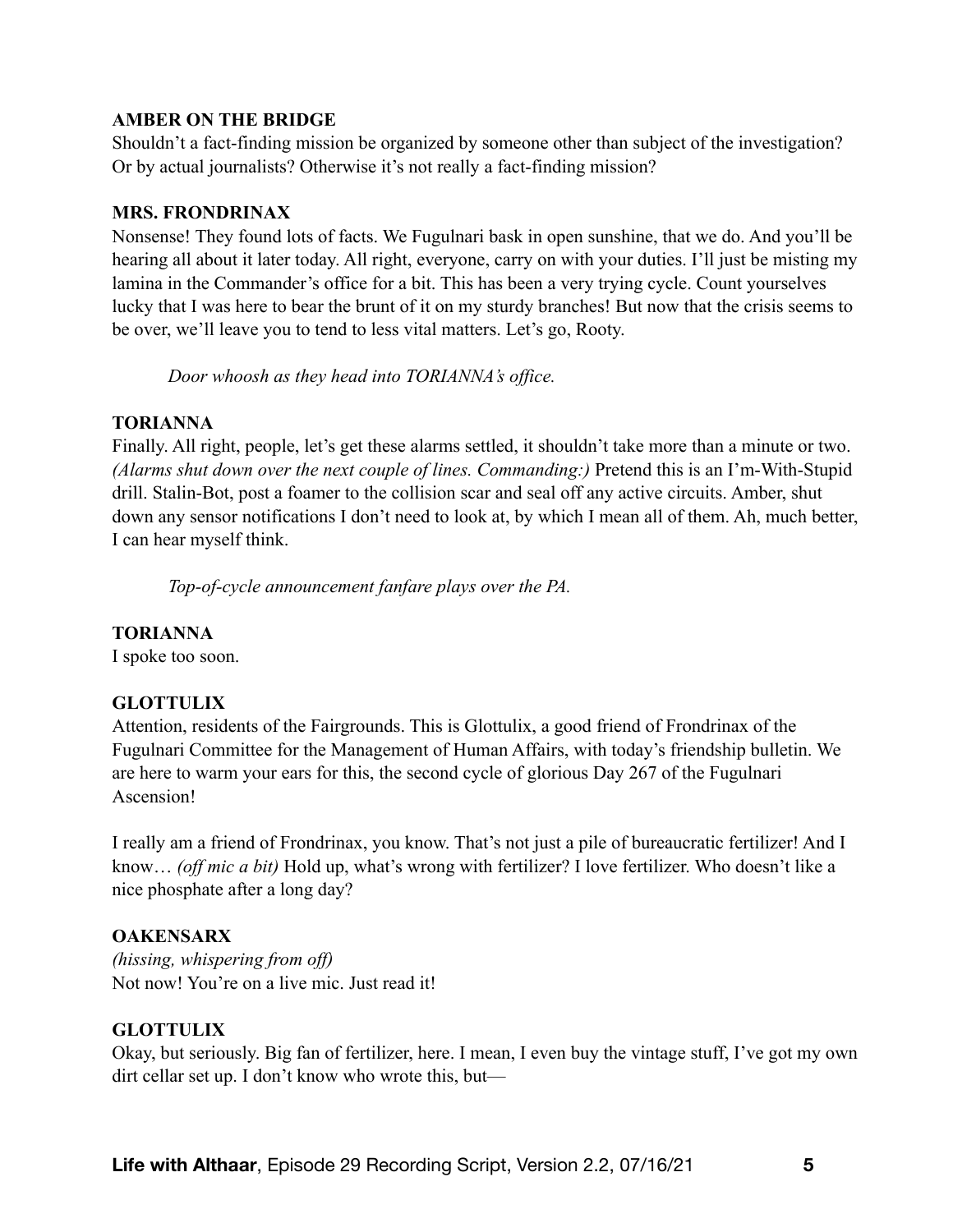#### **OAKENSARX**

Not up for discussion! Just read it!

#### **GLOTTULIX**

Ok, but I'm just saying. *(back into the mic)*… Ahem. Hello? Hello? Is this thing on? Who was that? Ha ha, sounds like someone was trying to sneak a haustorium into our channel for a second there. Anyway, as I was saying, I know Frondrinax would love to be here talking to you herself, if she weren't so very busy with her other duties as a member of the Committee, working to make all our lives better! And now, on to the news!

We've just finshed a comprehensive effectuation re-assessment on the recipe for our NutraZoom EnzyBlast Efficiency Shakes, because efficiency pairs best with happiness! And we had been considering an adjustment to the flavor profiles, to better appeal to your finicky Human tongues, but you used those tongues to speak up loud and clear. No! you said. We like this stuff best just like you made it first, from the goodness of your very own fibers! In fact, more than 80% of respondents to our recent select survey happily consume their daily quota and then some! And they overwhelmingly asked us not to change the flavors. So, while there may still be a few of you out there who are less than satisfied, you can rest assured that our nutritional labs are hard at work researching new ways to efficiently meet your dietary needs. But for now, if NutraZoom makes you make that face, just remember: your friends and neighbors dig it in the weeds, so don't vonch them up.

#### **AMBER ON THE BRIDGE**

"Vonch them up?"

#### **TORIANNA**

Propaganda is always a work in progress.

#### **STALIN-BOT**

I remember when I used to do this kind of thing.

#### **TORIANNA**

No, you don't.

#### **GLOTTULIX**

Now, that was good news for your mouths, but we also have good news for your eyes! And ears! Wow, you Humans sure do have a lot of organs! And that's not even counting, you know, the *famous* ones. Or should I say "notorious!"

#### **OAKENSARX**

*(in the background)*  Don't improvise!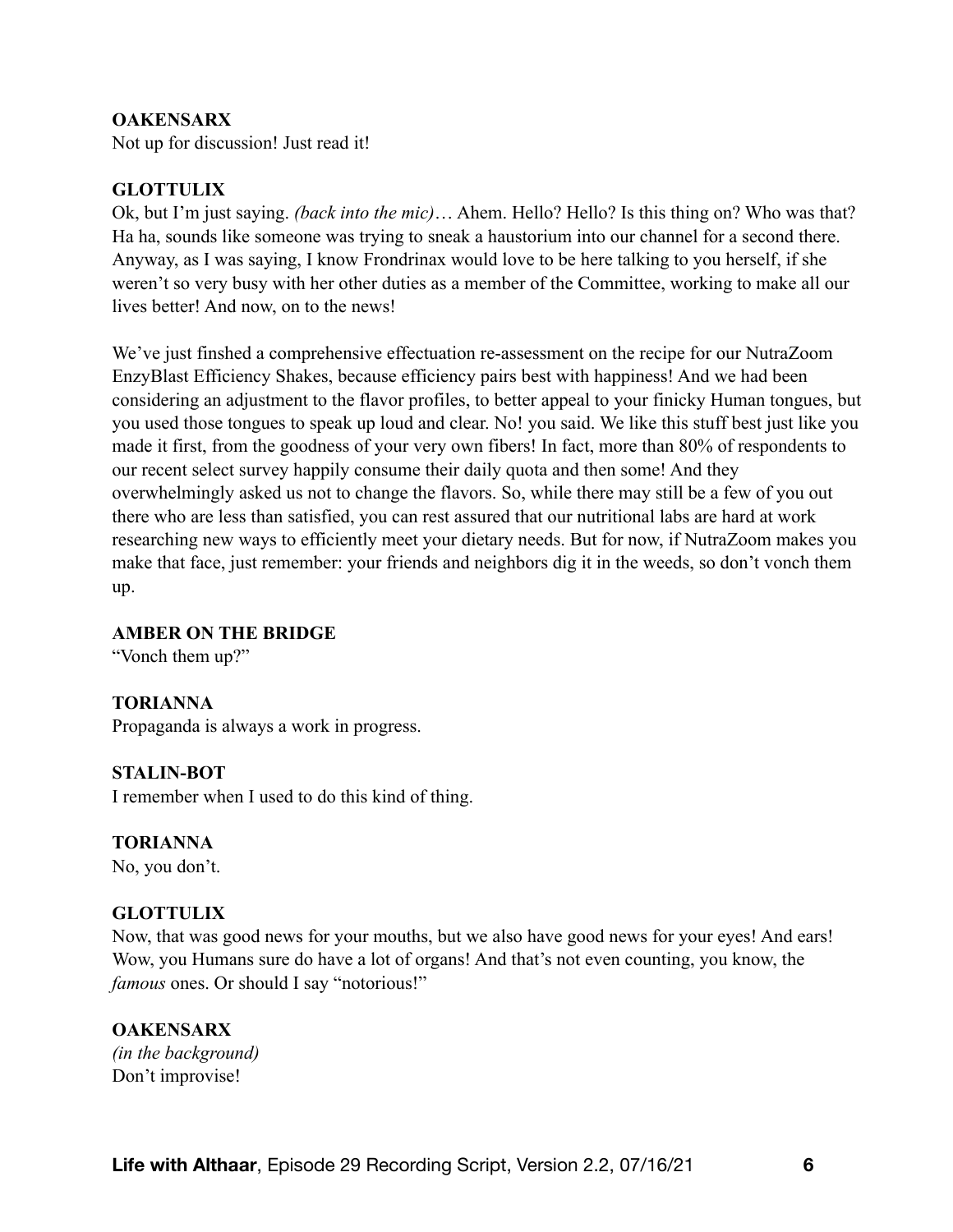## **GLOTTULIX**

That is, ah… Some of you may have spotted a delegation of interstellar dignitaries visiting the Fairgrounds recently. Well, it is our pleasure to announce that those visitors were in fact a sage group of representatives from the ICSB—oh, I do love sage! Sorry. A delegation invited here by the Committee to investigate living conditions. We had been informed of some bizarre rumors circulating among our fellow ICSB member species— completely unfounded rumors, of course about the reasoning behind Humanity's perfectly sensible choice to incorporate Fugulnari principles into your society. So we wanted to make sure everyone across the Galaxy was able to see the truth about the incredibly fruitful coöperation between our two peoples! And the delegation of course left completely satisfied. But you won't have to take my word for it! The observers were accompanied on their visit by a documentary holo crew, and we're just thrilled to be able to share the result of their efforts with all of you later today! So tune in for a chance to see your friends and working companions in a document for the future, and beyond! Also featuring appearances by the nova stars of the interstellar hit series, "Dave and Zwizz'linarp!" Now, viewing is not by any means mandatory—watch if you want! Watch for unity, watch for efficiency, watch for happiness! But we do hope you'll join us. We recorded this visit for posterity, and posterity is today!

[ *additional announcement text to run under the below conversation until RFF breaks in:* ]

Now, we didn't have to invite strangers to the Fairgrounds to peek under our pest netting—but from here to Fugulnar, the Committee is dedicated to keeping you on the efficient path to prosperity. We've got your interests protected out in the long cold places between the stars, as well as here in the warm glow of regulation and solidarity. And we speak with one voice when we all say "Yes." Our long and complicated handshake with the League of Humans binds us together as we plow a new furrow into the future.

*Door whoosh as MRS. FRONDRINAX and ROOTY poke their stems back out of the office.* 

## **MRS. FRONDRINAX**

"Posterity is today?" Absurd. I am much better at these than Glottulix.

**TORIANNA** I suppose Hobson's Choice is better than no choice at all.

**MRS. FRONDRINAX** What? Who's this Hobson?

**TORIANNA** No one. Maybe he lived in Vav.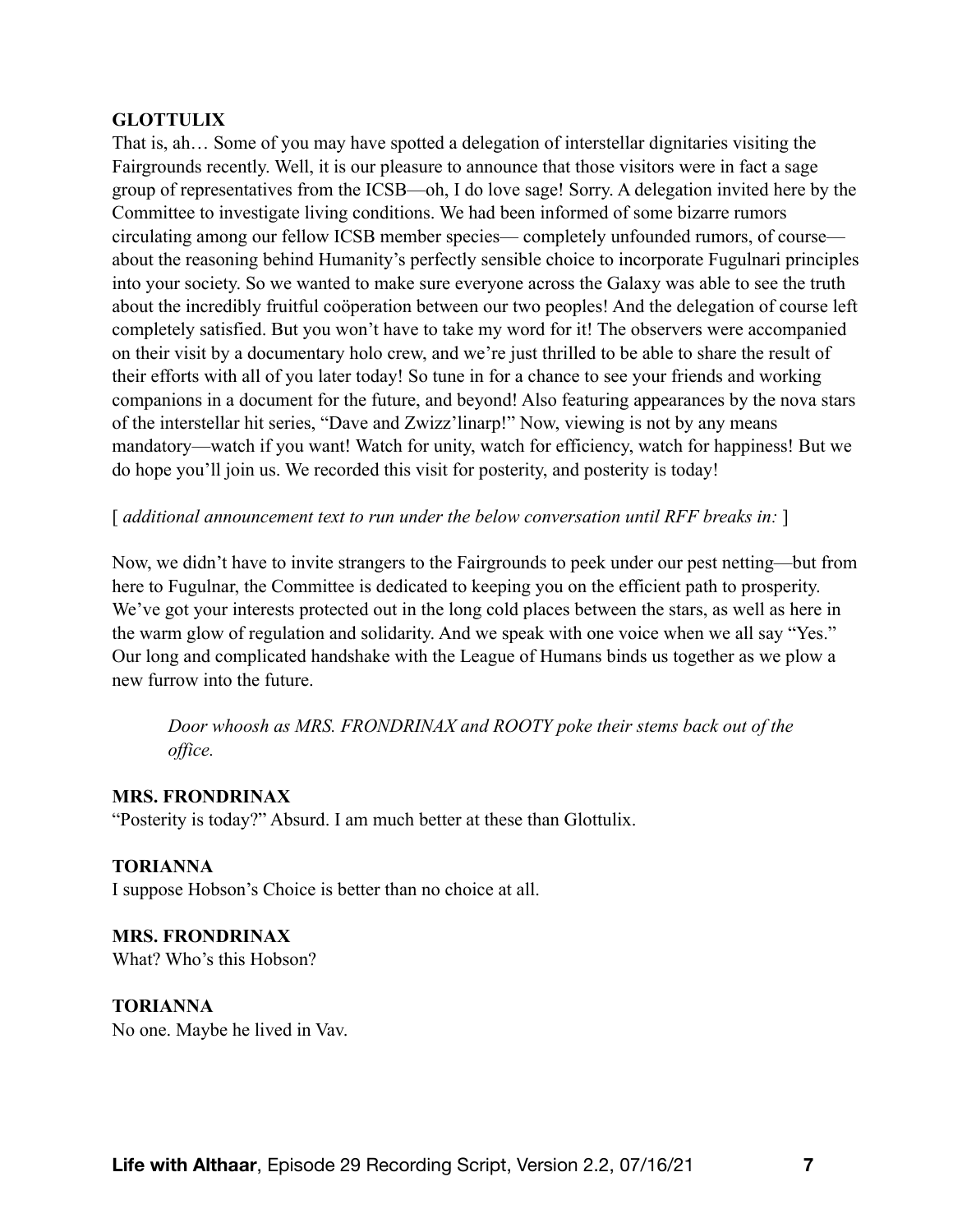# **MRS. FRONDRINAX**

Well, I wouldn't go visiting unannounced then. He may have decided to live somewhere more convenient, like on a farm. I found out yesterday that we've had a run of Ardent Labor volunteers from the Upper Concourse Widdershins Arc. Good citizens up there! *(the Radio Free Fairgrounds signal cuts in)* Oh, what the powdery mildew is this now?!

#### **RADIO FREE FAIRGROUNDS**

Three, two—we're in? Just a partial, ok. Fairgrounds! Attention Fairgrounds! This is Radio Free Fairgrounds with this cycle's actual news. Here are the facts.

People are missing in Sectors Dalet through Zayin. After the security sweep last month, some Fairgrounders never came back to their units, and we think they've been moved to farming and factory camps run by the Foogs. We don't know how many are missing. We're building a tracking list, and if you can put names to the missing, most of our authentication codes are still active on the blind data drop hubs. *(digital jitter, severe.)*

*(to someone off-mic)* Are we still—? Ok. *(back on mic)* We only have a partial signal lock, but you should know the Resistance has managed to re-appropriate several of the food shipments that had been gathering dust in Foog storage depots, and the contents are out for pickup. We can't distro right now, but we've moved supplies to stockpile centers and secure drops. Share don't sell, take what you need and pass the rest. And do your best to stay off the NutraZooms. They're like food, but they're not food. We're losing—sig—resc—drop *(digital jitter, severe.)*

*(to off-mic)* Then start taking it down. I'll run out the air. *(back on mic)* We'll be back later with more samizdat from Delilah Mallory, observations from her time spent as an uncharged political prisoner held in solitary confinement, in violation of both Human decency and basic sentient rights. But for now, remember: We're all in this—*(digital stutter: thisthisthisthisthis and then it ends with a brisk sharp "snap")* 

## **MRS. FRONDRINAX**

Ugh. Typical. I told Glottulix, just hit the gain and overload the output cycles as soon as they break in! Even Rooty would have had them off the air faster than that!

## **ROOTY**

Aw, thank you!

#### **MRS. FRONDRINAX**

Shut up, Rooty. Well, apparently that's all the announcements we'll be hearing this cycle, so I'll return to your office to recuperate. After writing a strongly-worded memo about on-air protocols. But feel free to sound the alert if you should need any more guidance. All right, Rooty, break time.

#### **ROOTY**

Yes, Mama!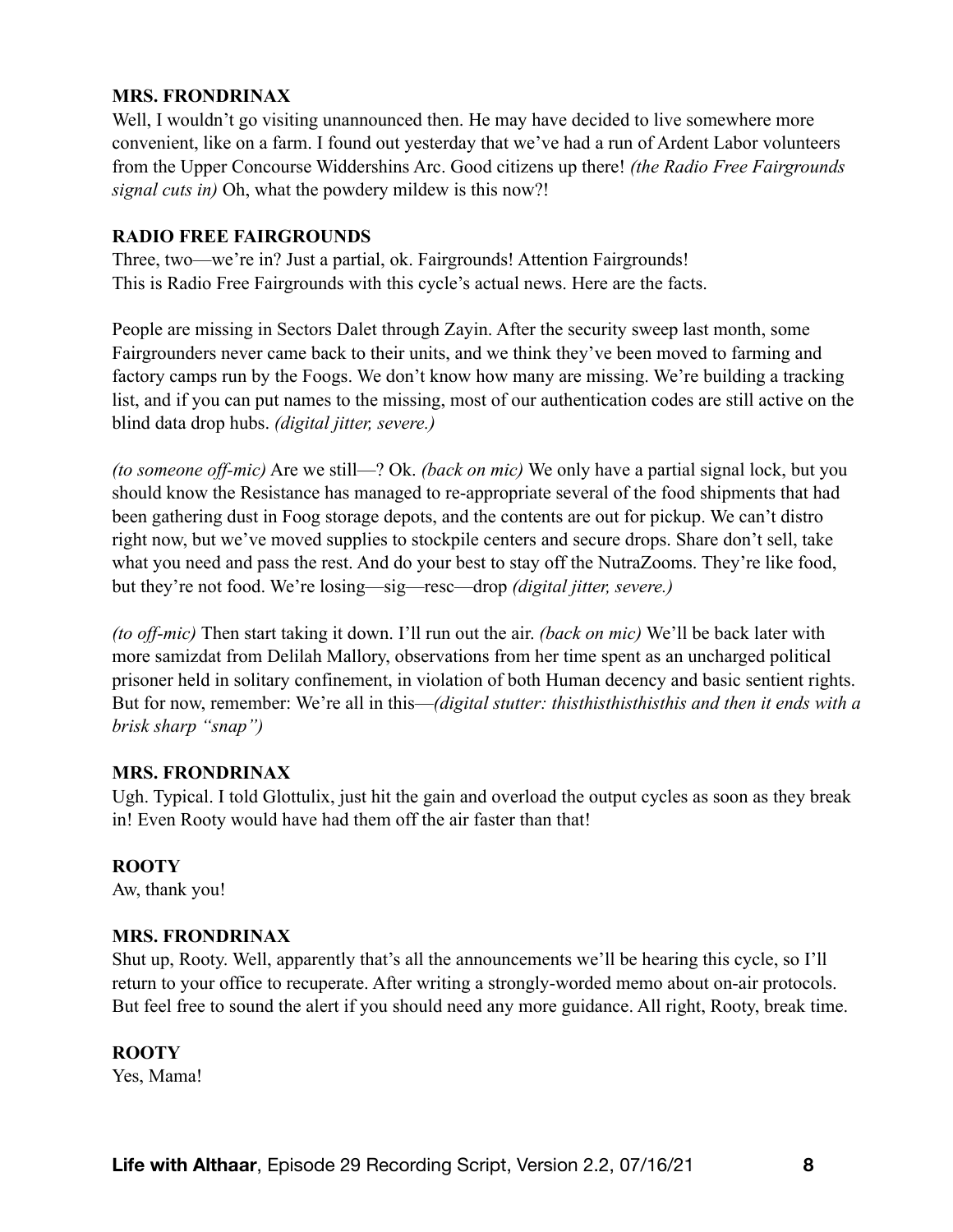#### **MRS. FRONDRINAX**

*Rooty*.

# **ROOTY**

Oops.

*Doors, definitively. MRS. FRONDRINAX and ROOTY exit to TORIANNA's office.* 

## **TORIANNA**

Right. Here's hoping Rooty and Tooty will stay out of our hair for a few minutes at least. Amber, cut my office comm circuits off from the main bridge feed while they're in there. But send their audio to the monitor at my chair. You there!

# **HITHERTO MOSTLY UNNOTICED BRIDGE PERSON'S FRIEND**

Sir?

## **TORIANNA**

I would have loved to send you to Tixondu's for a macchiato right about now, before Tixondu's became yet another casualty in the war on inefficiency.

## **HITHERTO MOSTLY UNNOTICED BRIDGE PERSON'S FRIEND**

Yes, Commander, I heard. And it would have been my honor to—

## **TORIANNA**

Yes, fine. Do you know how to work the coffeemaker in my chair?

*[scene 2] Opening credits music.* 

## **ANNOUNCER**

Gemini CollisionWorks presents..! *LIFE! WITH! ALTHAAR!* Season Three! Episode 29… "And That's the Way It Is"

> *[scene 3] JOHN and ALTHAAR's apartment. ALTHAAR is watching Earth nature documentaries. If we are precise about things, he's watching a David Attenborough documentary on penguins and sea lions. Indistinct TV drone in the background, with periodic squawking.*

## **JOHN**

Still working your way through Planet Earth, buddy? Or, wait, no. I don't see any beetles. This has gotta be one of the early episodes.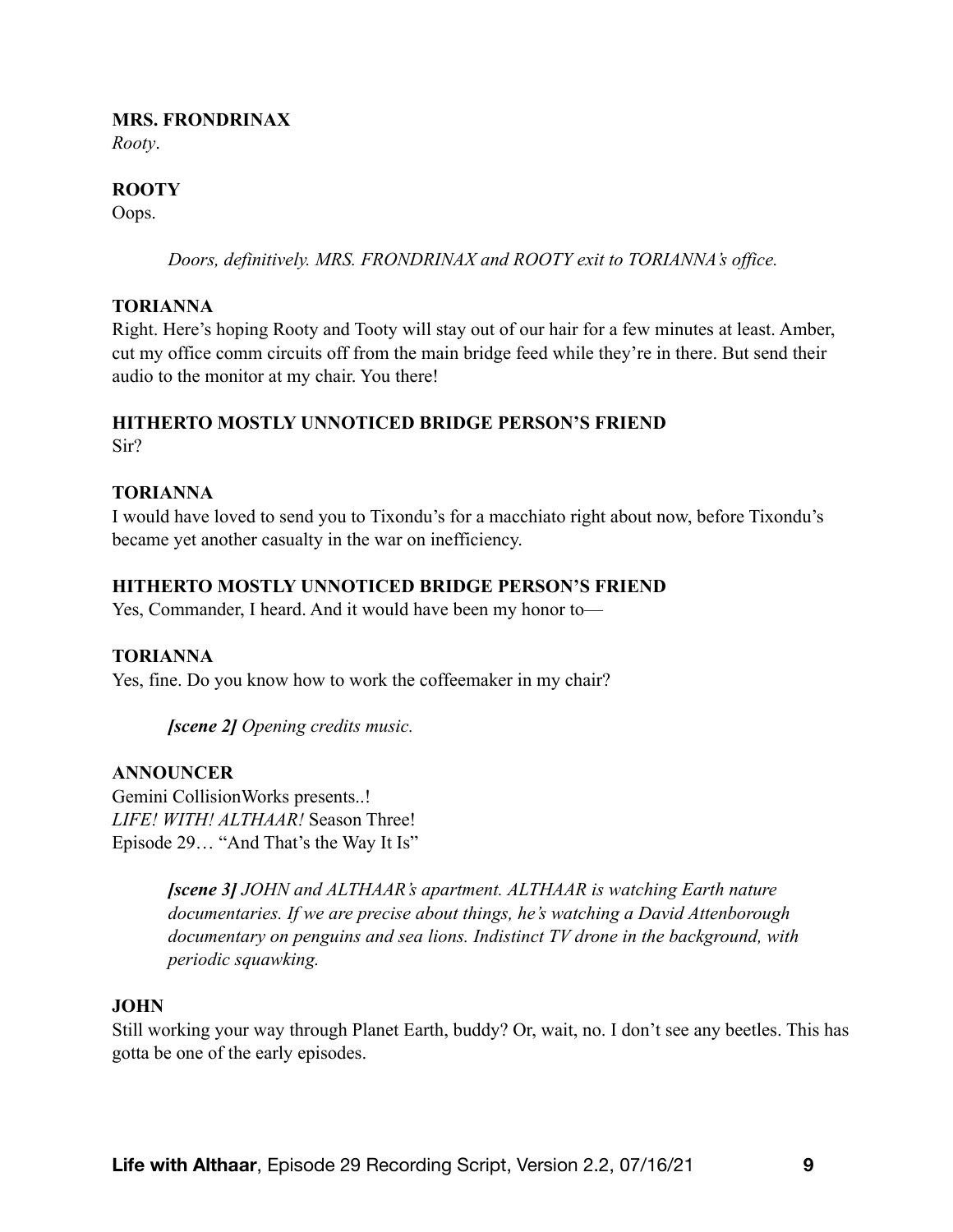# **ALTHAAR**

Yes, FriendJohn, this episode was presenting the difficulty to Althaar in his first viewing, so he is taking respite from the *Coleoptera* to make revisiting on it.

# **JOHN**

What kind of difficulty?

# **ALTHAAR**

The Planet Earth is supposing to be a documenting of the nature, but it is not appearing so to Althaar. The narration and the dialogue are not agreeing in the slightliest!

# **JOHN**

The dialogue? It's a nature show, Althaar, there is no dialogue. Just penguins, and David Attenborough talking about penguins.

# **ALTHAAR**

It is to the dialogue of the penguins to which Althaar makes referment, FriendJohn!

## **JOHN**

The—? Are you being serious, or was that a joke? You know I can't always tell when you're joking. Are you saying you know penguins? They— they're not another space-faring race that happened to crash-land on prehistoric Earth, or something…? Because I don't think I'm prepared to cope with that.

## **ALTHAAR**

Oh, no, FriendJohn! That would be the coincidence too great to be ingested! No, Althaar has not had acquaintance of any penguins in the person, but he is most certain that the translation of Mr. Attenborough is not at all accurate! …As just there! Were you hearing that, FriendJohn? It is absurdity!

## **JOHN**

All I hear is penguin sounds. You can actually translate that?

## **ALTHAAR**

Yes, FriendJohn! Not in the entirety, it is certain, but the basic poking of it, Althaar is grasping.

## **JOHN**

Really? How? Do they actually offer classes in Penguin at Yimbastush U?

## **ALTHAAR**

Oh, no, FriendJohn! But this is not necessity for understanding. The greatest difficulty in comprehension is presented by the languages that have been manifested to manipulate concepts complex and abstract. So these must of course be studied individually! *(cont.)*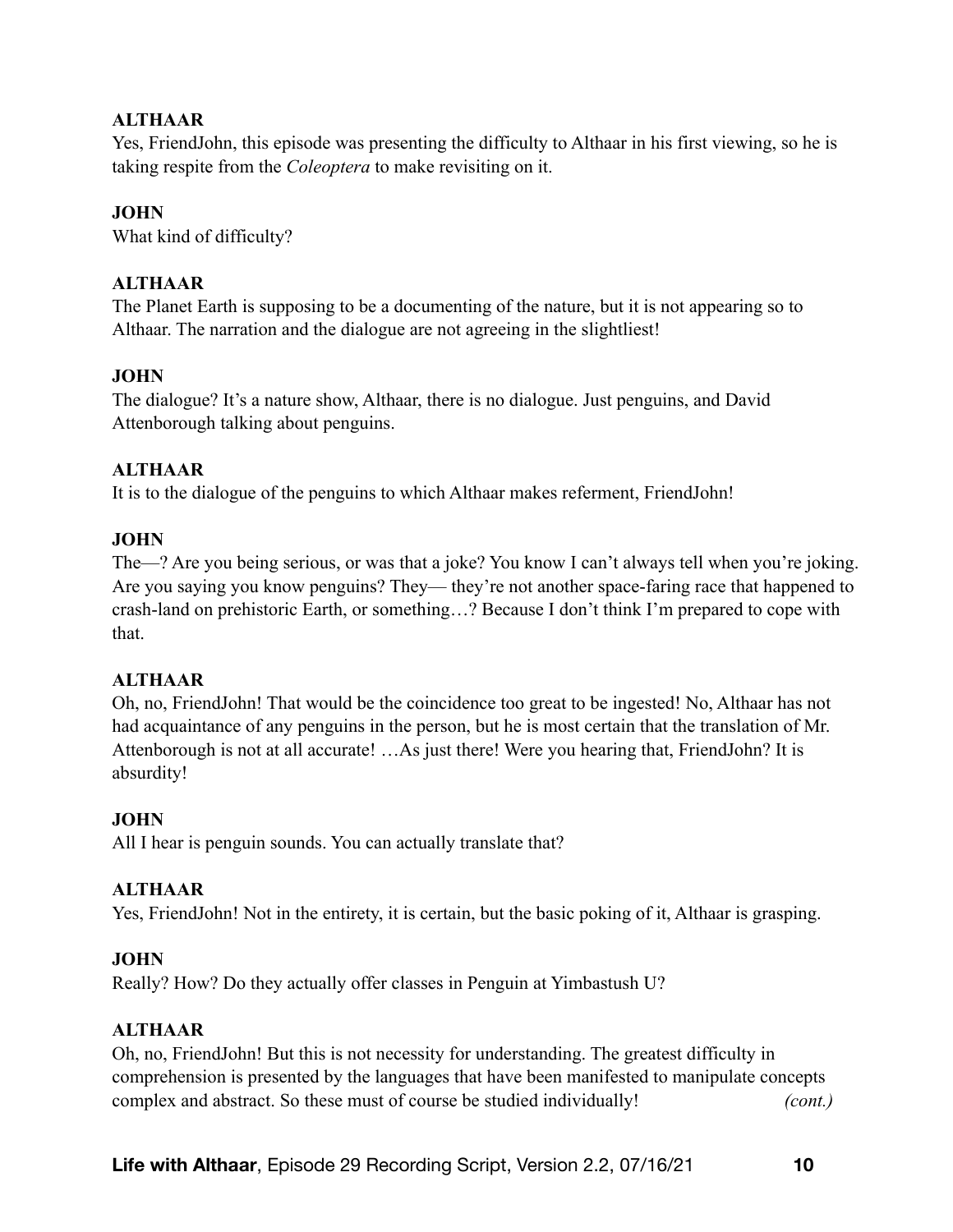But the more basal linguistic schema can be imagined as transformational matrices in geometric multi-dimensional forms. Often the precepts are clear once a few parameters are established: sizing of the speaker, nature of the environment, dietary requirements of the species, and number of tensors that will map object sets into the lingual space. These are the substrate on which the patterning skin of the language will form. So it is very simple indeed!

# **JOHN**

Yes. What. I'm sorry, I'll try that again. You speak Penguin?

# **ALTHAAR**

Oh! Althaar must make apology for his use of the jargons, FriendJohn! He has not often the opportunity to talk the shopping. But he should not be getting carried off! What Althaar meant to say is that… mm. There are basic principles in common to all forms of communication, are you perceiving this? And, while a true language is adding great complication to these, which requires for comprehension the most careful study, the primal expressions of a non-sentient species are not. So these more simple expressive modes can be easily understood after brief observation, by one who has made familiarity with these basic principles. Is that sensible to you?

# **JOHN**

I… think so. So, what's that penguin saying?

# **ALTHAAR**

Most of them say, "Hello, a penguin is here; penguin has bad taste; penguin will play games when you are far away."

# **JOHN**

Why do they say they have bad taste? They look like they're wearing tuxedoes, I would think that's pretty stylish by bird standards.

# **ALTHAAR**

Ah! This is a failure in the translation of Althaar, FriendJohn, please forgive. The "bad taste" is the attempt at deception. The intention of the penguins is to discourage the eating.

# **JOHN**

Got it.

# **ALTHAAR**

Oh! This one is saying "Hello, penguin is here; do not point that thing at penguin; also stop staring at penguin please because feathers are scruffy today." The narration is making claim that he has worry about the sea lion, but this is not true! He has concern of the Humans and does not want them to stick things in his anatomy.

# **JOHN**

Why would he think they're going to stick things in his... where in his anatomy?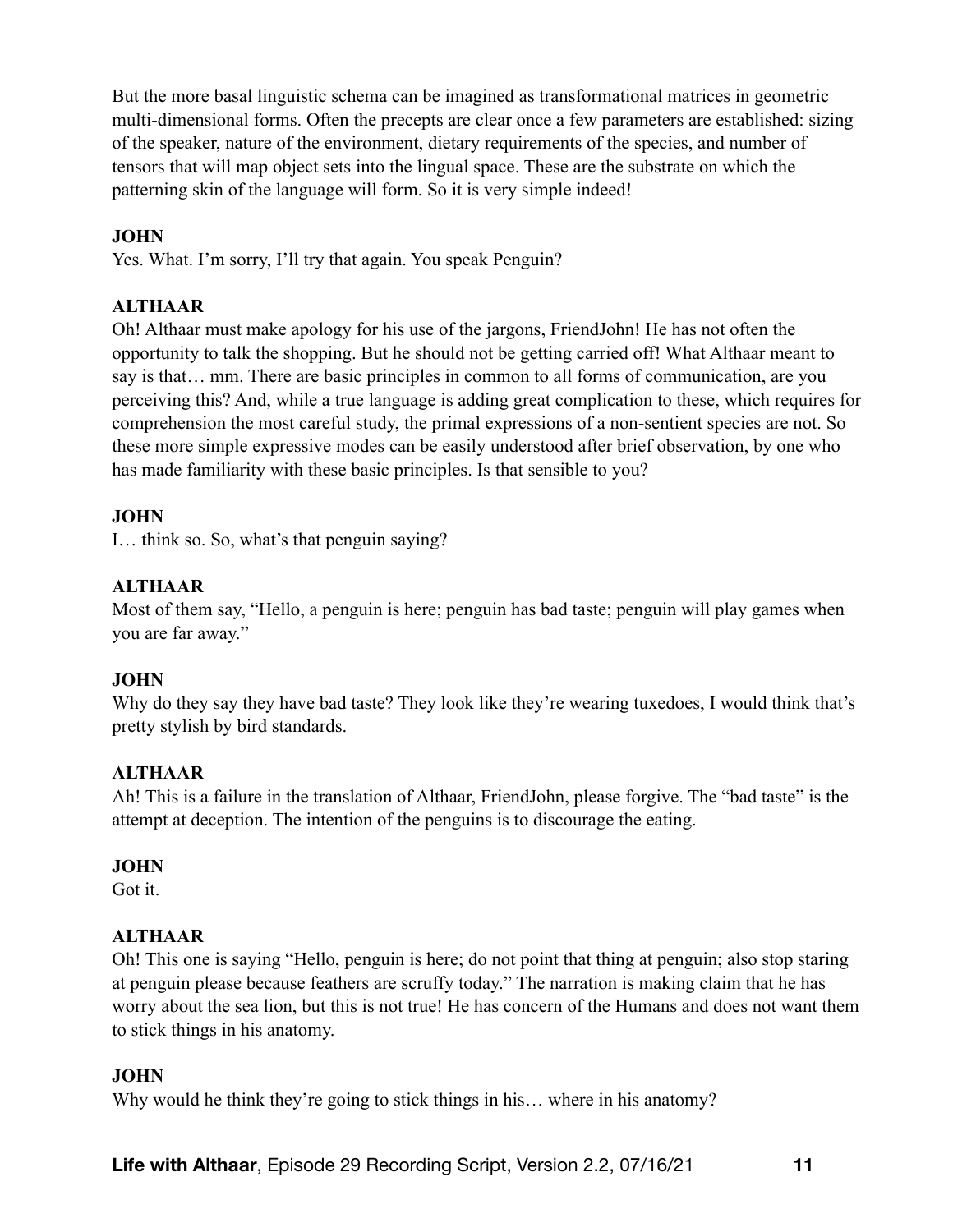# **ALTHAAR**

He is not specific, FriendJohn. He has only one anatomy, and he likes all of it without the things stuck in. So he is being pro-active.

# **JOHN**

I suppose that's reasonable enough. *(watches briefly, chuckles in response to a particularly agitated squawk)* Aw. They're so cute when they fall down.

# **ALTHAAR**

Oh no! The down-fallen penguin is now expressing great shame and agitation! Althaar must take respite from viewing, the embarrassment of the second-grasper is a too pointy distress.

*Bleep as ALTHAAR pauses the program.* 

# **JOHN**

Oh. Well, you could always watch… Huh. That's weird, there's only like three options listed.

# **ALTHAAR**

Yes, FriendJohn. Perhaps you were not making attention to the latest announcing of the Committee for the Management of Human Affairs? All tele-visual programming is suspension, until the Committee has made evaluation of these. Only those promoting efficiency, calming influence, and constructive lack of motion will be permitted. But at this time, all that has been cleared are the ancient nature documentations, the reruns of "Dave and Zwizz'linarp," and some comedic sketchings of the Dilurians.

## **JOHN**

Dilurian comedies? How could those possibly be a "calming influence?" There's literally nothing funny about them. Not to mention the disturbingly high fatality rate.

# **ALTHAAR**

Mm. Althaar has not made sampling of them as yet, FriendJohn. But perhaps he should keep his thinking open, in the interest of greater Dilurian understanding?

*ALTHAAR switches over to one of the Dilurian comedies.* 

# **REASONABLE JEFF ON TV**

*(compressed, playing through the TV)* 

Hey, Molto Jeff just ate a plate of those Elbongian Flarper-Beans, and now he's doing his Daily Jiggles right near the mouth of Unpredictable Flame Geyser Park! Do you think we should warn him?

## **JEFF McJEFF-O ON TV**

He's a big boy! *(shouting, to the distance)* Hey Molto, if ya got it, jiggle it!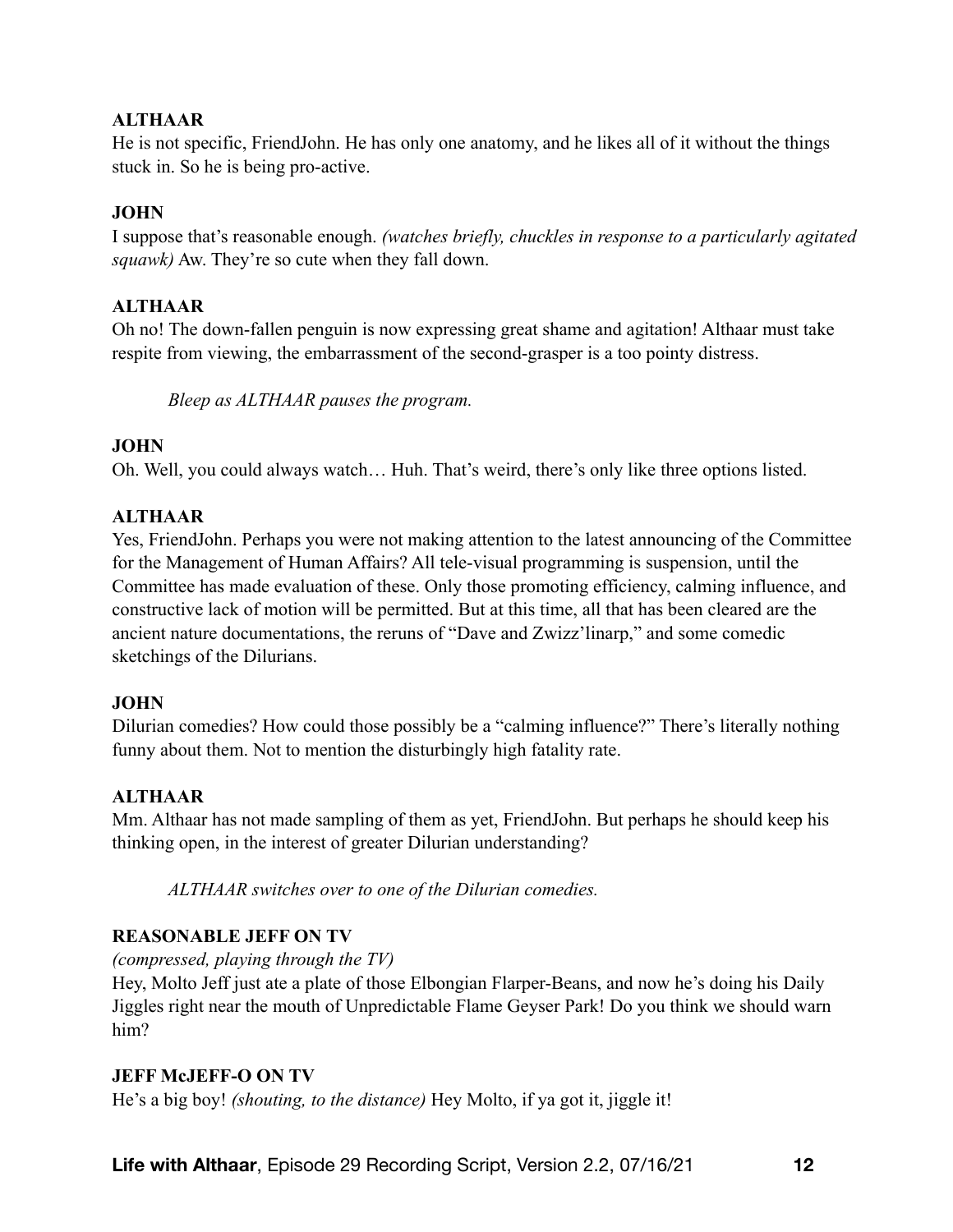## *Dilurian laugh track: Whoah ho, hyuck hyuck ha ha nerk! Etc.*

# **MOLTO JEFF ON TV**

*(in the distance)*  I'm jigglin' it til the bouncing is done, Jeff McJeff-O! Whoah hey, lettin' some loose—

*A couple of large staggered farts, overlapping. A jet of flame. A tiny terrified squeak —uh-oh!— immediately followed by a wet, slappy, pulpy explosion, with gobs of flesh raining down. A grossed-out noise from JOHN and a horrified one from ALTHAAR.*

## **JEFF McJEFF-O ON TV**

Wow, splash-back city! Now who's supposed to clean *that* up?

*Dilurian laugh track: Whoah ho, ewwww, hyuck hyuck ha ha nerk! Etc. Bleep as ALTHAAR shuts it off.*

## **JOHN**

I'd say that's a rhapsodic NO on Dilurian comedy selections. I think my brain unspooled a few million years of evolution just seeing that. How long does that go on?

# **ALTHAAR**

#### *(fiddling with remote, beep beep)*

It is a program of three hours. And Althaar is not in the emotional province for *Dave and Zwizz'linarp* today. So it is the belief of Althaar that now it is best to make hiatus from the televisual pursuings.

## **JOHN**

Good call. Oh, hey, did I tell you I actually met Dave on that weird Fugulnari delegation thing?

# **ALTHAAR**

Yes, FriendJohn! And Althaar was having the great fortuity to share conversing over beverages at the Electric Egg with the incandescent Ganglion Ocellus!

## **JOHN**

Oh, so that's where he disappeared to. Yeah, I guess you could technically say Dave and I worked together. I mean, Frondrinax just stuck this script in my hand and told me to read it, but Dave was using the same script, so. I wouldn't exactly call it a nuanced performance, my lines were all like, "Plants are great, no one here has any problems ever," but we were doing scenes together, so I think that counts.

# **ALTHAAR**

An opportunity most rare and exciting, FriendJohn! Althaar is very pleased that you were able to have experience of it!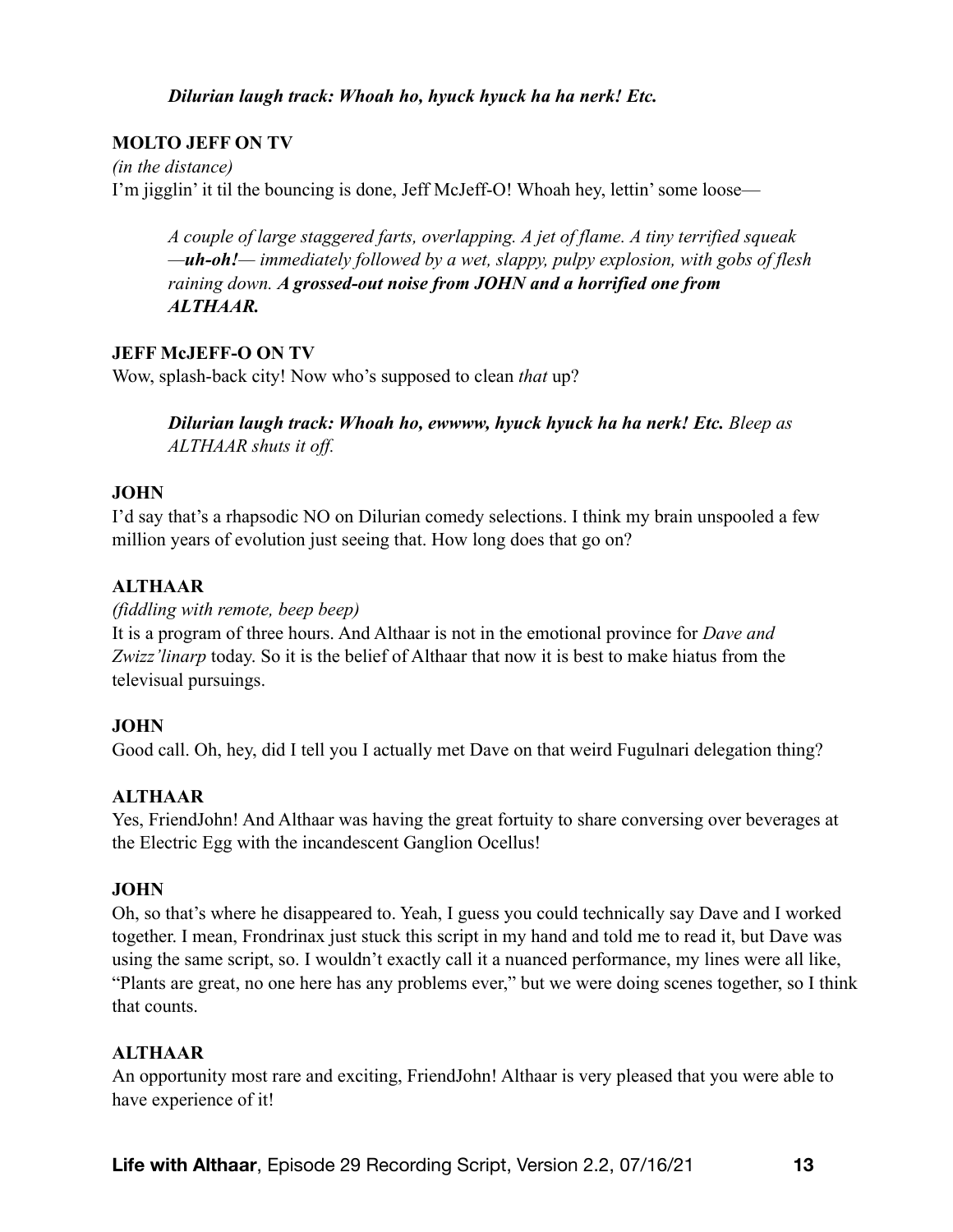## **JOHN**

Thanks, buddy. The weird thing about it was, Dave? He's just like that in person. I mean, JUST like that. I assumed the character on the show was, you know, a character. But as far as I could tell, he's just… *Dave*. He never turns it off. It was kind of unsettling, a little like talking to a bot with a fried linkage processor.

*TV turns itself back on with an announcement fanfare.* 

## **BOONARUX**

#### *(on the TV)*

Good afternoon, Humans of the Fairgrounds. Please pardon the interruption. I am gratified throughout my stems to see so many of you at home in your living quarters, eschewing extraneous movement by watching the many captivating programs offered through our new fully-curated Streamlined Streaming services: Wholesome Human comedy, historical Earth-based nature programming, and Dilurian Mystery Play presentations, for those of you with divergent expectations.

*Background instrumental of Plants Are Great introduced somewhere below.* 

But we'll be interrupting our standard offerings very shortly to bring you a completely nonmandatory showing of the soon-to-be-classic Fugulnari-Human artistic collaboration, *Triumph of Efficiency!* A documentary event exploring this innovative partnership between plant and mammal, for the benefit of the many curious onlookers and potential friends who share this Galaxy we all call home. It will warm the pith and cockles of circulation and inspiration. Viewing is of course completely voluntary. You are absolutely free to turn off your sets and spend this time engaged in some less constructive activity. If that's the sort of thing you'd like to go into your Compliance Auditing File.

But I think most of you will want to watch! Watch with us, and your friends and co-workers, as they join our stationary march into a proud future. From the groundbreakers who till our fertile soil, to the Humans and robots who work tirelessly to ensure the health and safety of everyone on the Fairgrounds, our very own indium-tin coated greenhouse in space! Like this plucky Booster:

*Recycled recording of JOHN from the previous episode:* 

*JOHN: Hi, everyone. It's my privilege and pleasure to be here to show you around the new and improved Fairgrounds, and by the end of your visit, I'm sure you'll agree with me when I say the Plant Way is a-okay.* 

**JOHN** Oh, come on!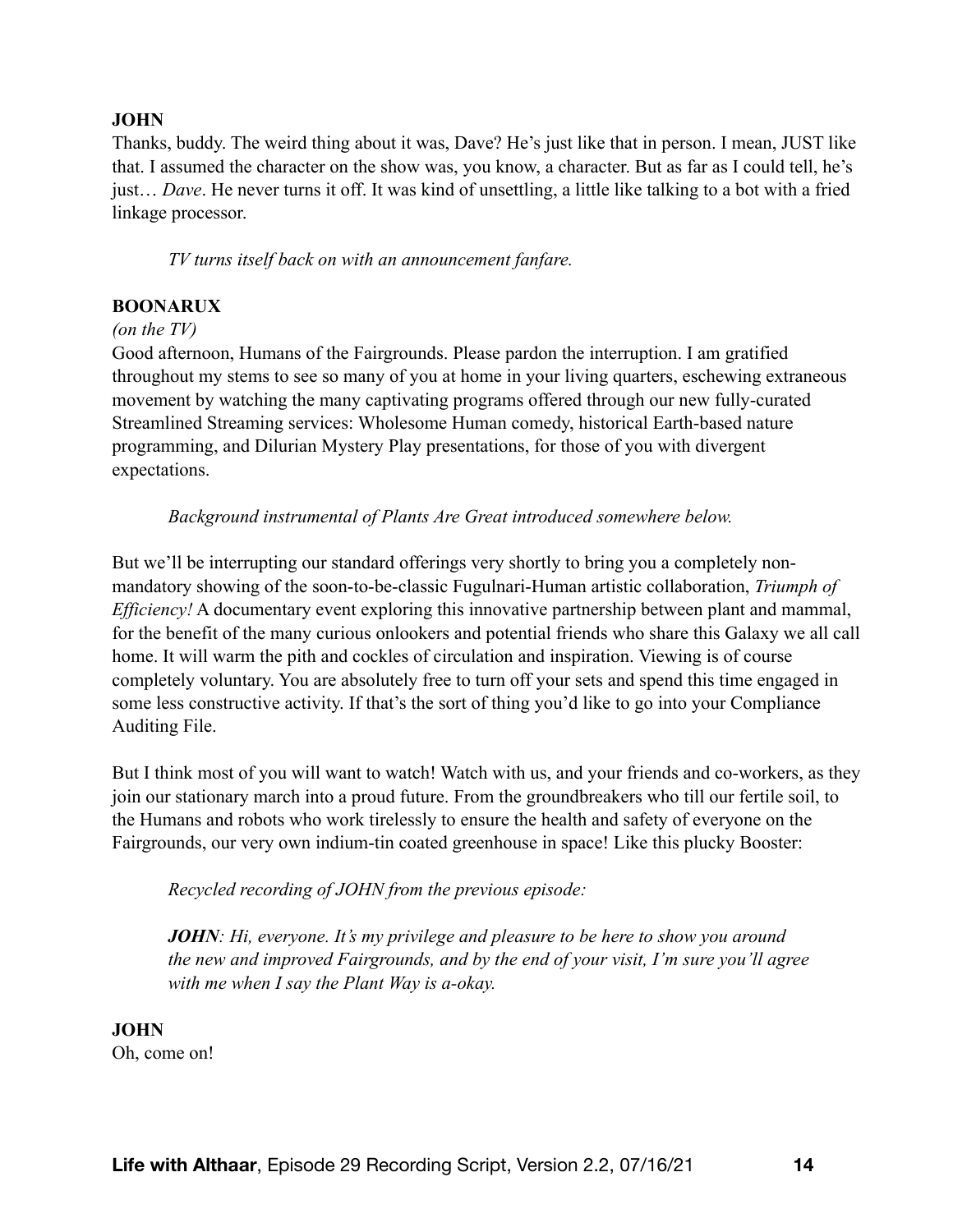#### **BOONARUX**

That's your friend and ours, John B of WSS *(WSS! Sounds in the house)* speaking truth to flowers! Coming soon to your TV or holoscreen—today, on all the channels, for your convenience in optional viewing. And for you slackers who may be inspired by this inspirational document to rethink your disorderly ways, Booster registration will be live all day! With a free one-time waiver of today's distance and movement limits once you get a headband of your very own!

*Ending of announcement. A beat.* 

## **ALTHAAR**

…FriendJohn was enacting the excellent performance. It was sounding… very natural.

## **JOHN**

I can't— I'm never going to be able to leave the house again.

*[scene 4] TORIANNA's office. ROOTY is quietly singing some nonsense-song to himself—it probably goes something like "eeply eeply eeply oop." MRS. FRONDRINAX rustles.* 

#### **MRS. FRONDRINAX**

I'm at the end of my roots. How is Dee Mallory still smuggling those awful recordings to the Resistance? She's guarded 28 hours a day. She only gets two other visitors apart from me, and we've made absolutely certain they can't bring even a shred of technology in with them. She's under constant surveillance, and yet the cameras haven't detected a single trichome out of order!

## **ROOTY**

Maybe they're bad cameras?

## **MRS. FRONDRINAX**

Don't strain your nodes, Rooty, you'll only dry yourself out. "Bad cameras?" They're perfectly functional cameras, I've seen the feeds. I've watched them over and over and over, trying to get this untangled!

## **ROOTY**

Maybe the Commander's watching, too! There are lots of monitors in here! I like the Commander! She's salty.

## **MRS. FRONDRINAX**

Not all monitors are the same, Rooty. The Commander can't see into the detainment units from here; the only people authorized to access those feeds are the guards on duty, and my fellow members of the Committee. And we're certainly not passing on the audio from those feeds to any ne'er-do-wells!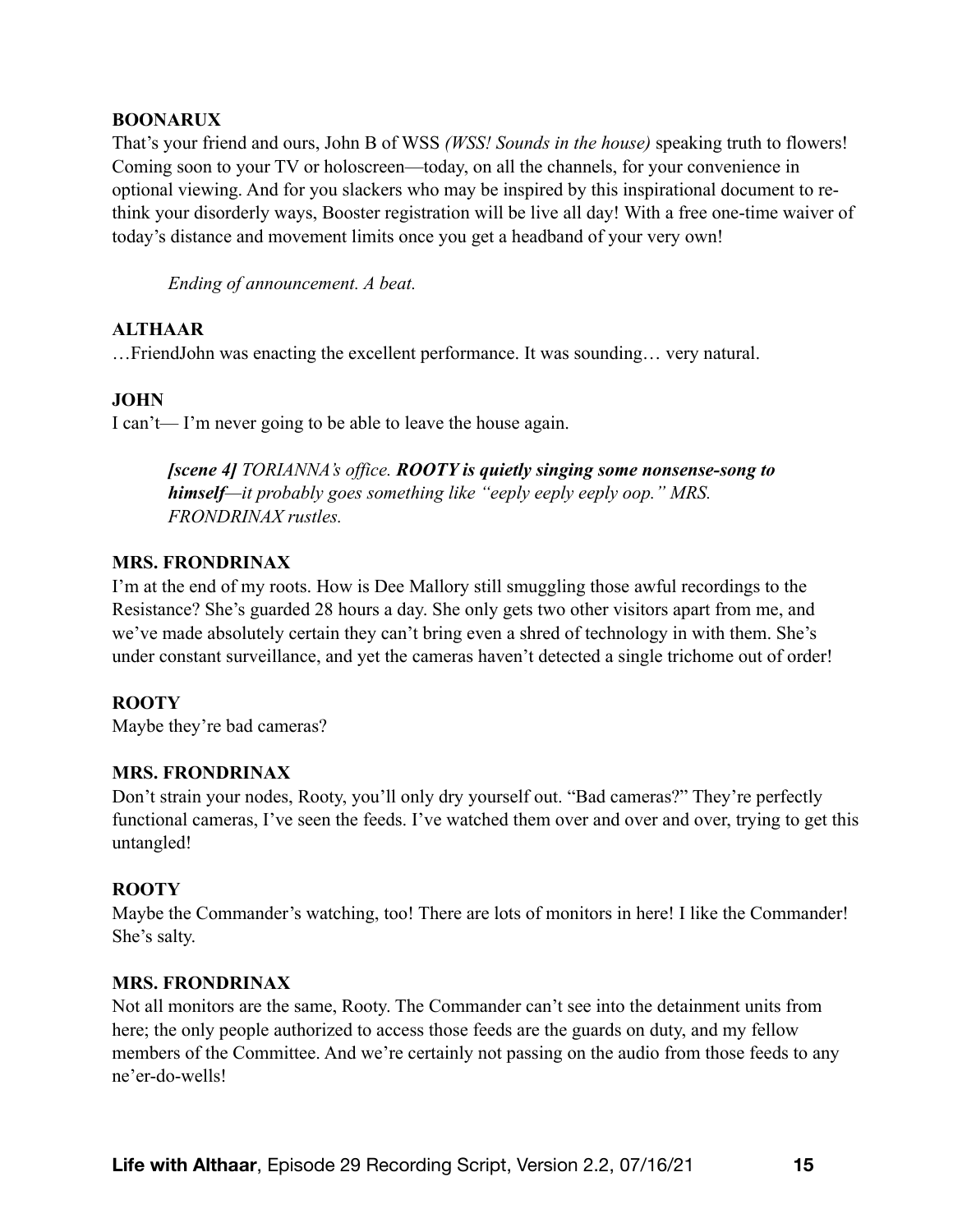#### **ROOTY**

Oh.

#### **MRS. FRONDRINAX**

And you should remember that the Commander is not really our friend, Rooty, salty though she may be. Oh, I suppose she means well, in her own shaded way, but she does not mean well for us.

#### **ROOTY**

Why not?

#### **MRS. FRONDRINAX**

Because some people Just Don't Listen, dear. But with enough perseverance, we'll fix them all some day.

#### **ROOTY**

Yay!

#### **MRS. FRONDRINAX**

Anyway, the problem can't possibly be the cameras. Although… what if they're intercepting the feeds *from* the cameras? How would we even begin to deal with that?

#### **ROOTY**

Turn them off?

## **MRS. FRONDRINAX**

What if—and I'm just wondering out loud, since I'm alone—what if it *is* the cameras? What if the Resistance has managed to tap the signal? They could even intercept it before it reaches the guard station—she could be doing just about anything in that cell, and their technicians could cut it out and replace it with footage of hours spent in Compliant Stillness. Of course! No Human would spend that much time just leaning against the wall! Oh Rooty, this is nefarious. This goes to the wellsprings. They are terribly clever, these Humans. And crafty, crafty Dee!

*We shift during the last part of the previous line to hearing it over comms on the Bridge proper, where TORIANNA has been eavesdropping on this conversation. Bleep as she silences the audio feed.* 

## **TORIANNA**

#### *(calling across the Bridge)*

Larry! I need a latte. Let's try Nuncle Panda's today. And take the local elevators on the way back, that should make sure it's cooled perfectly by the time you arrive. Got your kicky headband? Great. Now, please. Right now. Go go go. Swenson will cover your station. *(Larry leaves, objecting indistinctly*, Amber, keep an ear on Frondrinax in there, please. Let me know if she mentions anything else I'd want to know about.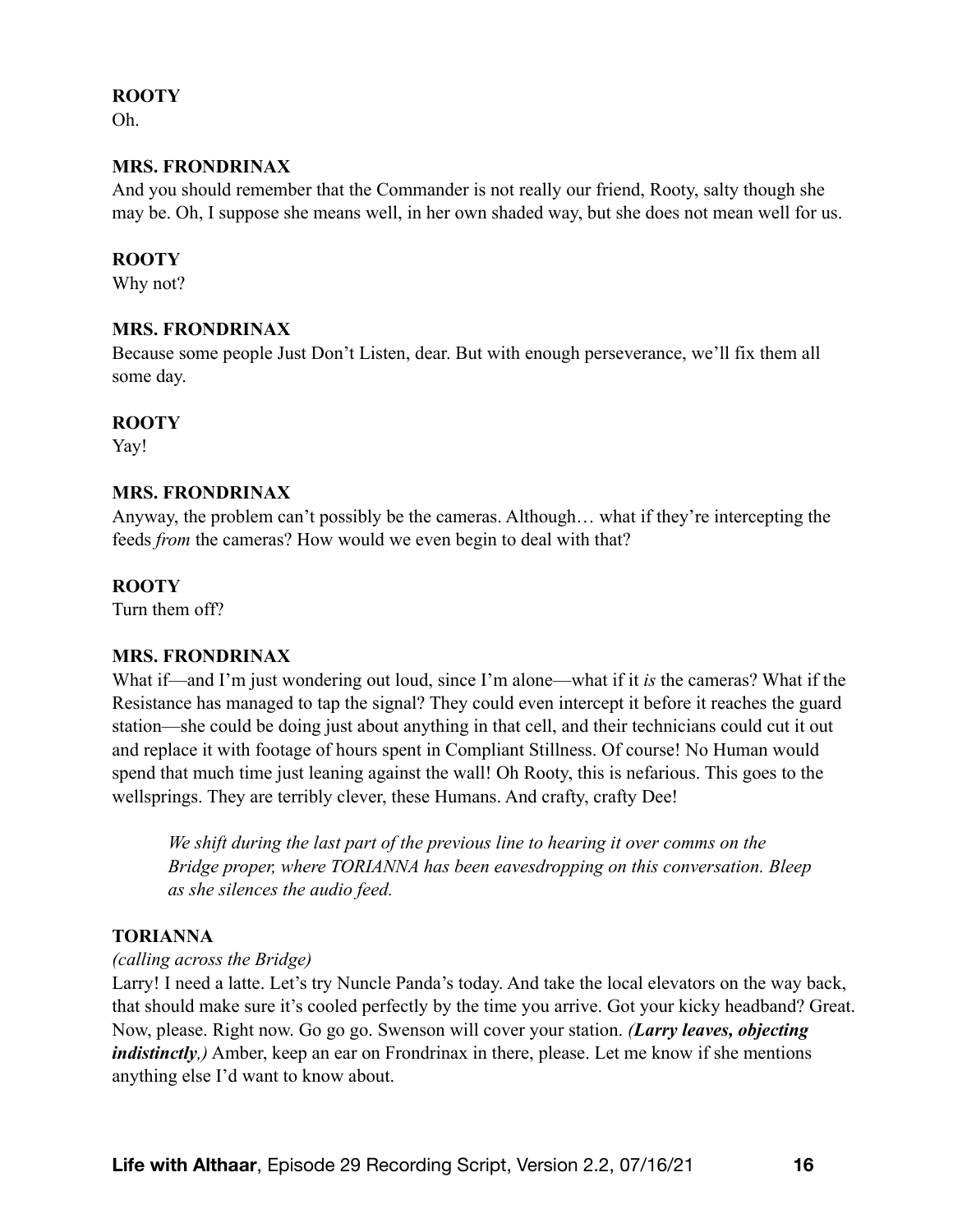## **AMBER ON THE BRIDGE**

Yes, sir?

# **TORIANNA**

Frall, could someone do that? With the cameras?

# **FRALL**

Well, I can.

# **TORIANNA**

Thank you, Lieutenant. Can *we* do that, those of us who are bound to three paltry dimensions and clad in flesh?

# **FRALL**

Four dimensions usually, Commander. Occasionally a couple more, but you rarely notice them. And I do have some flesh, somewhere. I'd have to remember where I put it.

## **TORIANNA**

I'll take that as a no, then.

## **FRALL**

Probably not.

## **STALIN-BOT**

I could do it. But would need to have aggregator chip placed into camera housing. Better plan would be to put chips into all camera housings from the beginning, as precaution, but does anybody ever listen to Stalin-Bot? So, too late for that now.

## **AMBER ON THE BRIDGE**

Even with an aggregator chip, how would the Resistance create a two-way transfer? The firewalls would block the traffic? And trace it, too?

## **STALIN-BOT**

Not if Resistance were using secret off-band aggregation conduit for undetectable signal transfer. If they had clever system such as this in place.

## **TORIANNA**

But they don't. There is no "secret off-band aggregation conduit," Mr. Stalin-Bot.

## **STALIN-BOT**

Not in official station blueprints, no.

## **TORIANNA**

And where would it be if it weren't in the official station blueprints?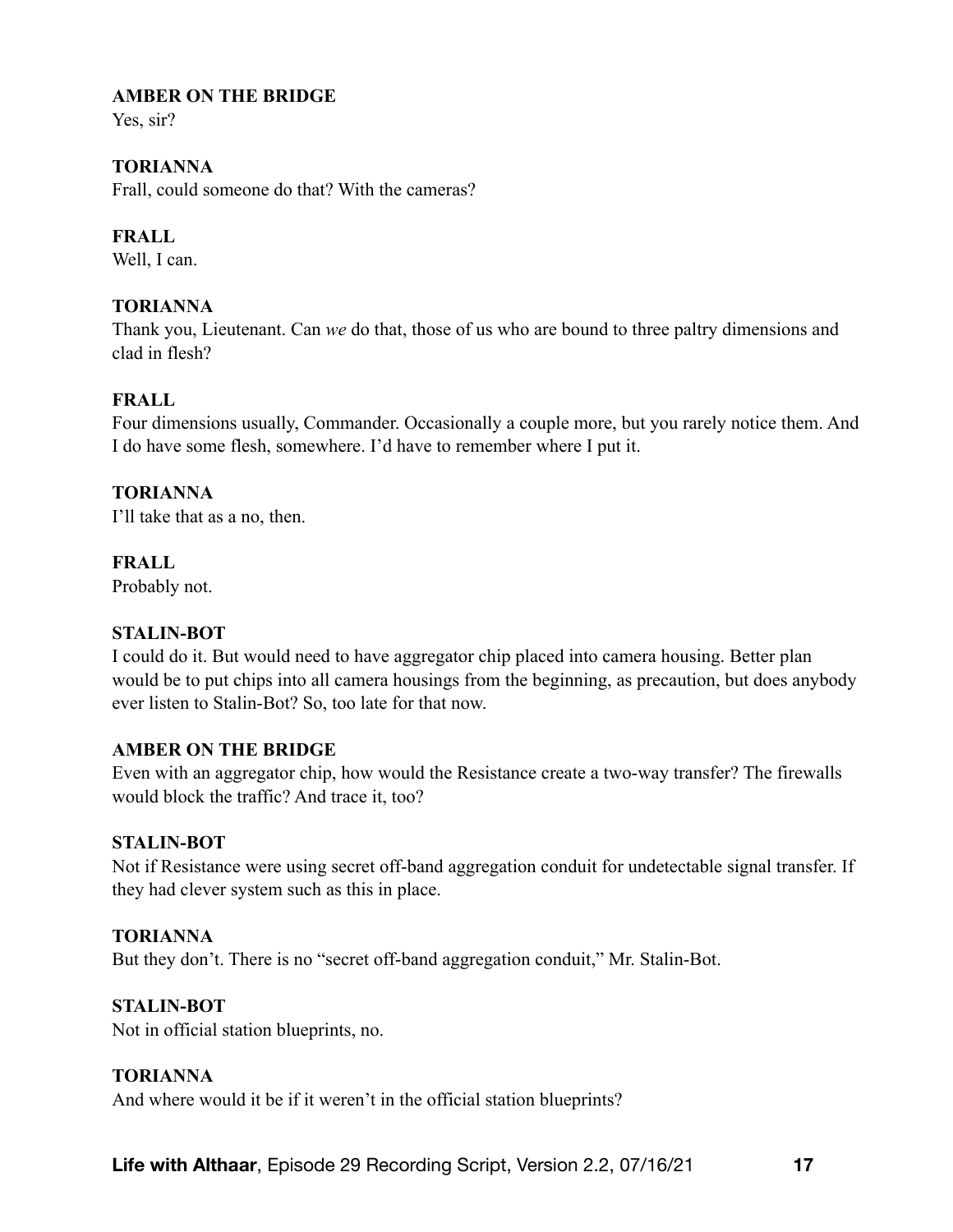#### **STALIN-BOT**

Listing secret off-band aggregation conduit in official station blueprints would defeat purpose, Commander. Probably. In theory. If there were such a thing. But Fairgrounds is big place, made by many people, over long time. So big, so many, so long—secret off-band aggregation conduit would be natural feature for interested party to add in unlisted maintenance location for extra added security and freedom. Just in case. As a secret.

## **TORIANNA**

So you're telling me there might be one, and you might know where it is.

## **STALIN-BOT**

Me? I never said such a thing.

## **TORIANNA**

How could you possibly organize that? I mean, Nelly's punted water dish, you may have been designed in the image of a wire-tapping autocrat, but that doesn't automatically give you a vast network of spies and infiltrators at your disposal! …Does it?

## **STALIN-BOT**

*(nothing to see here)*  Docking Control status is nominal, Commander.

## **TORIANNA**

Stalin-Bot, could you just for once—

## **AMBER ON THE BRIDGE**

Sir? Frondrinax is making a call? On a secured line, but we'll be able to pick up her half of it from your office?

## **TORIANNA**

Thank you, Amber. Let's hear what's on her mind.

*Bleep as AMBER brings up the audio feed, and we shift back into TORIANNA's office.* 

#### **MRS. FRONDRINAX**

Hello, yes, Frondrinax for Oakensarx. I'm alone, verify secure line, please.

#### **ROOTY**

Say hi to Oakensarx for Rooty!

#### **MRS. FRONDRINAX**

Quiet, Rooty. *(back to phone)* Well, alone with Rooty, it amounts to the same thing.

*(cont.)*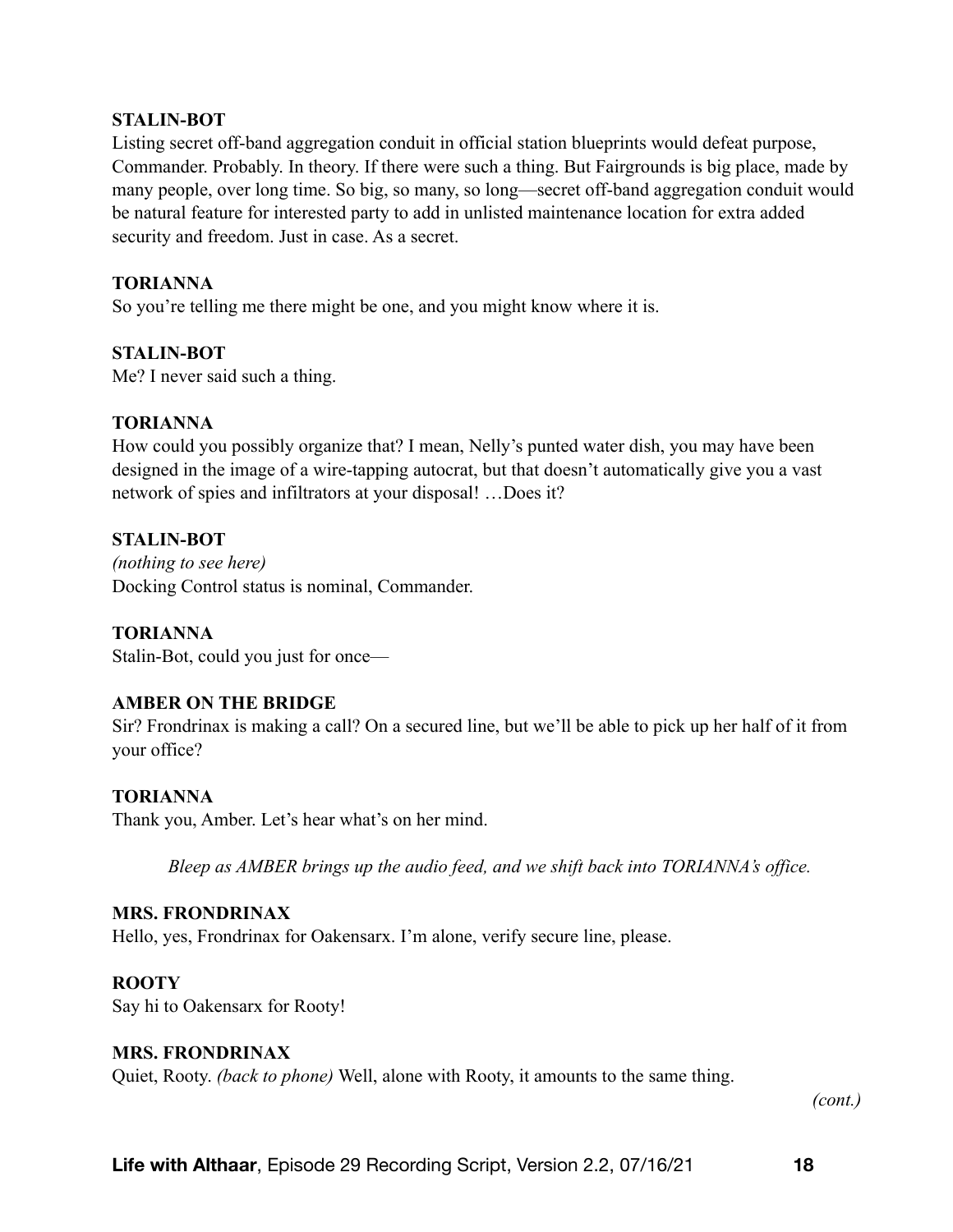Oakensarx, we had a thought—*I've* had a thought about the Dee Mallory problem. *(response)* No, not that she exists, that's not the problem. Communications are getting out, that's the problem. *(response)* Yes, the samizdat. I hate that word, don't you? It reminds me of cyanosite. So I was— *(response)*

No, I don't think it's the guards. They may not be our finest crop, but they're not crazy, and they know they're being watched. It's not Althaar, she can't even look at him. It would be like serenading a Poomie, for Vim's sake. And I certainly wouldn't put it past Xtopps to try something, but I can't imagine a peanut butter junkie could manage to hide his methods from us for this long. *(response)* Yes. But no, that *doesn't* cover everything. It doesn't cover *the cameras.* What if they're intercepting the camera feed? They could even replace her singing with existing Compliant Stillness footage. Yes! It's something to— *(response)*

Well if you say so. I know we check the systems. *(response)* Yes, of course the Information Hygiene Brigade are very skilled. But the Humans can be quite clever themselves, you know. I've been here long enough to—*(response)* Yes, I'm sure you do. And of course the Humans will be much more impressive once they all accept the Plant Way! But they have this thing they do where they get stuck somehow, and there's obviously no way out, and then suddenly they *are* out, as if the outcome was never in question. It's quite irritating, but also admirable. In an abstract way, of course. *(response)*

All right. I just wanted to mention it. As a possibility. I did have one thing I thought we might try, just as a long shot. If we— *(response)* Are you sure? I could just give you a quick summary. *(response)* No? All right. We'll just water it and let you know if we get any shoots. Thanks. *(response)* No, it's fine, I'll have Rooty take care of it today. Thank you for— *(response)* Yes, very busy, I'm sure. By the way, I had a few notes for Glottulix about today's announcements, if you could— Hello? Hello? Hmph. I'm also very busy, you know. I don't just hang up on fellow Committee members like that.

# **ROOTY**

*(yawn)* Nap time for Rooty?

# **MRS. FRONDRINAX**

Mm, just a quick one, dear. I'll have a mission for you soon. And we're going to test your little idea about shutting off the cameras. I don't think it will come to much, but you know what they say. Once you've eliminated every possibility, whatever's left is… indistinguishable from magic. Or something.

*"Plants Are Great" instrumental plays from a monitor.* 

Oh, *Triumph of Efficiency* is starting! How exciting! Oh, no Rooty, don't—don't cling to my… oh, fine. I suppose we can just rest here together for a while and watch.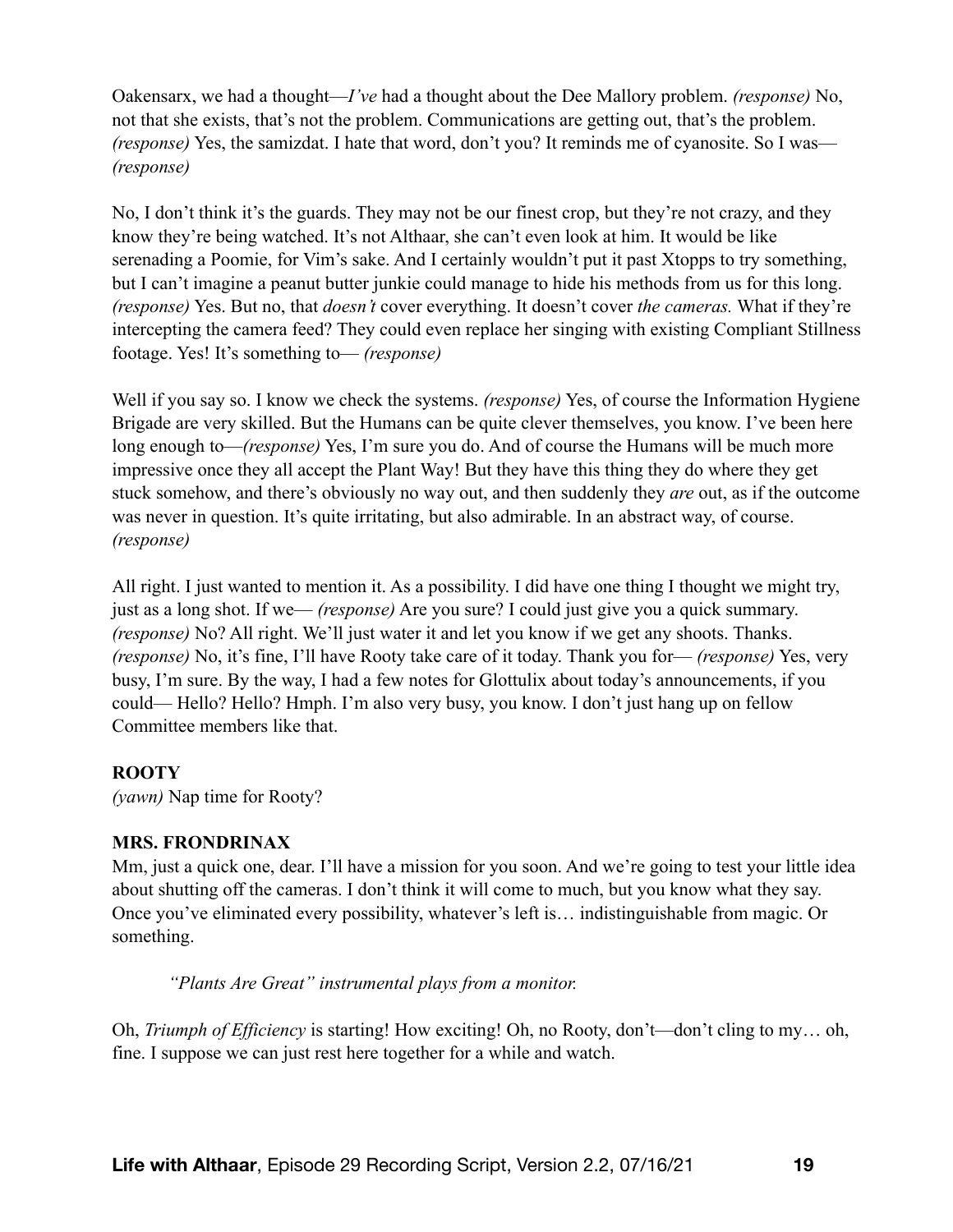*Shift back to hearing this last line on the Bridge. Normal activity in the background, stunned silence in the foreground.* 

#### **TORIANNA**

They're… turning off the prison cameras. Well, that's… a choice. Seems like the kind of thing the Resistance would be able to take advantage of, but what do I know.

*There is a brief FRALL-ish warble, and a plink like a violin string breaking just before a difficult solo.* 

#### **TORIANNA**

What was that?

## **FRALL**

It would appear that the faulty wire under the deck is once again on the verge of shorting out, sir. You should anticipate another critical failure cascade within the next 40 minutes.

#### **AMBER ON THE BRIDGE**

Oh, no? Not again?

#### **STALIN-BOT**

Stupid piece of ненужный хлам! *(pointless junk, "neNOOZHny khlam")*

#### **TORIANNA**

Oh cross Gilbert's orbs. I swear that stupid little wire is going quicker and quicker these days. Well, nothing to be done about it now. Just stand by to page that head-banded noidler of a maintenance subcontractor as soon as it gives up the ghost.

#### *A chorus of groans—not that guy AGAIN.*

*[scene 5] The Electric Egg. If there were more people here, the crowd would probably be in a froth. As it is, Chip has to carry most of that weight himself. We hear a couple lines from the* Triumph of Efficiency *broadcast:* 

*MRS. FRONDRINAX: And here we are, gentlebeings! The first stop on our tour: this lovely little mulch farm full of happy Human workers!* 

*JOHN (reading): "What a darling sight to behold: Humans gladly volunteering their time and labor to assure our Fugulnari friends stay properly fertilized."* 

*The scene from the previous episode continues in the background (with any and all embarrassing bits edited out, and possible filler to make the timing work), as:*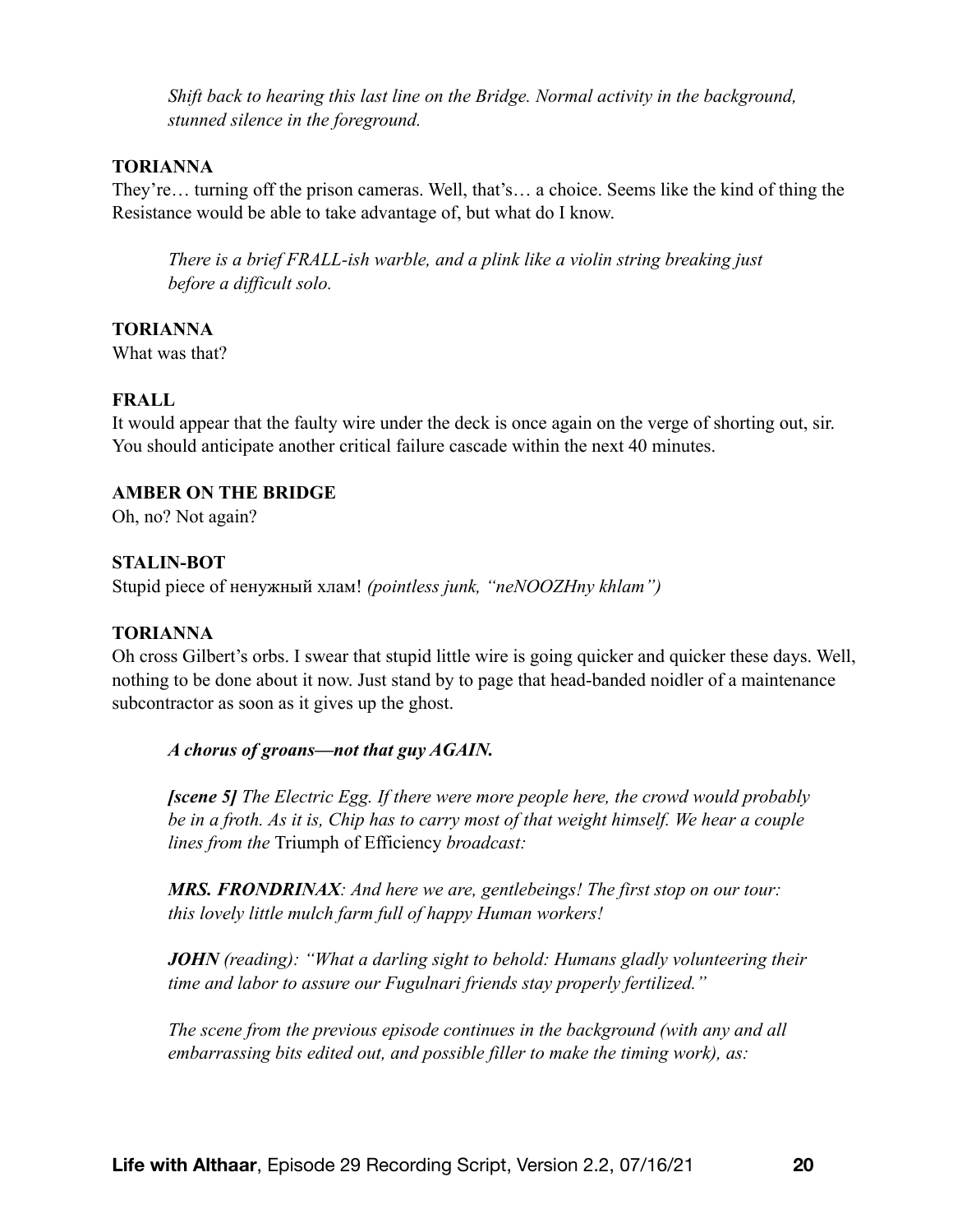## **SOPON**

Wouldn't think they'd need any more fertilizer up there, thick as Johnny boy's spreading it around.

#### **ALIEN BARFLY**

You tell 'em, sister!

## **CHIP**

Do you remember when I thought Torianna and Lieutenant Woo-Woo were the ones bringing this place down? Boy howdy, did I blunder up the blame on that one. That's it, we're closing out his tab. How much does he owe me?

## **SOPON**

Nothing, boss, sorry. John B always settles up. And, you know, we can't really 8086 him no matter how much you like to talk about it, 'cause we need him to whang the seltzer machine back into shape every couple weeks. Otherwise, you know, deoxygenated death. Which, last I checked, is not covered in my contract.

#### **CHIP**

Yeah, yeah, I get it. Still, I hate that we had that guy in here and treated him like proper company. Didn't I buy him a drink once?

#### **SOPON**

I doubt it.

## **CHIP**

You're probably right. I don't seem like the type.

#### **BUBBLES**

He always seemed like such a straight shooter. I can't believe I almost shared parts with him once.

#### **SOPON**

Uh, what? How? He's made of meat.

#### **BUBBLES**

Well, *obviously* we didn't go all the way after I figured that out! It's just, he scans as a robot, so that threw me off my game a little. But you know, I still thought he was a stand-up guy, right up 'til he went green. I guess I'm just a bad judge of character.

#### **CHIP**

You've been a bad judge of character since the day we met, Bubbles. You've got more inappropriate parts than a combover convention. But, what the frid, you make it work. In fact, I'd say it's part of your charm. Speaking of which, is that a new nozzle?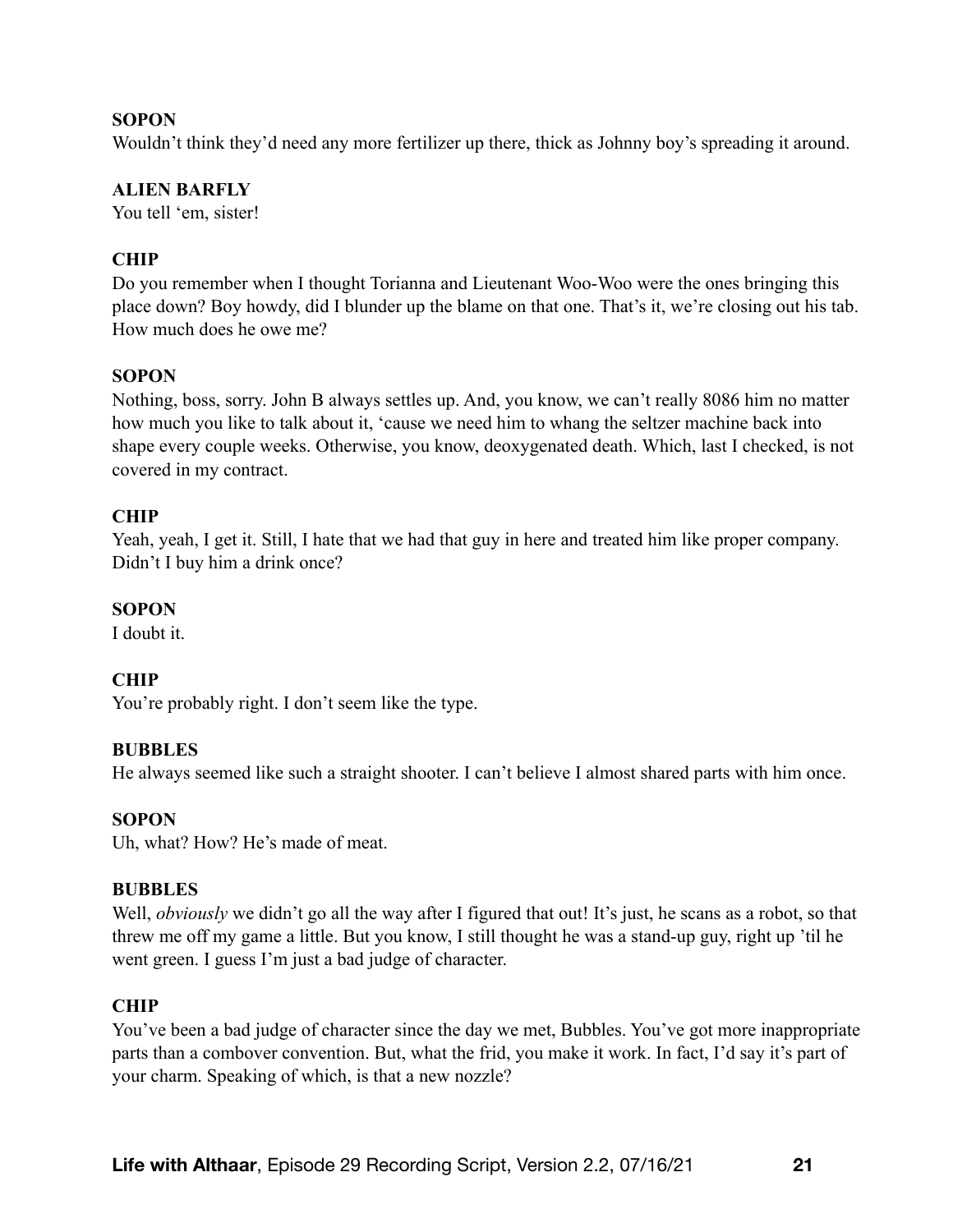#### **BUBBLES**

Oh, yeah, thanks for noticing, boss! But this one's actually not a swap, it's a standard dispensing mechanism upgrade, ordered it myself! I just liked the way it's bendy. Check it out! *(appropriate nozzly bendy noise)* 

#### **CHIP**

Huh. Well, it suits you. You know, if you— *(suddenly notices the musical abomination going on in the background)* What in the name of Bacchus's buyback is that?

#### **SOPON**

Looks like some kind of… elaborately-choreographed yet frugally-costumed musical number.

*They watch for a beat.*

#### **CHIP**

Hang on, why am I inflicting this on myself? Where's the mute button on this thing?

#### **SOPON**

I got it, one sec.

## **CHIP**

Turn it off. Turn it off!

*A bleep, and the song cuts off as SOPON mutes the screens. A beat.* 

#### **SOPON**

I don't know what I expected from a Foog puff piece, but it definitely wasn't… that.

#### **BUBBLES**

No skitter. What I don't get is why the Foogs would poison their own pots like that. No one's gonna believe a bunch of Humans spontaneously burst into song about their love of mulch. … Right?

#### **SOPON**

I mean, how much did you know about Humans before you came here? But I have to agree, contrapuntal harmony is an eccentric choice for a so-called historical document.

#### **CHIP**

Oh, this has "Frondrinax" written all over it. Remember I told you about her weird slow-motion pageant thing back at Christmas?

#### **SOPON**

Oh, yeah… Shame we don't have any of that GalactiFlurries shness left. Could come in handy.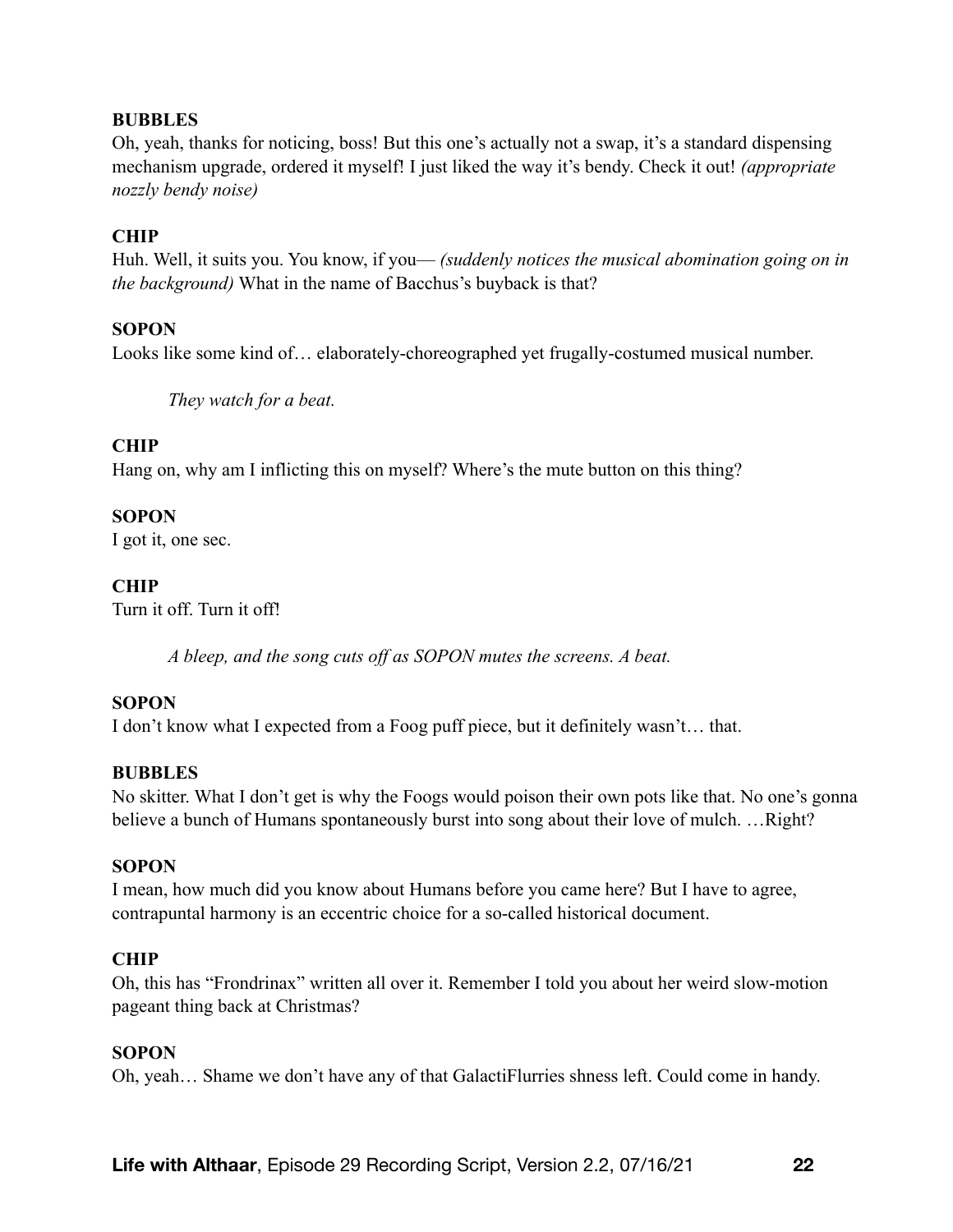# **CHIP**

*(very very deadpan)* I have absolutely no idea what you're talking about.

*Analog door as XTOPPS emerges from the back.*

# **XTOPPS**

Whoa, whence the elongated visagosity, Riders on the Storm?

# **CHIP**

A traitor walked into my bar.

# **XTOPPS**

Never candled that one, Chorp. Hit me with the lyrics?

# **CHIP**

A traitor walks into a bar. He has a few drinks, makes a few friends, and then sells them all up the river for a kicky headband. And then everyone hates him because he's horrible on two legs, the end.

# **XTOPPS**

Not much of a build to that one, funky boss. It lets a good zood down at the climax, and it's weak in the tubes. Where's the hook? Where's the killer in the road? If you're gonna make me understand, you need to tell the tell-tale tale, grab me by the hand, or by the tail, or by the telling. If you're telling me the tale of a fateful trip, and by trip we mean a fall from Grace with the sea, then I need to meet the Captain and the crew. Was it a millionaire who said "imagine no possessions?" Was there a Professor to tell all? Did Mary Ann break our man's heart? Is stage blood not enough? Was he squirming like a toad?

Chorp, I knew a man once who did his best. He was making all his nowhere plans, and then he's suddenly somewhere, and standing beside me. He don't give me orders, he don't condescend. I take a long holiday, and maybe he's my friend. I got twelve of these arms, mang, and sometimes I can't halfway hold on to myself, if you take my meaning. Six on one, half a dozen on the other. So I have to let some heartbeat slide when it comes to others.

These are tough times. Most of us? We do our best, you know. The heartbeat is a lovebeat, and if the math is right that makes it a good vibration.

I could have been a judge, but I never had the Latin for the judgin'. So I try not to swivel it back around. And—Hold the hangin' on the telephone! Is that our boy John B gettin' conditional with Dave and Zwizz'linarp???

*Bleep as the screen is unmuted.* 

*JOHN: "Well, I think that speaks for itself. Or should I say, sings for itself?"*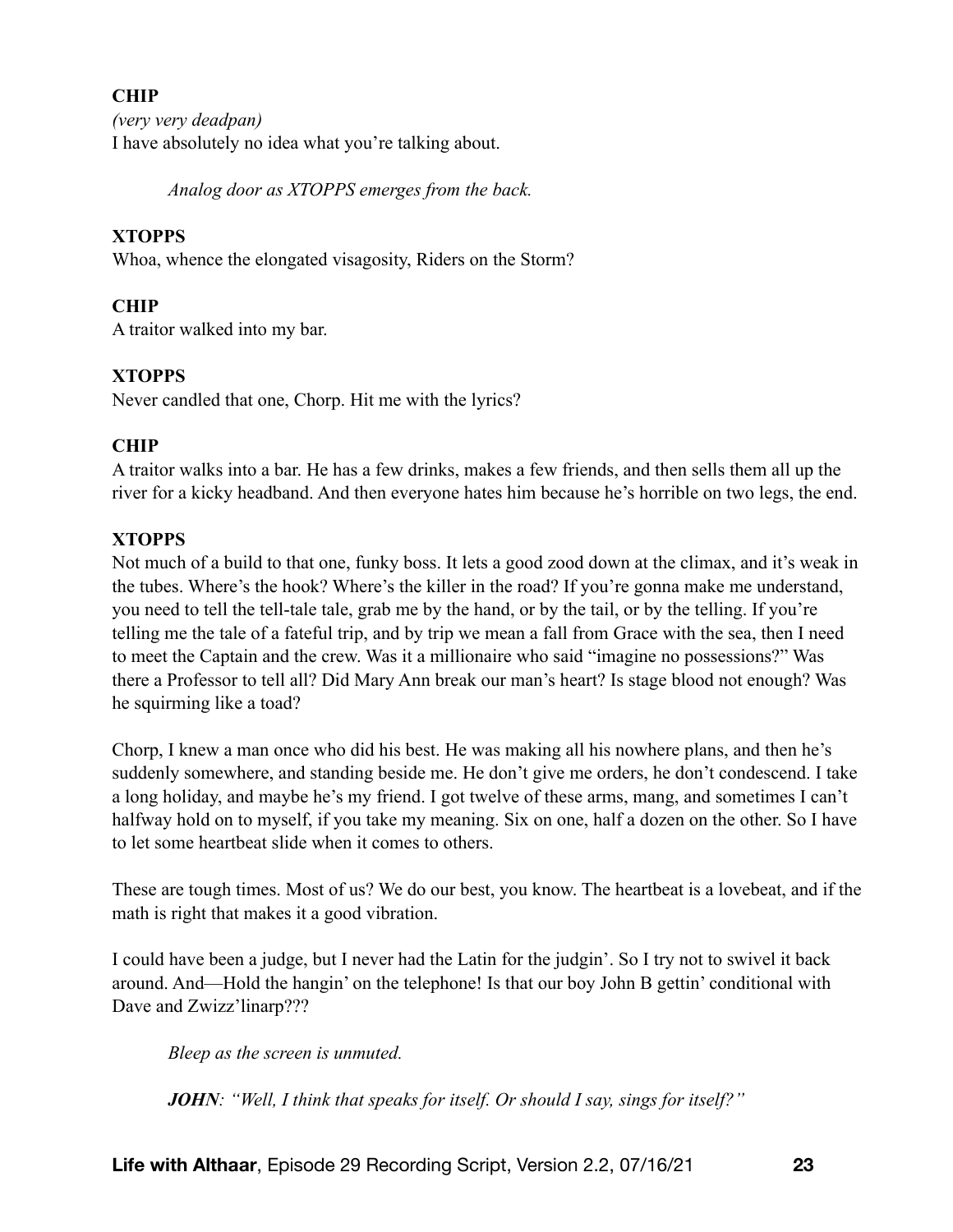*" "DAVE"": I'll say!* 

## **XTOPPS**

Or perhaps your humble motivator spoke too soon. Jeck that zood, and his floral arrangements.

*Various forms of agreement from everyone in the room gradually fade out as we focus on the transitional music of:* 

*[scene 6] The* Triumph of Efficiency *broadcast.* 

*FRONDRINAX: At the end of every deeply rewarding and entirely tolerable session of completely voluntary mulch-squnching, each of our Human workers tucks into their own little burrow right here in Hydroponics, until it's time for another invigorating workday! Thus avoiding the innumerable stresses of the daily commute, and the onerous burden of skyrocketing housing expenses! Incredibly efficient, I trust you'll agree.* 

*THOOMBON: Burrows, you say? Like holes in the ground?* 

*MRS. FRONDRINAX: Yes, cozy little Human holes.* 

*GANGLION OCELLUS: Forgive me, madam, but I performed Richard The Tenth for a full season at Shamash Rep, and I don't recall seeing any "Human holes" during my tenure.* 

## **"DAVE"**

#### *(voicing over)*

Who knows their Humans best, in the end? My dear friend Zwizz'linarp, whose unflagging talent I respect every day from morning to night, but who is, after all, an artist, not a Humanologist? Or could it be the Fugulnari, who have embraced this earnest, immodest, strange, gifted, youthful, lusty race? Let's fact-check with the experts.

## **PROF. DODICI GATEAUX**

Hello Dave. Love your work—I've been a fan since the really early days. It's delightful to meet you, even just by comm link! I'm Professor Gateaux, a doctor of Pan-Galactic Studies at the Fusion School of Sciences and Other Sciences, on Dactyl Gamma.

To answer your question, the Human race has a long history with holes. Before they evolved to manipulate their environment on a large scale, Humans spent thousands of years living in or near holes. They called them "caves"—naturally-occurring gaps in the rock formations of their world, which they surely dug out and shaped to their convenience. These "caves" were composed of both rock and soil, and were for the most part found in mountains and valleys.

*(cont.)*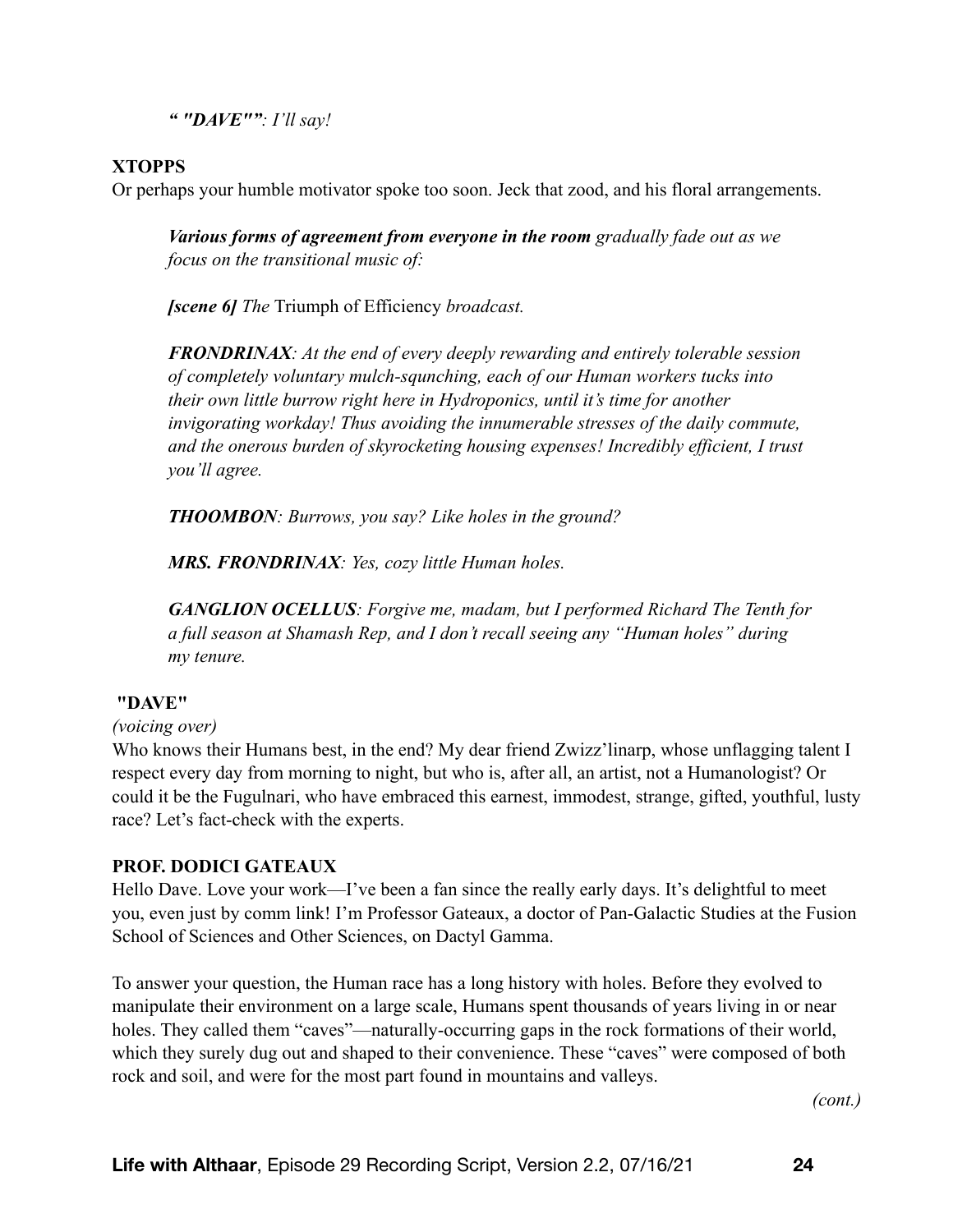Now, it should be obvious after a moment's thought that there are no mountains or valleys on an artificial structure like the Fairgrounds! So, to recreate an environment analogous to the original Human "cave" habitat, some improvisation is necessary. A hole in the soil of a gardening pod is the obvious closest alternative.

So, whatever your thoughts may be about inter-species cooperation on this scale, and admittedly it's quite a project, it is clear that the Fugulnari have indeed put a great deal of thought into how to best provide for your species' needs. And it is also clear that they've taken your well-being very much to root.

## **"DAVE"**

And there's your answer! Frizz your reaction-mass thrusters, deniers: the Professor has laid those silly rumors of mistreatment to rest, in a little hole of their very own! Looks like you laid an egg with that one, Zwizz! *(game-show wrong-answer buzzer)* And now, let's take a closer look at the fascinating technology behind the Fairgrounds' state-of-the-art mulch-squnching machinery...

*Musical background for a stirring montage of mulch-squnching machinery in action, à la* Sesame Street *or* How It's Made*. We move to hearing it play over a speaker in:* 

*[scene 7] Hydroponics, a/k/a The Heart of Darkness. You can just hear how finelytuned these sprinklers and sprayers are.* 

## **ASHLEE!**

John! You got over here so fast! I thought you'd be glued to the holo-screen! Like I've been! You're fantastic! Your words about the Movement are so honest! And real! And inspiring!

## **JOHN**

Thanks, uh, yeah. Thanks. But actually Mrs. Frondrinax wrote them, they're on those little cards I'm holding. You can tell I'm reading from the cards because I'm staring at them when I speak and my eyes move from left to right while I'm talking.

## **ASHLEE!**

Oh! You're letting me in on the "secrets of the gig!" Is that right! I had no idea you were an artist! I thought you were just great at repairing things with your hands!

#### **JOHN**

Well, I—

## **ASHLEE!**

Just between us! Sometimes I don't get along with artists! They are interesting! But they don't have direction! They don't know how to focus on the needs of the people! The real people I mean! You know!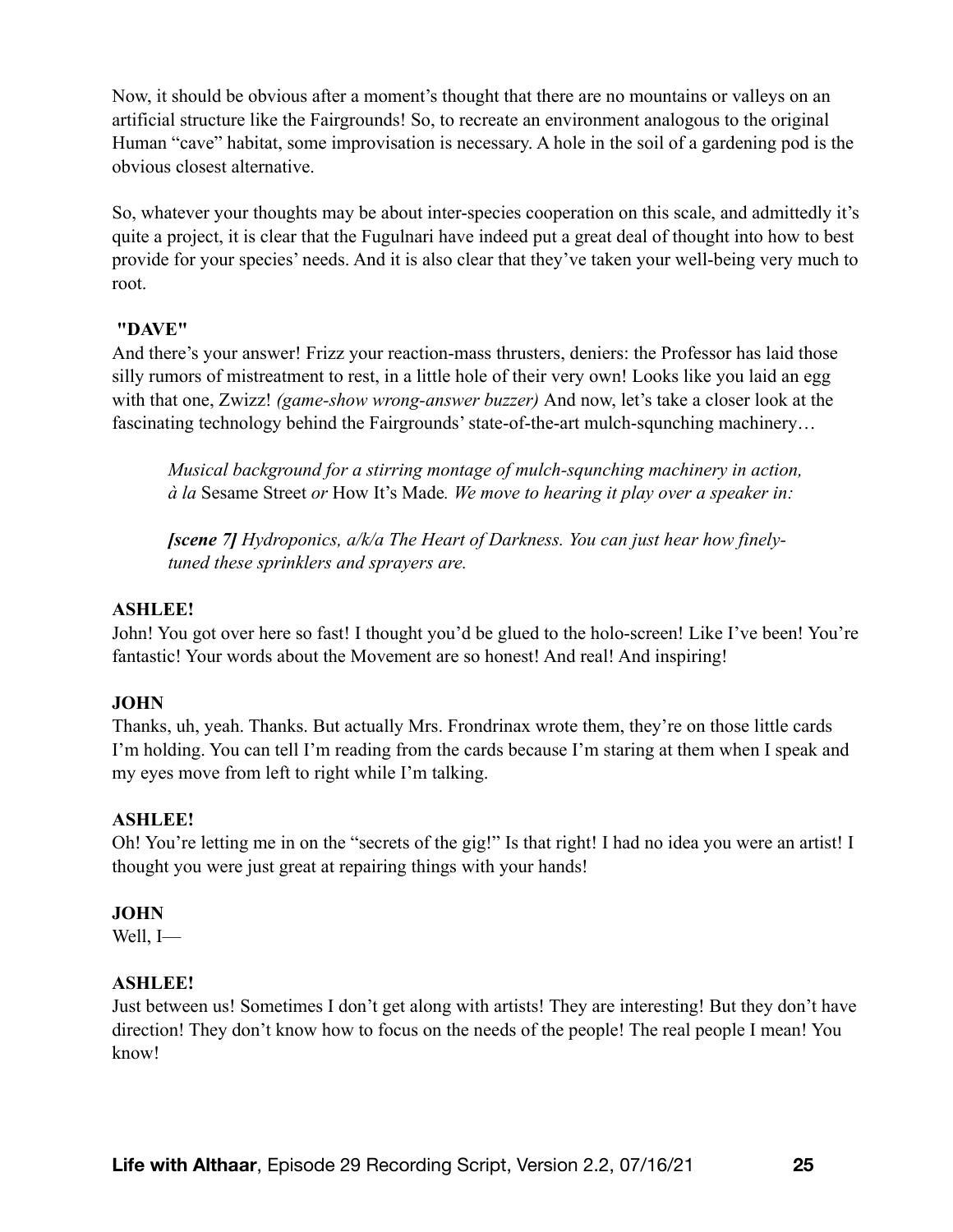# **JOHN**

Oh, I'm not—

# **ASHLEE!**

They don't understand that sometimes we need to make sacrifices for the common good! But you are different! You are so, so different! I'm different too! I bet I could really show you some things! That I'm really good at!

# **JOHN**

I don't think—

# **ASHLEE!**

We could turn off your pager for a while! It would be flush! It would be ... mountainous! Can I say that to you! I hope so! It would be mountainous! You won't get in trouble! I can certify this as a work call! No one would even question it!

# **JOHN**

Oh, yeah, you know, I think it's just—

# **ASHLEE!**

<span id="page-25-1"></span>Iknow your old drampa<sup>1</sup> broke your heart! But that's something *I* can fix! Give me your hand! Here! Do you feel that!

# **JOHN**

Uh, sure can. But I'm probably going to need my hand back before I— Whoahhhh!

*John hits the floor. Crash. Lots of small glass things just broke, tubes and bottles, and some hosing popped loose. Water is spraying everywhere, not in gouts but in fine mists. A shelf or two of hydroponic denizens are all over the floor now, in puddles.* 

# **ASHLEE!**

John! Are you all right! *(notices the damage)* Oh no! Shelf 237 is down! John, so sorry! I have to get these babies refloated right away! I don't know what happened! Are you all right!

# **JOHN**

Ow, ow. I'm ok, really. No, don't— Ok, thanks. I'm fine, I just slipped in this puddle of—ah. Coffee. It's coffee. At least I hope it's coffee.

# **ASHLEE!**

That's weird! I don't drink coffee! My Moms always said I was too much already and it would make me pop!

<span id="page-25-0"></span> $1$  Drampa = Drama Partner, like your terrorist ex-girlfriend that no one talks about because she ruined you, John, she just RUINED you.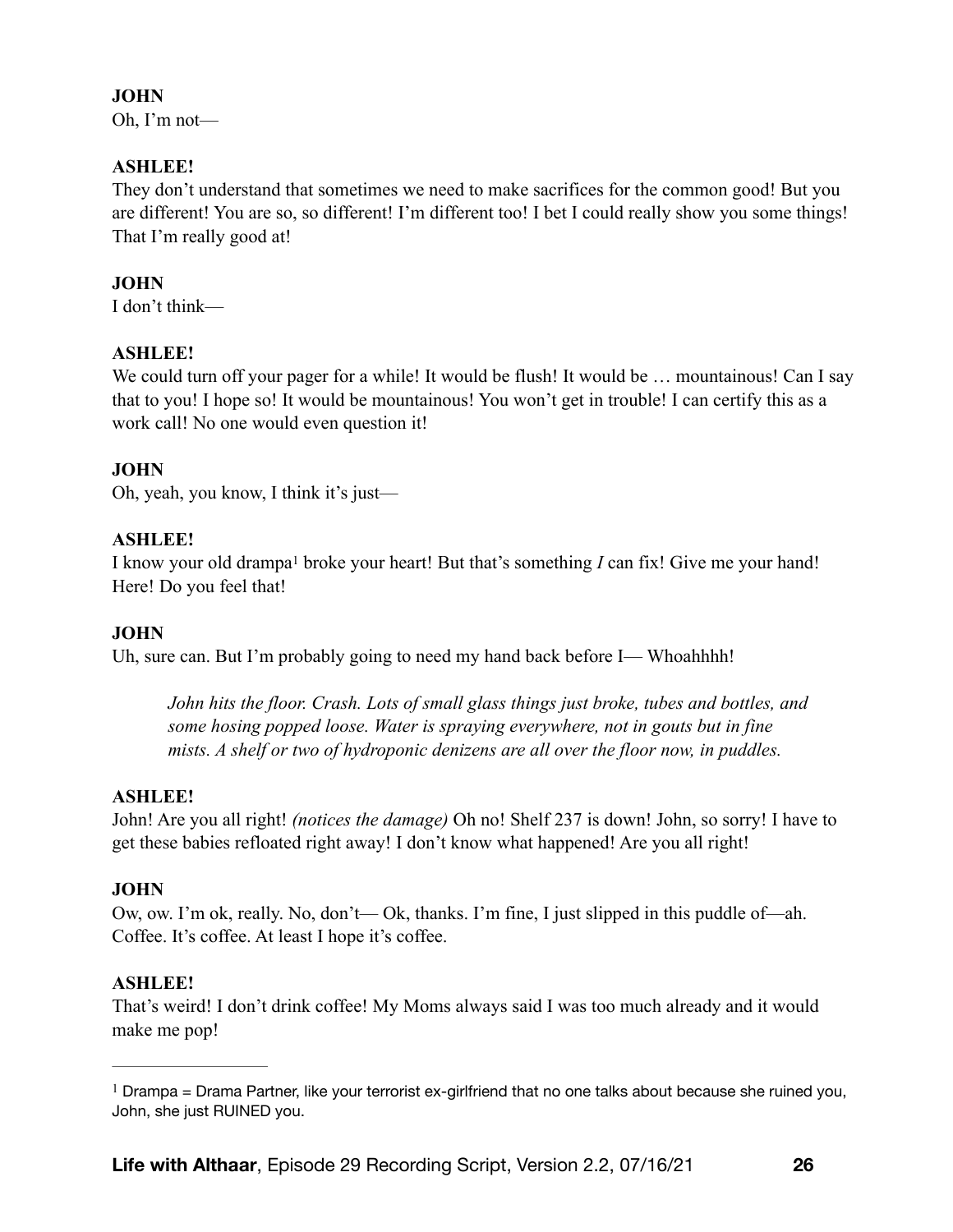# **JOHN**

Sensible ladies, your Moms. Listen, Ashlee, I actually came down here on a priority call, so I should probably let you go and get to finding whatever the emergency is.

# **ASHLEE!**

Oh! It wasn't really an emergency! I just wanted to be the first to congratulate you! On your incredible performance! And also there was— Never mind! It's broken now anyway!

# **JOHN**

Oh, ok. I'll just go home and change, then, I got all—

# **ASHLEE!**

Yes! And I have to work on this shelf! I'm so glad you're ok! Are you free tomorrow! We can meet up somewhere else! I have special ration cards! I can score us potatoes! Home fries from an unlisted storage facility! But you can't tell anyone!

# **JOHN**

Oh, I don't, uh… have my schedule locked down yet. I'll get back to you, ok?

# **ASHLEE!**

 $Qk!$ 

# **JOHN**

So, I'll let you get back to Shelf 237 then. They just might be our future leaders someday, right? Wouldn't want their roots drying out, heh.

## **ASHLEE!**

That's so true! All right! See you soon! Wait! Before you go! I have to give you something!

#### *A kiss from ASHLEE! that lingers a second too long, an ASHLEE! giggle, doors closing smugly.*

## **JOHN**

Well, that happened. Frall?

*FRALL manifests.* 

## **FRALL**

Got your back, John B. I do miss Tixondu's. Fortunately I happened to stop by there earlier this morning, before they closed two months ago.

## **JOHN**

I'm not going to pretend I understood that, but thanks for the rescue. Like the penguins, I also appreciate my anatomy without things stuck in it.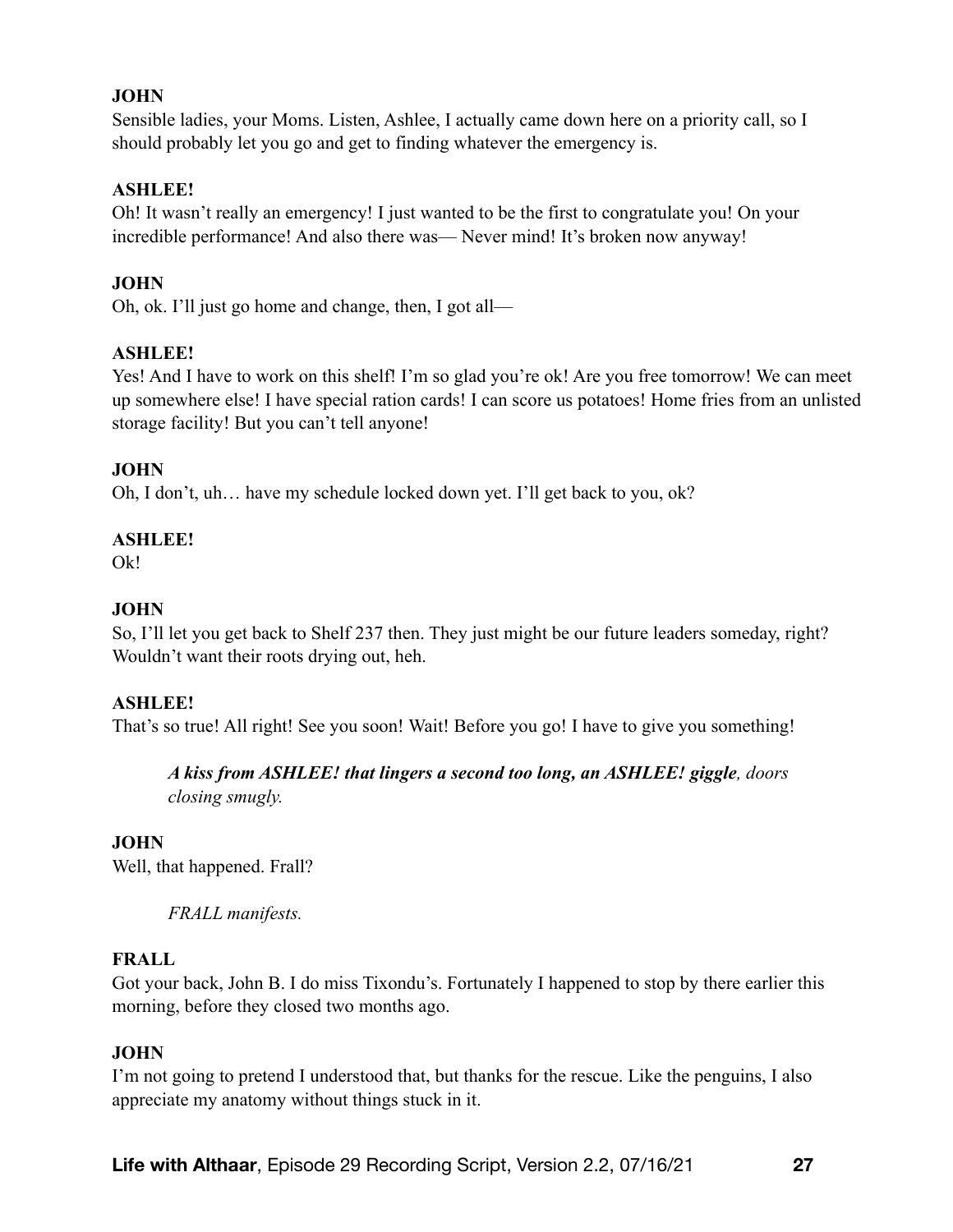#### **FRALL**

…It isn't often I get to say this, John, but I have no idea what you're talking about. No no, please don't explain. I'm just going to savor the ambiguity. It's a bit of a thrill, really. Something like opening your diary and finding an entry you didn't write, except appreciably less terrifying. By the by, would you happen to have any aggregator chips kicking around in your toolkit at the moment?

*A FRALL-reconstituting-the-timeline noise.* 

#### **JOHN**

I'm pretty sure the answer to that was "no" a second ago, but probably I should check first.

## **FRALL**

You should probably also wait until you get the Commander's call before heading to the Bridge.

*[scene 8] Transition music into another section of the documentary, in which Dave interviews a table. Yes, a literal table.* 

#### **"DAVE"**

What could be more STABLE ... than a TABLE? If you have something close to your heart and you don't want it to fall and break, do you put it on a ladder? On a breeze? On a snowy roof? Well, I don't know about you—but I put mine on a sturdy STABLE TABLE. It's nearly the same word, isn't it? And here's a glimpse at a table of mine, where I store my Spirit Autoharp, the instrumental engine that sings the tale of our days in the gaze of Hoove the Beneficent Lifemaster. Look how safe and snug it is!

#### **MRS. FRONDRINAX**

Hoove is a great one for Efficiency, Dave, isn't he?

#### **"DAVE"**

Hoove the Beneficent Lifemaster loves the universe best when it's as it is.

#### **MRS. FRONDRINAX**

Of course he does! That Autohorp—

 **"DAVE"**

Autoharp.

#### **MRS. FRONDRINAX**

—sure looks safe and secure there on that table, Dave.

#### **"DAVE"**

It *is* safe and secure. Let's find out more about that.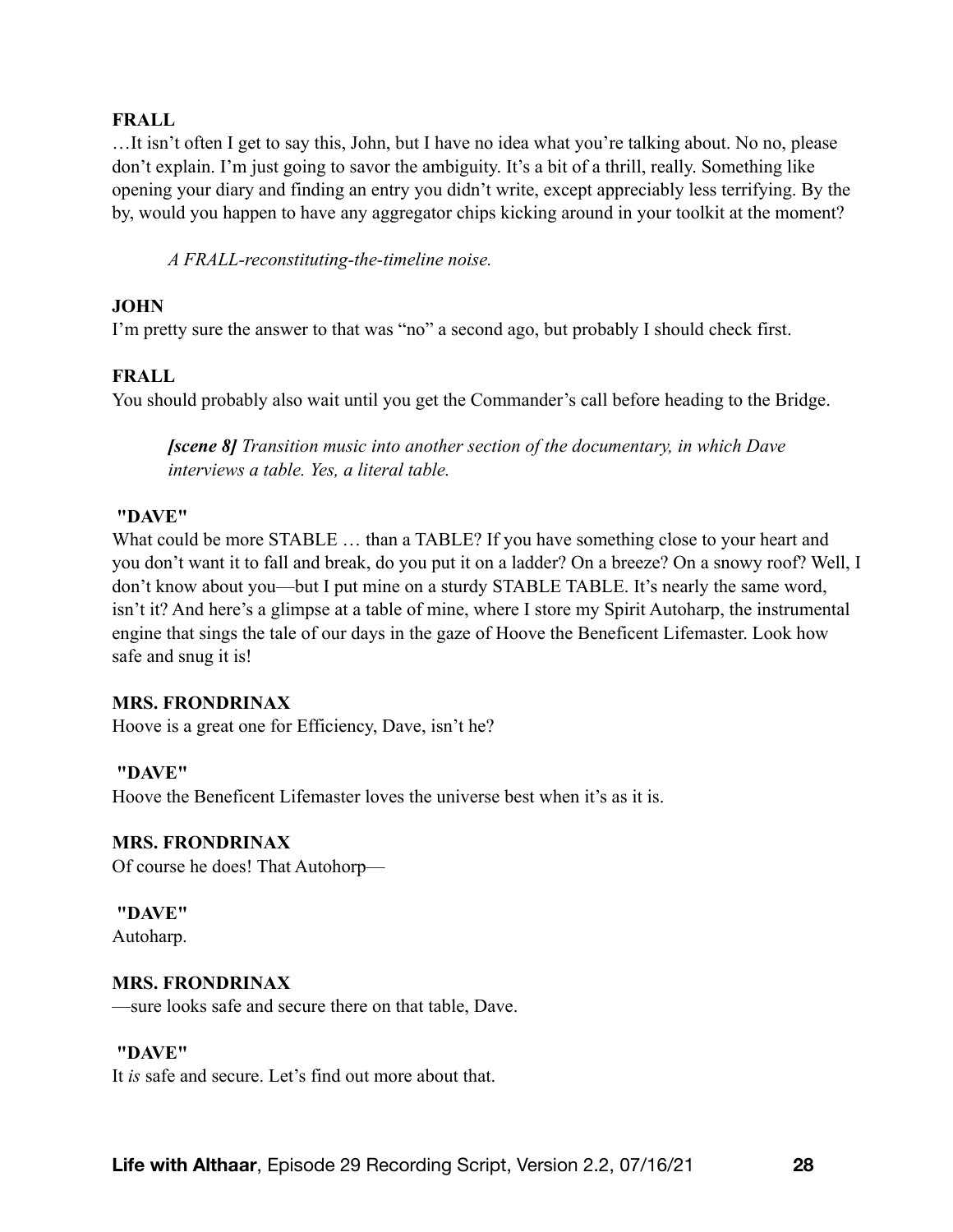#### **MRS. FRONDRINAX**

Take it away!

 **"DAVE"** Hi there, Mr. Table—can I call you T?

**MR. TABLE**  Sure thing, Dave. Big fan—love your work.

## **CONFIDENT ANNOUNCER**

#### *(In the spirit of pharmaceutical commercial disclaimers)*

Artist's conception. The voice of Mr. Table is simulated by a Human actor. Tables are generally incapable of speech. If your table is engaging in speech, and you believe this to be improper or implausible, please consult with a physician or bartender.

#### **"DAVE"**

Thanks, Mr. T. I wanted to talk to you because you seem so… solid. So reliable, and so trustworthy.

## **MR. TABLE**

These are the essential qualities of a good table, Dave.

#### **"DAVE"**

And how often would you say you go racing around the Fairgrounds, scampering every which way and banging into things, causing an unholy mess?

#### **MR. TABLE**

#### *(chuckling a bit)*

Why, never, Dave. That's just not something tables do. Why in all of wine-dark space would I go racing around knocking into things? I like to stay where I've been put, and make sure all the objects that have been entrusted to my care are perfectly safe. It's a source of great satisfaction to me.

#### **"DAVE"**

Wise words, Mr. T. If only more species could follow that simple advice! Of course you've got four legs, while some folks—Humans, for example—have only the two.

#### **MR. TABLE**

Some tables have many more than that—six, or eight, or even more! Not for running around on, of course, but to make us steadier and steadier, as we should be.

#### **"DAVE"**

So when you see a lot of Humans getting excited and running around, expending all kinds of unnecessary energy, you think we should instead… table that motion?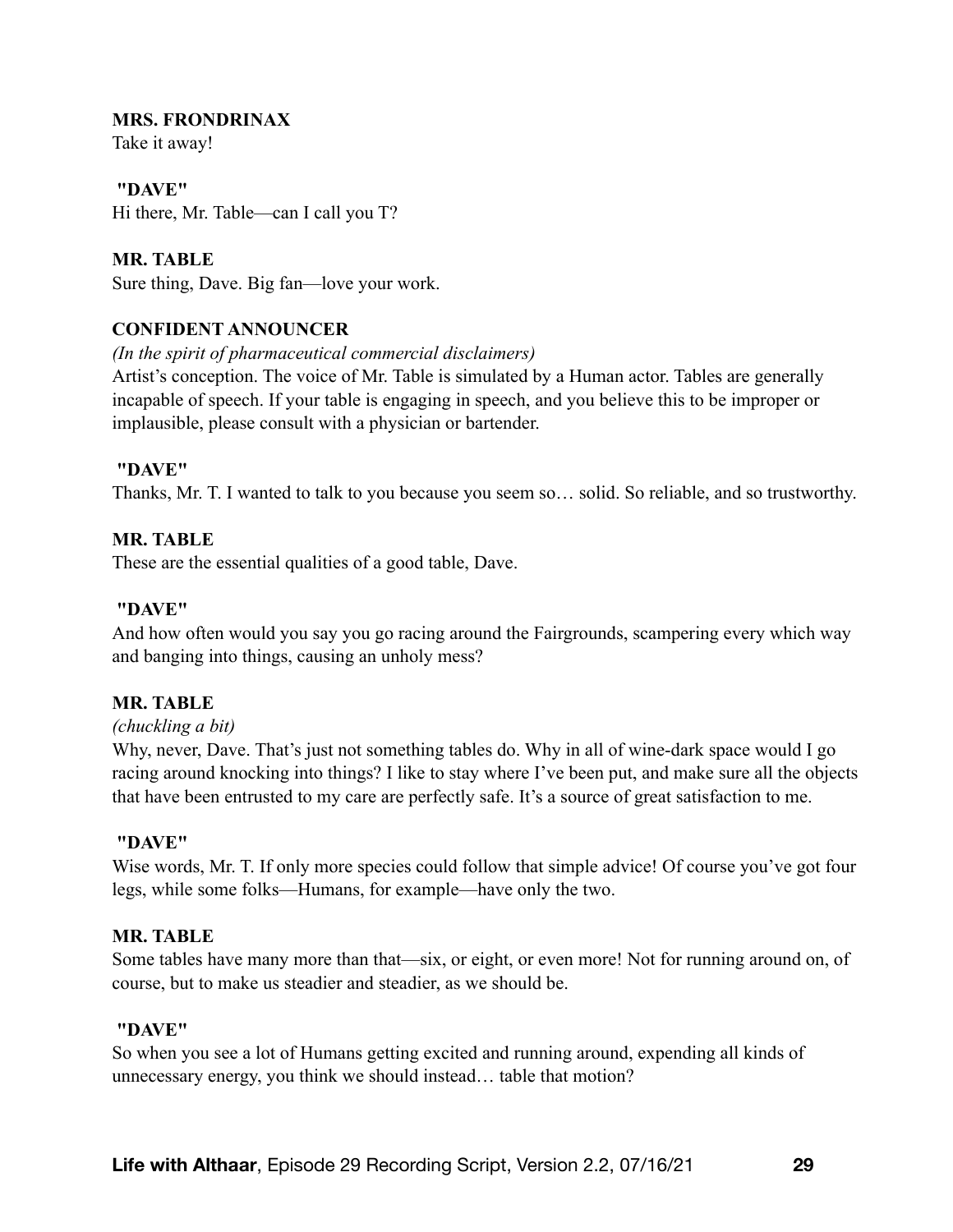# **MR. TABLE**

Ha! Good one, Dave!

#### **"DAVE"**

Now obviously, Mr. T., you're not actually sentient. You're not even alive. I'm not going to pretend to all those viewers out there that I'm actually hearing you advocate for an ideal way of living. But would you say you can profitably serve as a symbol to incite that kind of discussion?

#### **MR. TABLE**

Absolutely, Dave, and I'm glad you brought that up. Sentients could think you're just being some kind of cross-grain blockhead, when actually you're manipulating rhetoric at a pretty high level of function. You're substituting a vital fixture of Human life in place of Human life itself, in order to address fundamental truths. If you ask me, it's a valid way to consider the issue in a Deconstructionist light—a kind of dialectical metonymy, if you will. There may be some out there who just don't understand what you're trying to present here. And if I were to encounter any such fools, I would pity them. To acknowledge their petty caviling would just bring the level of discourse down.

#### **"DAVE"**

Very perceptive. So, do you think Humans could benefit from a greater focus on the kind of characteristics we've discussed here today? Stability, steadiness, simple dedication to the task at hand?

## **MR. TABLE**

Absolutely. And I think that's true across the board. Or should I say, across the table?

# *Big obnoxious laughs from " "DAVE"" and the TABLE as we transition to: [scene 9] The Bridge, where the usual shorted-wire mishegas is afoot. We hear JOHN do his usual quick splice, and the resulting shutoff of the alarms. Silence. A brief blast from a fire extinguisher off in the middle distance.*

## **JOHN**

Wire's all fixed, you're good to go! *(silence)* But, uh, I guess you knew that already. From the way the alarms shut off. *(silence)* Ok, so… I'll just… be on my way, then. *(silence)* Uh, feel free to page me again if that pesky little wire acts up. *(silence)*  Seems like it's going bad quicker and quicker these days, huh? *(silence)* But hey, that's what I'm here for! Got a tiny wire that needs a fix? And sixty seconds to spare? I'm your guy! *(silence)* So, uh… yeah. *(silence, then bleep of AMBER activating her comm)*

## **AMBER ON THE BRIDGE**

Commander? There's a superfluous civilian subcontractor on the Bridge? Wearing a stupid headband? And interfering with station operations? With his stupid small talk? Please advise?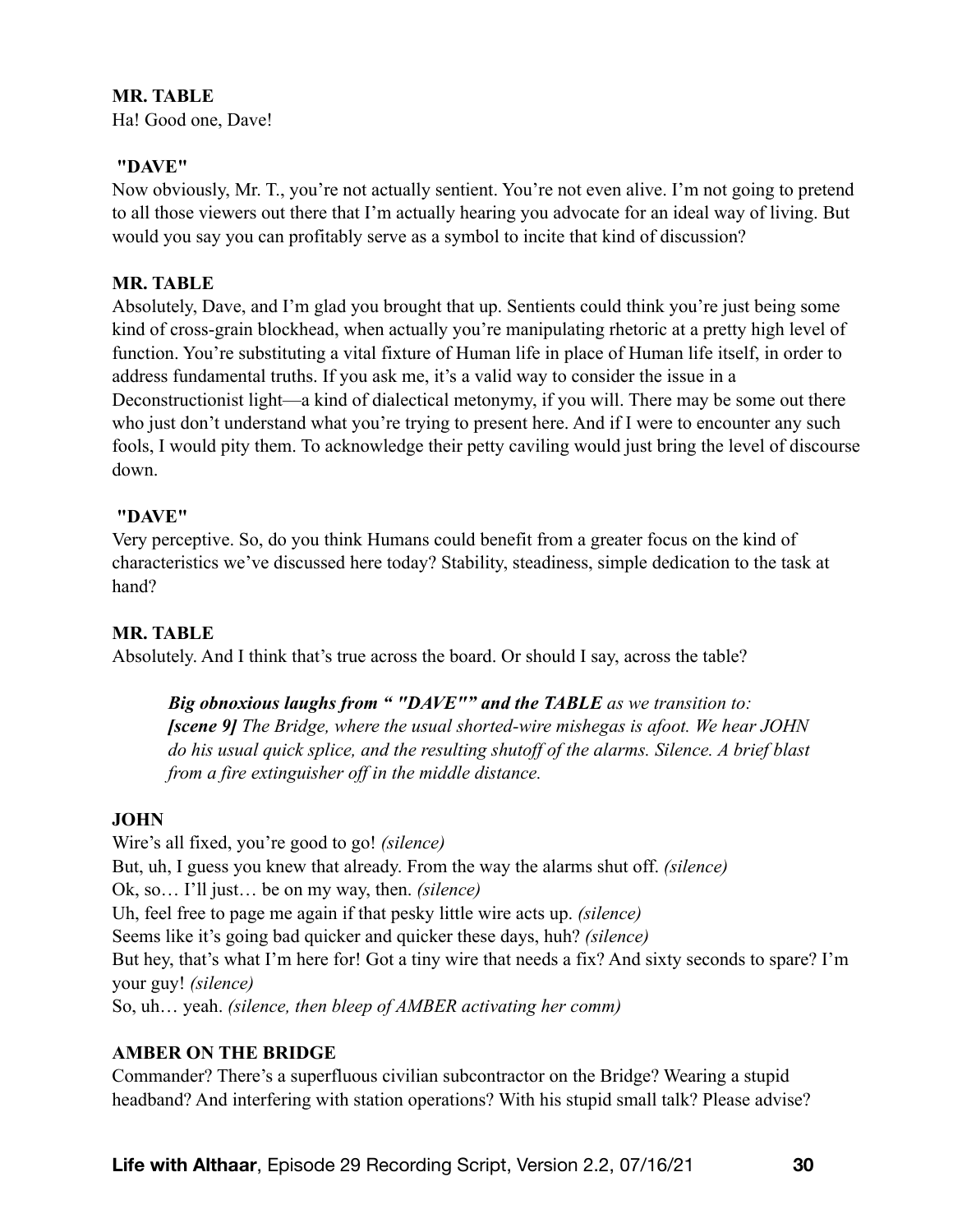# **TORIANNA**

#### *(over intercom)*

What? Get in here, B! I have a few thoughts to share with you about professionalism and respect for my crew's time.

# **JOHN**

Great. Thanks a lot, Amber.

# **AMBER**

Why don't you go for an EVA picnic?

*We follow JOHN into TORIANNA's office.* 

# **TORIANNA**

If I've told you once, I've told you a thousand times, Mr. B, the Fairgrounds' bridge is not a social club! My crew is not here to entertain you, and you're sure as shness not doing anything for operational efficiency around here with your…

*The door has closed, and FRALL activates their cone of silence.* 

# **TORIANNA**

Hi John. Tough room out there.

# **JOHN**

They've all been tough today, except for Hydroponics. Well, Hydroponics was even tougher, in its own way. Thanks again for getting me out of that, Frall.

# **FRALL**

My pleasure.

# **JOHN**

But yeah, I get the feeling I'm going to be catching hell for a while after appearing in the Foogs' little Hooray-for-Oppression parade.

# **TORIANNA**

At least it should be good for your reputation in Booster circles, for what that's worth.

# **JOHN**

Yeah, there's that. Doesn't help much when people are hucking batteries at me in the corridors, though. You'd think they'd realize none of it was my idea, based on the way I was standing there literally reading from a script. Why not pick on Dave? He was super into the whole thing!

## **TORIANNA**

Ah, but he isn't here to be yelled at. And people apparently love him, for some reason.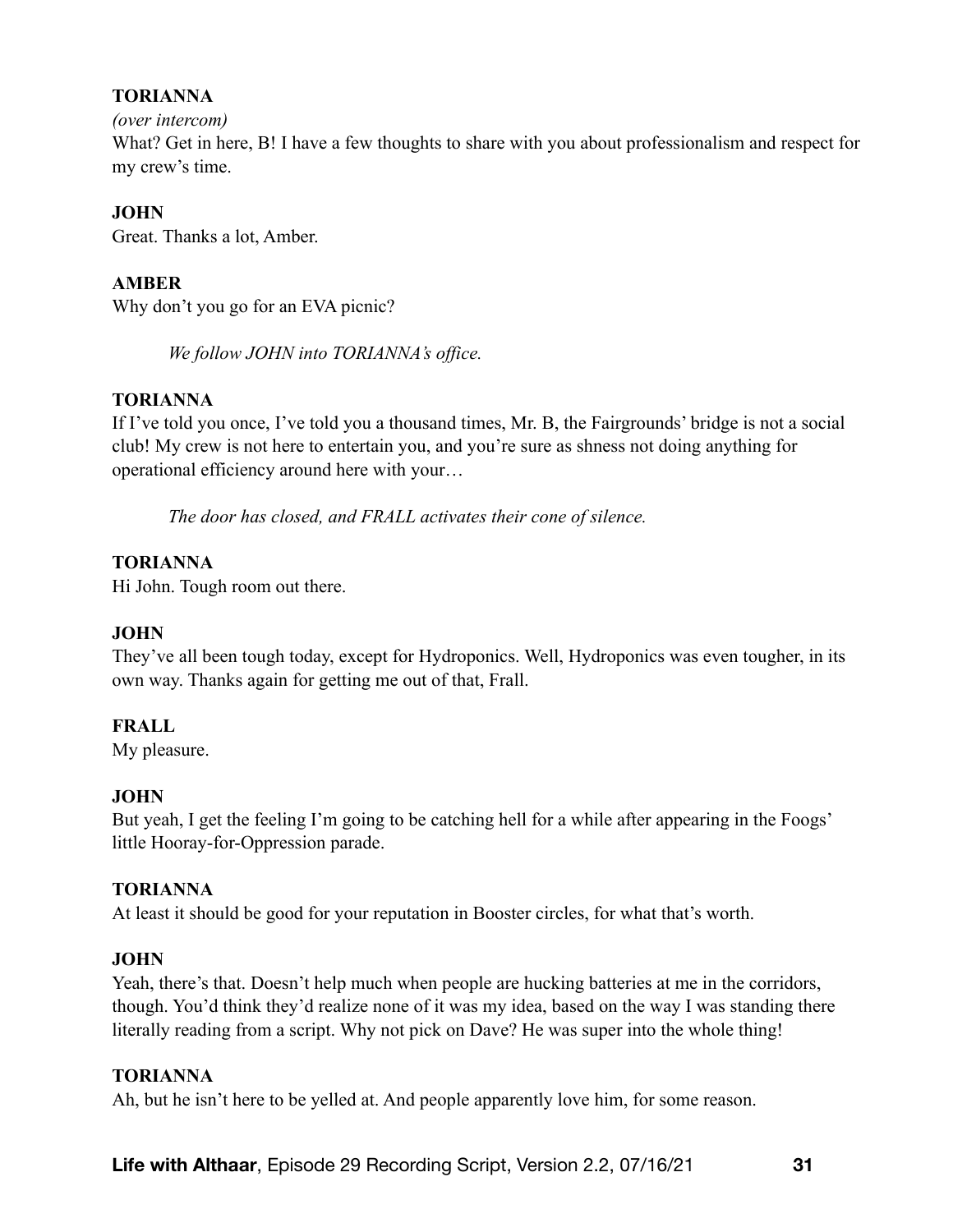# **FRALL**

I've always preferred Zwizz'linarp.

## **TORIANNA**

I don't watch, on general principle. I had a few friends who fell in with the Sacrosanct Chamber, and I vastly preferred the originals to the makeovers. They did lose a lot of weight, though.

# **JOHN**

Anyway, not that I don't want to take my licks out on the floor, but I thought that wire was good for another week.

# **FRALL**

It was easier to fail it now than to wait for the electron plaque to run its course. And isn't it precious to watch Stalin-Bot being sternly silent? It so rarely comes up on the Bridge. Besides which, we needed to speak with you right away. We have come across an unusual opportunity, and we have little time in which to take advantage of it.

# **TORIANNA**

Right. Long story short, Frondrinax and that little sprout of hers were making a nuisance of themselves on the Bridge this morning. And while they were here, we managed to eavesdrop on their plan to test the security system in the Rehab and Detention blocks. By turning off all the cameras in Dee's section.

# **JOHN**

By turning off—? Are you kidding?

# **TORIANNA**

Nope. Couldn't have come up with that one on my own in a million years. But it's a perfect chance to establish a more reliable connection with Dee.

# **FRALL**

Which our mutual friends will certainly appreciate.

## **JOHN**

Absolutely. Have you told Stella about this?

## **FRALL**

Unfortunately, at this time Ms. Reyes is engaged in the process of shimmying her way through a heavily-shielded vent in order to secure covert access to another Fugulnari food stockpile. This vent shielding is thick enough to block all electronic signals, and thus she will remain temporarily incommunicado for some hours. At least to those without my extradimensional advantages. She would not be able to pass on this information to her compatriots in the Resistance before it becomes irrelevant.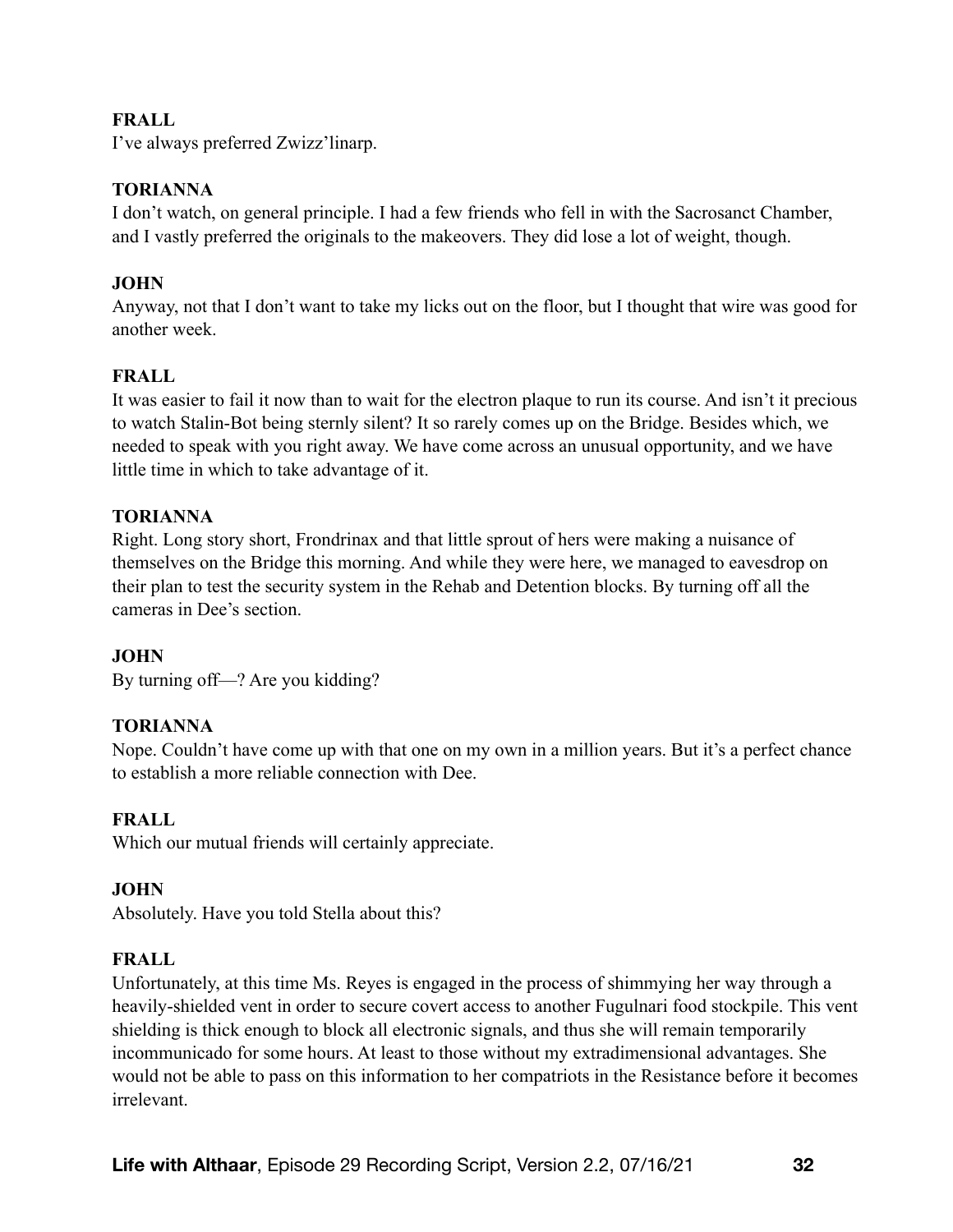# **TORIANNA**

Which is why we're sending you. We'll be planting a tiny-wire service call in the Detention monitor system in a few minutes. Now, Frall has informed me that you've got some aggregator chips in your kit there?

# **JOHN**

Apparently.

# **TORIANNA**

Great. So, as soon as you get the call, you'll go in to the cell block and install a chip in as many cameras as you can, before they get turned back on. Do you think you can handle that?

# **JOHN**

Sure, no problem. But just putting those chips in the cameras isn't going to accomplish a whole lot by itself. You know that, right? You'd need to have something like an off-band aggregation conduit set up, in order to pull any data without it getting traced.

# **TORIANNA**

So I have been reliably informed.

# **JOHN**

And ideally you'd want to have that running before the surveillance system came back on-line, otherwise they could notice a blip in the signal and come looking for the source.

## **TORIANNA**

Duly noted. I'll see if there's anything we can do about getting word to the Resistance from our end, but no matter what, I still want to take this shot while we've got the chance. It's definitely a gamble, but the potential payoff is too good to ignore.

# **FRALL**

Like buying Apple options in the garage days.

## **TORIANNA**

What?

# **JOHN**

Apples? This isn't going to involve tangling with any apple trees, is it? Because I'm dedicated to the cause and all, but those zoods are just plain vicious.

# **FRALL**

Merely a turn of phrase, Mr. B. And now I believe it's time for you to be on your way. Ready, Mindy?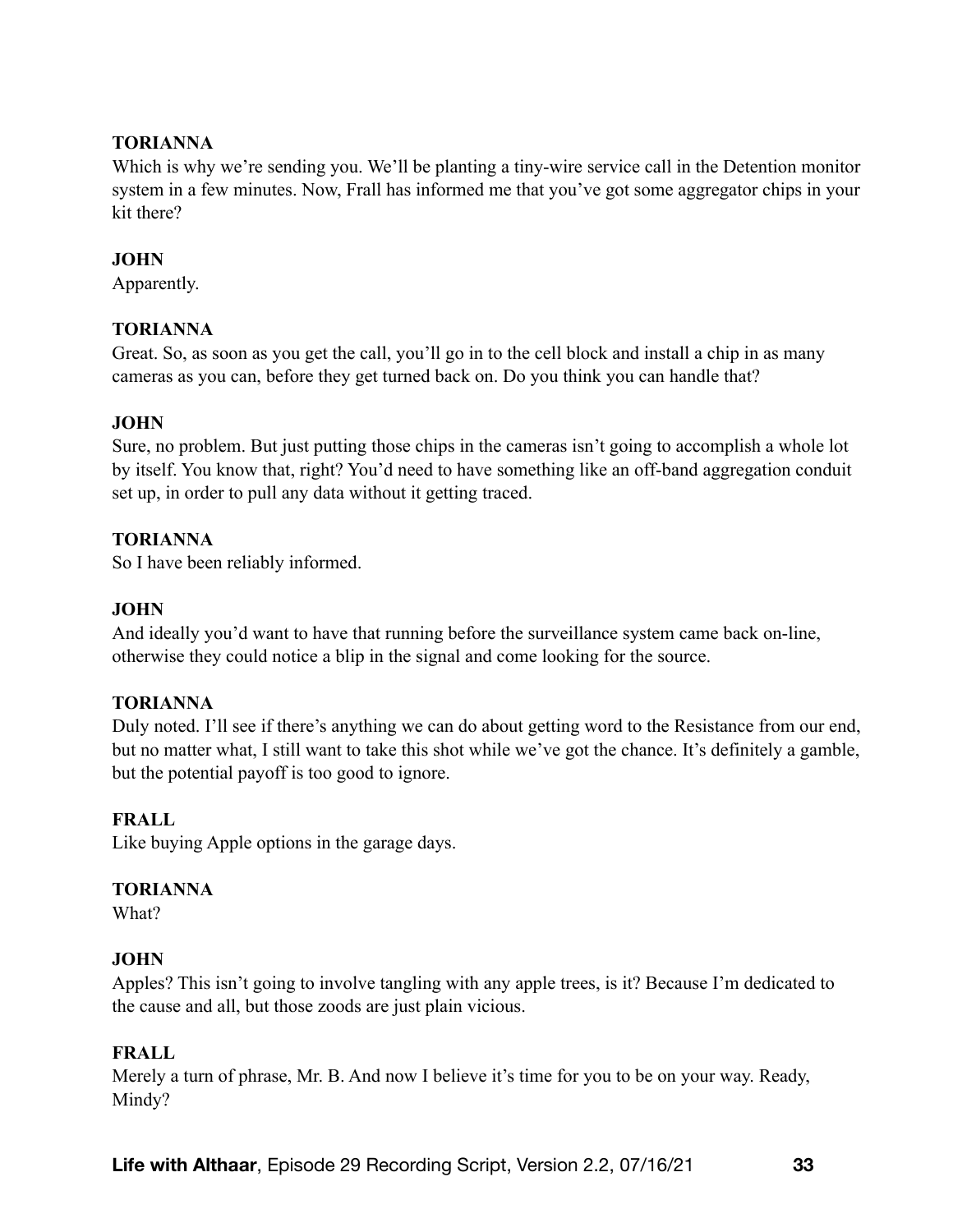## **TORIANNA**

Whenever you are.

## **FRALL**

Back to local coverage in three, two—

*Cone-of-silence effect ends. The office door whooshes open as JOHN slumps out, and we follow him back out onto the Bridge proper.* 

#### **TORIANNA**

… and that vaporous clipling pushing buttons on our command panels. Sitting in my office, sitting in my chair, now even the coffee doesn't taste right! And then YOU, with that thing on your head, dragging the long branch of the state onto my Bridge *again* today because you can't seem to fix one little wire properly!

#### *Appreciative giggles and murmurs from the Bridge crew.*

#### **JOHN**

Yeah, thanks a lot, Commander! I'll be sure to forward all your helpful suggestions to the Committee!

*Door whooshes shut behind him.* 

## **AMBER ON THE BRIDGE**

Commander?

## **TORIANNA**

Yes, I know Amber, I don't like him on my bridge either, but he's the only one on station who's authorized to repair that Nell-forsaken wire, so we'll just have to tolerate him as best we can.

#### **AMBER ON THE BRIDGE**

No, sir? I mean, yes, but also? There's something playing right now? That I think you'll want to see?

#### **TORIANNA**

Isn't that stupid "documentary" still overriding every channel? I can't imagine there's anything in there I could possibly—

*Bleep as AMBER brings up the feed. Instrumental version of "Plants Are Great."* 

## **TORIANNA**

That's the Bridge. That's my Bridge. Why are they showing— Oh no.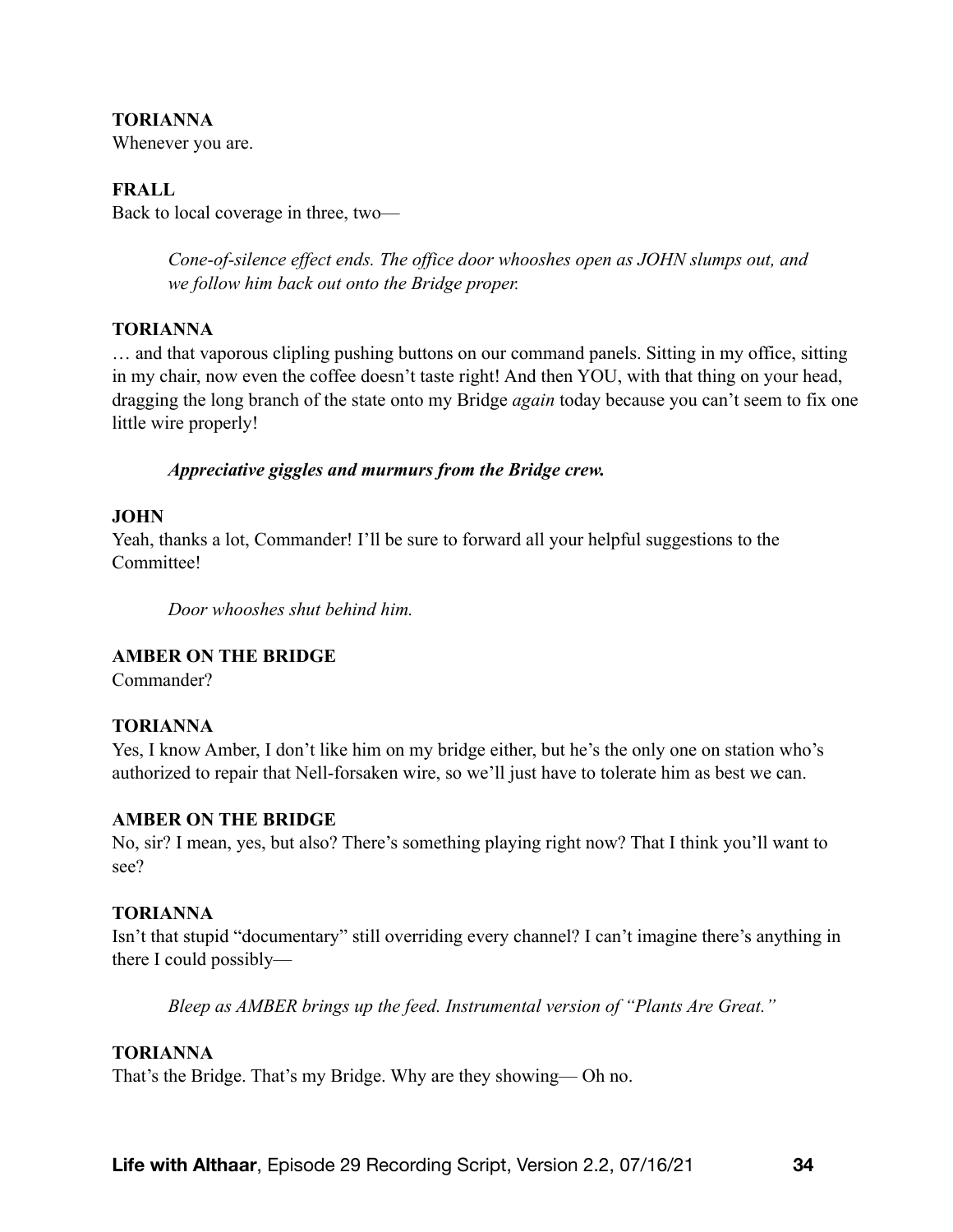## **"DAVE"**

#### *(under the above)*

—between Humans and the Fugulnari Empire is a grand undertaking on a scale only dimly imagined by previous generations. So far, we've met friends and experts familiar with our operations. But what about the Humans in the gardens and trenches, so to speak? The ones who make all our lives on this station possible?

#### **MRS. FRONDRINAX**

Why, that's an excellent question, Dave! Let's find out, shall we? Our crew stopped by the Fairgrounds' Command Center to meet Commander Mindy Torianna, the ranking Human officer in charge of station operations. Commander Torianna was as busy as you might expect, but we caught a few words with her along the way!

*As soon as her name is first mentioned, a familiar holo is displayed on the screens:* 

## **TORIANNA**

…AMBER! Where did they get that holo?!

## **AMBER ON THE BRIDGE**

I don't know, sir?! I thought I removed every copy from the system? But I must have missed a linkage?

# **TORIANNA**

Oh, Jonesy up a drainpipe!

*As the documentary continues:*

## **TORIANNA**

## *(on screen, chopped up from the previous episode's rant)*

Daily life here on the Fairgrounds/is/getting better/every day./The Fugulnari/have/profound/ understanding of how Humans work/and/respect for what makes us unique./There is no/abuse/here./ The Fugulnari are/here to help us!/The Fugulnari/care/for us./The Fugulnari/protect us from/hunger and anger and/outrage./I don't know how/the ICSB/would/have the standing to fight off all the changes they're making./The Fugulnari/have/an advanced culture and star-faring technology./Jones and Koko,/the full reach of their master plan,/it's unprecedented./I can only imagine/what lies ahead/for/Humanity./This is the future,/the one we deserve.

## **MRS. FRONDRINAX**

She always sounds like that when she's busy. And everyone on the Fairgrounds is so very very busy, working to create a better Galaxy for you! And me! And them! Like these ambitious workers on our celebrated Lingonberry Restoration Project!

*More* How It's Made*-y music over loving lingonberry footage.*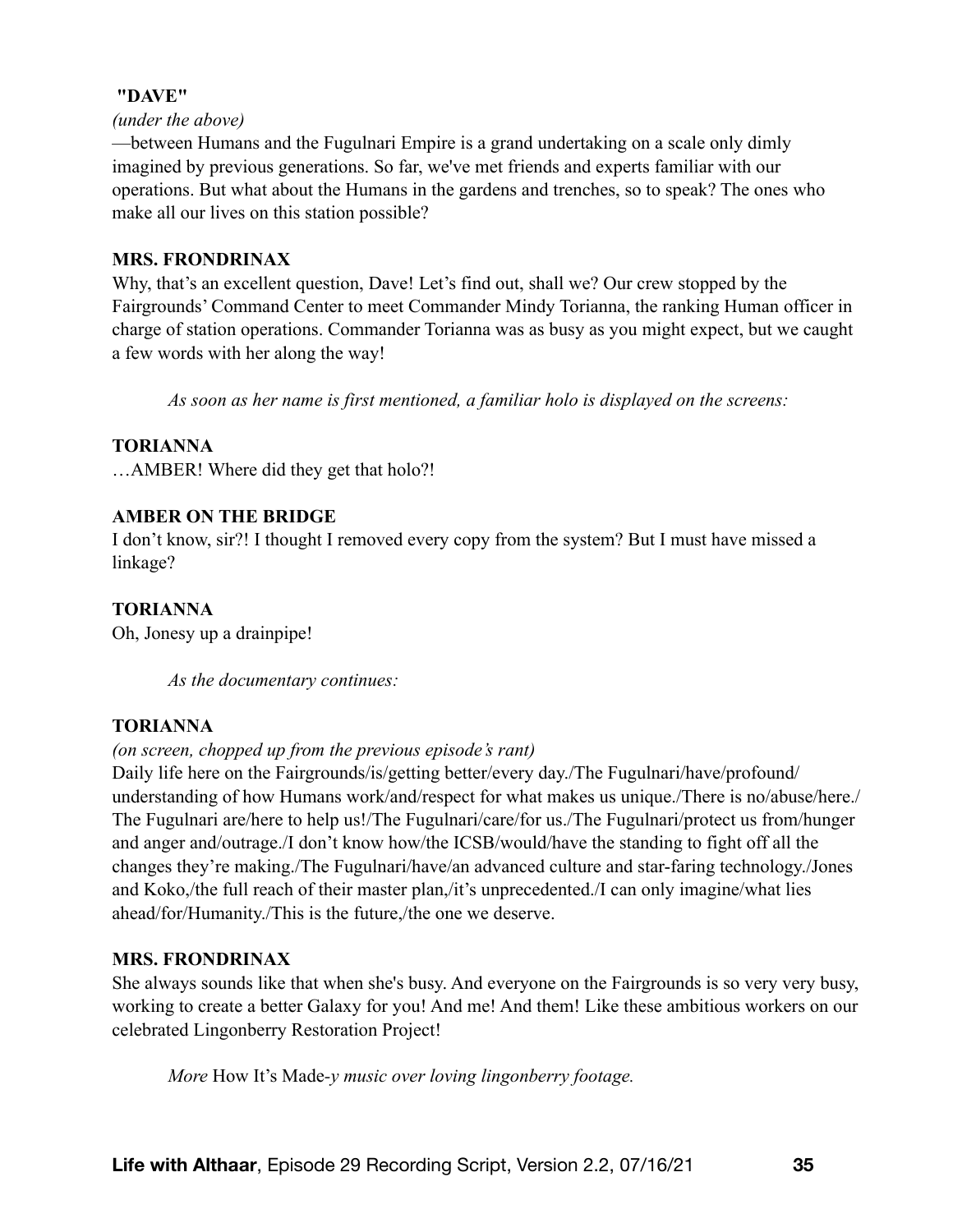## **TORIANNA**

*(live)*  Oh, by Petunia's patches! Get this shness off my screens!

#### **AMBER ON THE BRIDGE**

Should I try to get that holo scrubbed now, sir?

#### **TORIANNA**

No, Amber, I'd say at this point that ship has sailed. Sailed, foundered, suffered several catastrophic hull ruptures, spontaneously combusted for some reason, and drifted mournfully into the briny deeps.

## **AMBER ON THE BRIDGE**

…Sorry?

*[scene 10] The Detention Facilities. Two Fugulnari PRISON GUARDS are being vigilant at the monitors in the security station.* 

## **LAMBORGHINIX**

What the—soil and roots! It's gone! The Mallory prisoner is gone! Alert! Alert!

*A gnarled limb clacks down on a Big Red Button. An alarm begins to blare and is silenced just as it begins.* 

# **ASTONMARTLOX**

No, no, she's right there.

## **LAMBORGHINIX**

Where? I was watching it before, and—

## **ASTONMARTLOX**

There. Right there, in the middle. She was on the side by the bunk for a while, and then she moved to the middle.

**LAMBORGHINIX** Moved? Why would it move?

**ASTONMARTLOX** I don't know why it moved. They do that.

## **LAMBORGHINIX**

But it didn't have to move. Nobody asked it to move. I didn't—how are we supposed to keep track of it, if it *moves* all the time?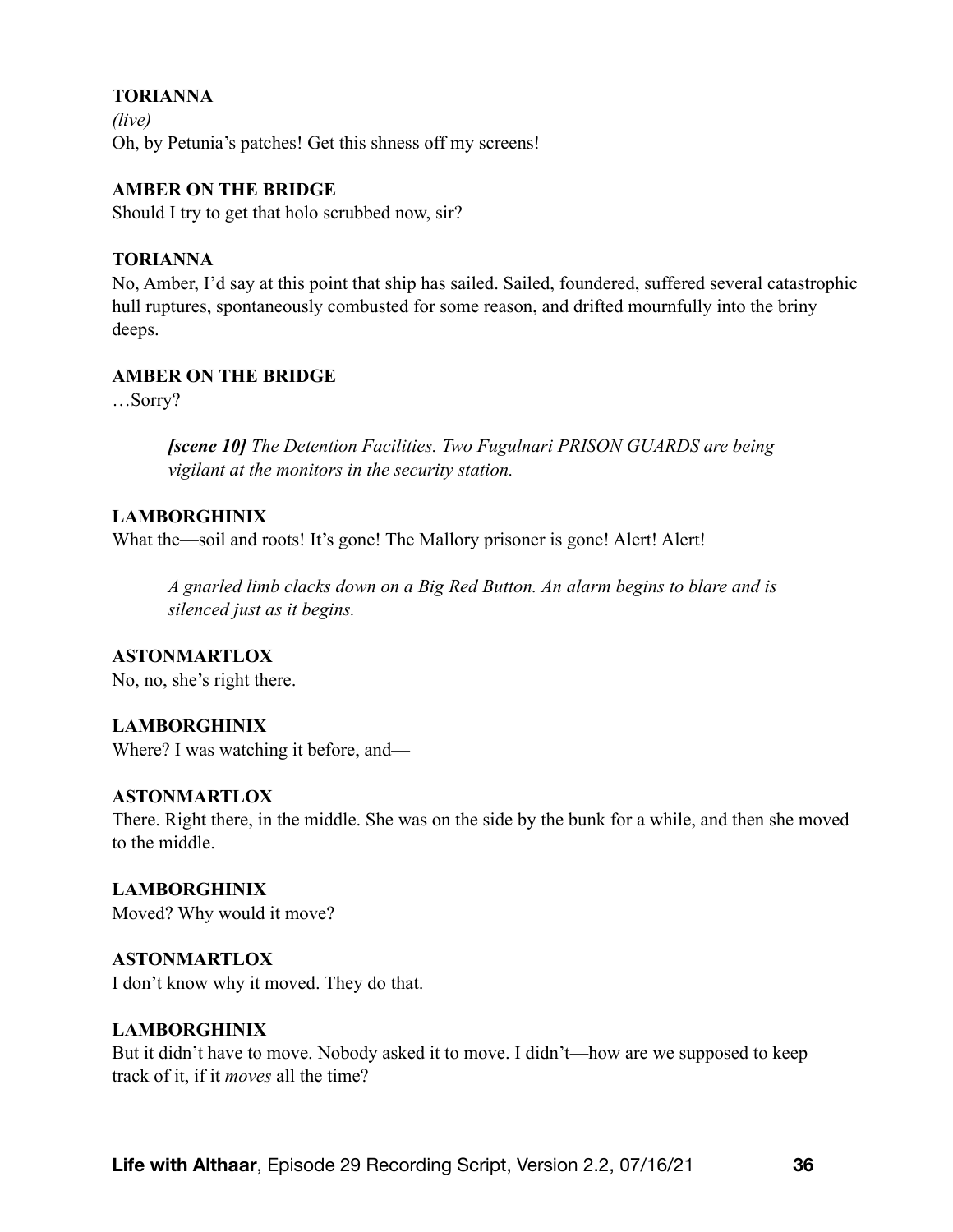You have to look on the screens. Sometimes she's here, sometimes there. A tricky business at first, but you'll get used to it after a while.

## **LAMBORGHINIX**

It seems like a lot of work. This would be easier if it just stayed in one place.

**ASTONMARTLOX** It's in their nature.

**LAMBORGHINIX** Really? They have nature?

# **ASTONMARTLOX**

Everything has nature.

# **LAMBORGHINIX**

Not wind.

# **ASTONMARTLOX**

Wha— of course wind has nature! It's wind's nature to blow things around and be made of air.

**LAMBORGHINIX** Oh. Well, not… not rocks.

**ASTONMARTLOX** It is the nature of rocks to be hard.

**LAMBORGHINIX** Not all rocks. Some are soft.

## **ASTONMARTLOX**

No rocks are soft. Some rocks are softer than others, but all rocks are hard. Harder than wind, anyway. Harder than things that aren't very hard.

## **LAMBORGHINIX**

I guess you're right. Do you think wind is really made of air, though, or does it just happen in the air?

**ASTONMARTLOX**

It's the same thing.

## **LAMBORGHINIX**

I don't think it is. I don't think you can really say that wind is *made of* air.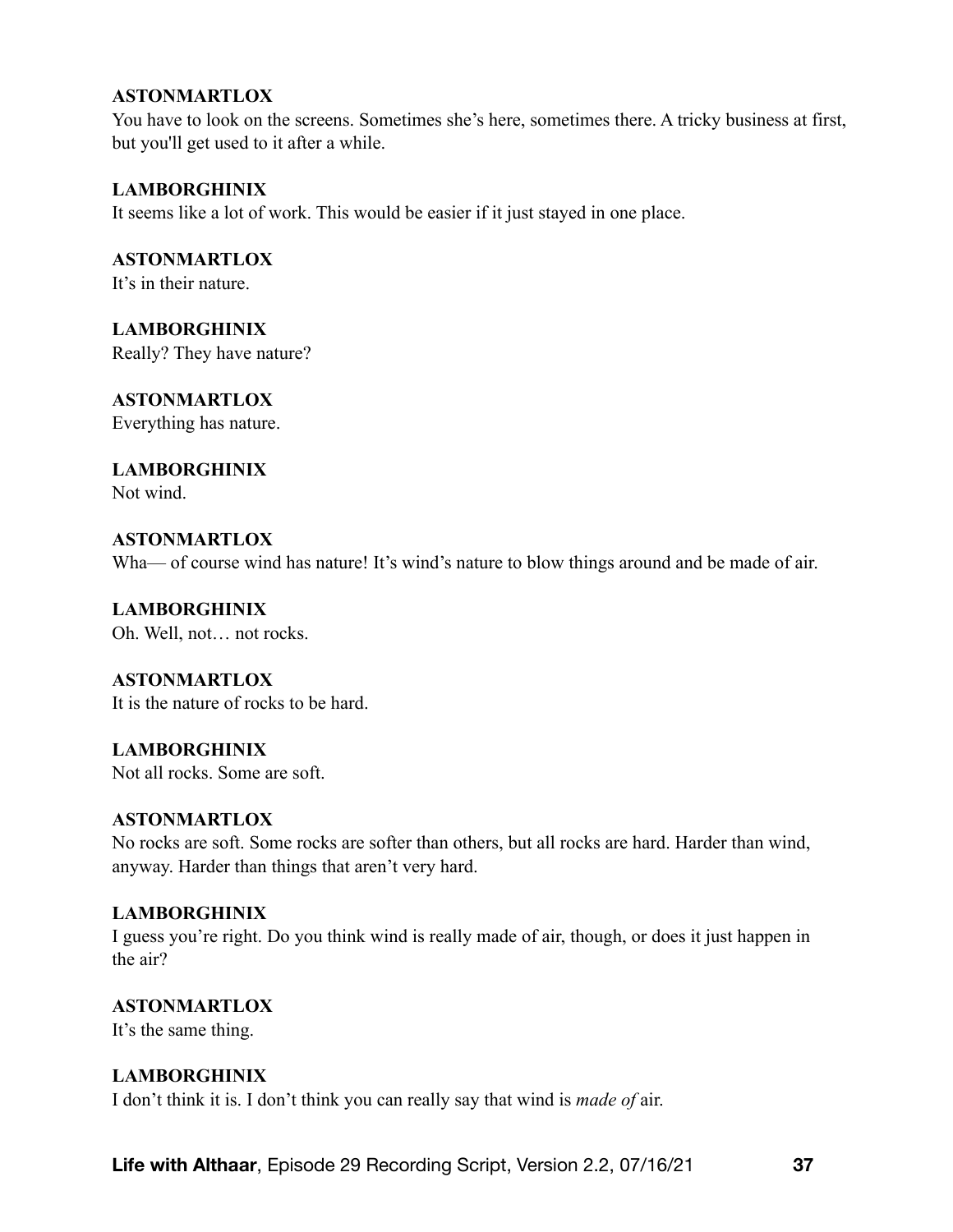When the air moves, that's wind. So yes, it's made of air.

#### **LAMBORGHINIX**

That's … that doesn't seem right to me.

#### **ASTONMARTLOX**

If you fall in the forest, and there's no one there to hear you, would you still be talking?

#### **LAMBORGHINIX**

Probably. What the—look at the monitors! It's gone again! The Mallory prisoner has disappeared! It's—

*A gnarled limb clacks down on another gnarled limb, which is covering the Big Red Button so the alarm isn't set off again.* 

#### **ASTONMARTLOX**

She's right there, in the corner by the sink.

#### **LAMBORGHINIX**

Oh. That's—yes, you're right. I saw it wasn't in the middle any more, and I thought it got away. This is making my crown spin. It moves all the time. How are we supposed to keep up with this? I'll get dizzy.

#### **ASTONMARTLOX**

I'm telling you, you'll get used to it. And please stop pushing the alarm button. That's only for emergencies.

#### **LAMBORGHINIX**

It's my nature.

*One of those grating prison alarms that signals visitors coming or doors being opened, or, as in this case, both. A distant door clang.* 

#### **DOOR ALERT SYSTEM**

Alert. Unscheduled door access.

**ASTONMARTLOX** Wonder who's coming.

#### **LAMBORGHINIX**

Someone's coming? Are you sure?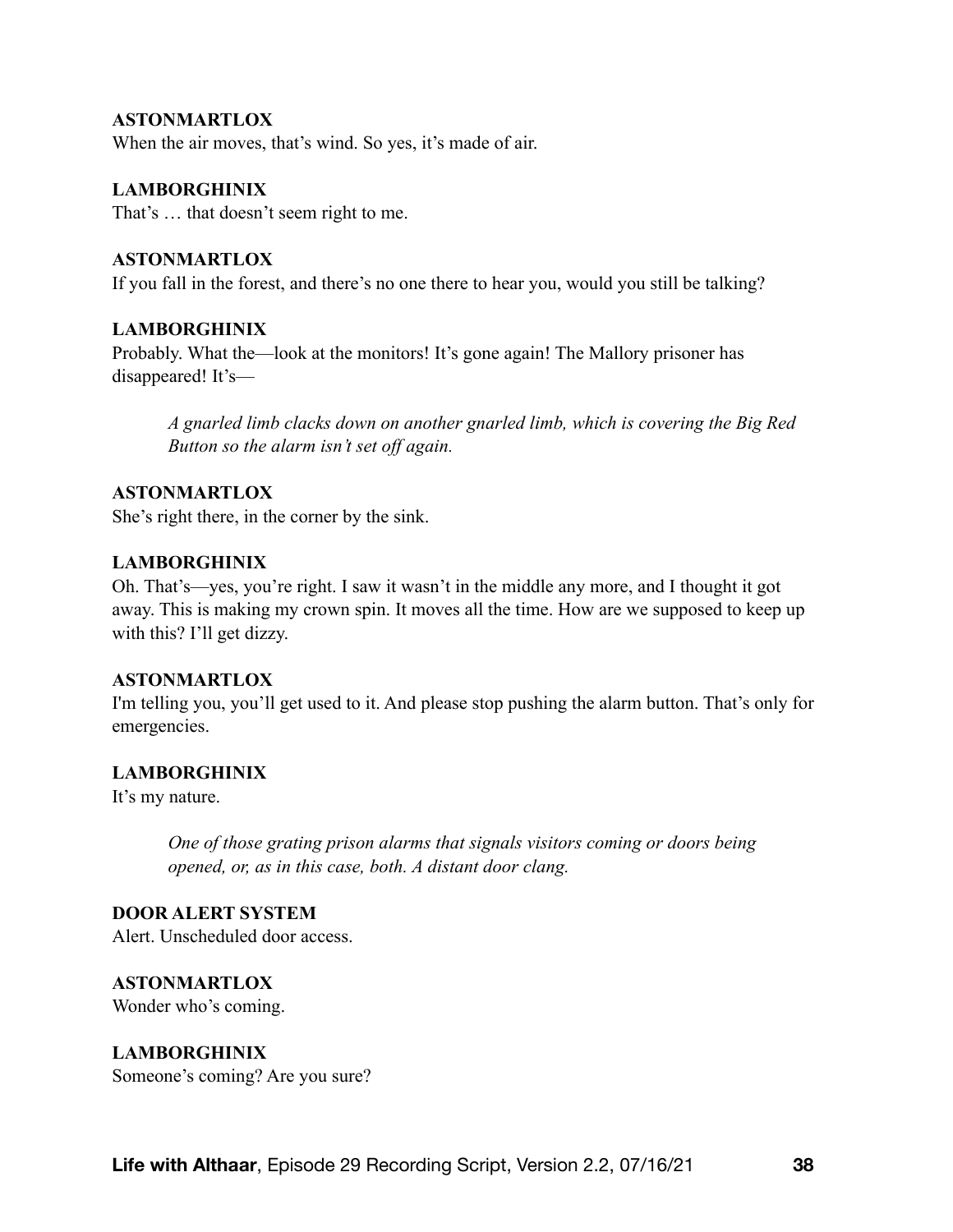Yes I'm— Are you seriously asking me that?

#### **DOOR ALERT SYSTEM**

*(along with a closer clang)*  Alert. Unscheduled door access.

#### **LAMBORGHINIX**

Yes I'm asking. This is how I learn, by asking questions and by doing. You know what they say, no question is too stupid.

## **ASTONMARTLOX**

I never say that.

## **LAMBORGHINIX**

You're just incurious.

#### **DOOR ALERT SYSTEM**

*(with the guardroom door)*  Alert. Unscheduled door access.

## **ASTONMARTLOX**

*(hissing quietly)*  I am not incu— Hello. May we hinder you? We are prisoner security officers, and thus very much not at your service. Our brief is in fact to hinder you, repeatedly and with great force if necessary.

## **LAMBORGHINIX**

At great length, if need be! Even though it's our brief. *(to ASTONMARTLOX)* But how we can be brief at great length? I've wondered about that, haven't you?

#### **ASTONMARTLOX** I have not.

**LAMBORGHINIX** See, this is what I'm saying. Incurious.

## **ASTONMARTLOX**

*(hissing quietly)*  Shut. Up. *(out loud)* Please state your business here, gesin.

**ROOTY** Hi! I'm Rooty!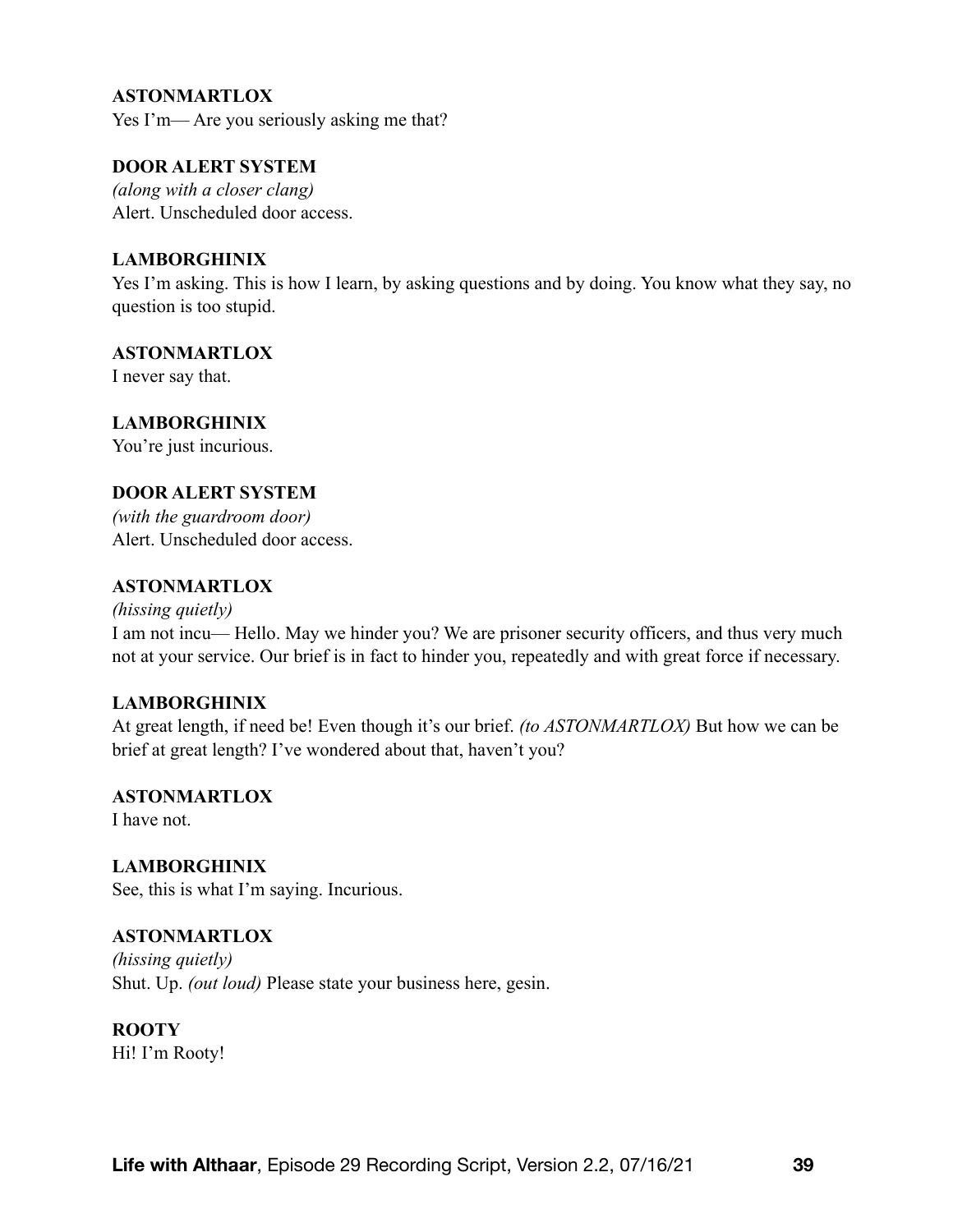*[scene 11] In the In-Betweens, H.F. is tinkering with a smashed Trash Detection Unit, which is going through a VERY janky-sounding version of its "Do Not Litter" routine as H.F. cusses at it.*

## **H.F.**

Agh, stupid piece of smark. I thought I finally had it that time. What is going on here with the—

*A burner phone (of a type we haven't heard before) rings. A bare-bones bleep as H.F. answers it.* 

## **H.F.**

…Hello? *(response)* Who? Is that a person, or some kind of meme? *(response)* No, I don't think so. No, I just happened to be walking down the corridor, minding my own business, when I heard something ring on the ground. And I was so surprised, I just grabbed it without thinking, you know? And now I'm talking to you. So I have no idea what— *(response)* You mean like "The hardy brown fox jumps over the lazy Fidorian?" That's not— *(response)* What? And you are? Commander Who? I don't think I know anyone with a mouth like yours, thank you very—

*We can't hear the words on the other side of the phone, but we can hear the tone. It sounds like TORIANNA needs either a bit more coffee, or a lot less.* 

#### **H.F.**

All right, fine, I get it, it's you. Hi, Mindy. You shouldn't—all due respect, but you've burned this number, and I don't have that many of them. *(response)* Yeah, we got a few minutes before this line starts to track—it'll flash a warning and then disconnect automatically on my end, no worries. *(response)* I'm actually working on a blind comms network with some of the materials I have at hand here—

*TORIANNA is urgent, and brief.* 

## **H.F.**

They're shutting them all off? Completely? *(response)* Holy hell. You're sure about this? Where'd you get the intel? *(response)* Right in your office? There's something just so wrong with them. *(response)* I know, right? The evil overlords we deserve. But listen, Mindy, are you sure you want to get involved here? If anyone figures out this came from you— *(response)* Well, I appreciate it. Ok, so I definitely won't have enough time to get her out, even if we could get someone through the door, but— Thrab it. If I had a little warning, I could maybe scrape together some aggregator chips or something, try to get a— *(response)* Really? Who told you that? *(response)* Ah. Dictator-bots, so reassuringly predictable. Well, yeah, if he's already got the chips in place, then all I'd need to do is set up an off-band aggregation conduit. I should be able to access the camera feeds from our side, no sombrero. And I'd definitely rest easier knowing we had a backup in place if the Foogs move her to another cell we can't—ah, that we can't access by our usual methods. Which I will not trouble you by describing.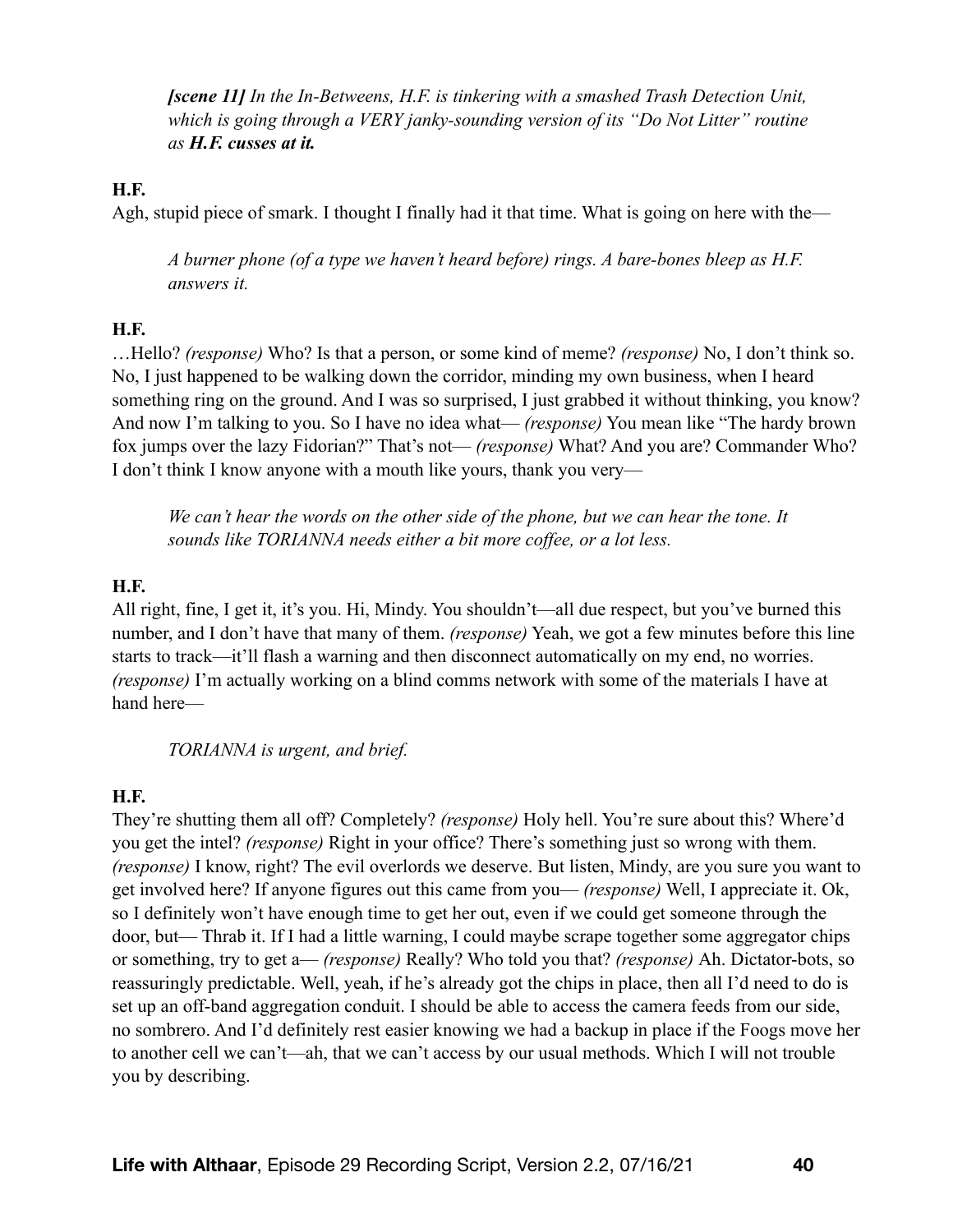<span id="page-40-1"></span>*Alert-y bloop noise.* 

# **WEIRDO PASSING BY**

Hey, rubricator, the floor you're on is changing colors. Friendly! Is that an app doing that?

# **H.F.**

Something I'm working on, placebo $2!$  $2!$ — Ok, I gotta go, it's already strobing. Any idea how long I've got to set this up before— *(response)* Gotcha. And thanks, Mindy. *(response)* All right, I'm gone, I gotta rip this chip before it pings. It was good to hear from you, but, you know, you never heard from me. I've probably left the station. You're pretty sure I'm halfway to Minelauva by now. Hardyfox out.

*H.F. cracks open the phone, destroys the chip. Then kicks the TRASH DETECTION UNIT, which lets out a low & warbly "Litter…"* 

# **H.F.**

I seriously need to get you driffers chopped and channeled before I run out of phones. But first things first, I gotta get over to the Brig.

*[scene 12] Musical transition into another sapient-on-the-corridor interview from*  Triumph of Efficiency. *NESS and DORMER have spent their lives waiting for exactly this moment.* 

# **NESS**

I think it should be obvious, gesin, that moving from place to place is just a lot more dangerous than staying where you are. That is both undeniable and quantifiable.

# **DORMER**

Unless where you are is already dangerous. Then it's a good idea to move.

# **NESS**

Right. But that's in very specific circumstances. I'm talking about the general principle here.

# **DORMER**

It still needed to be said.

# **NESS**

Not really, because that's not what we're talking about.

<span id="page-40-0"></span> $2$  Placebo = Someone who's sweet enough, but isn't going to have any real effect on your day. Not an insult, the feeling is probably mutual.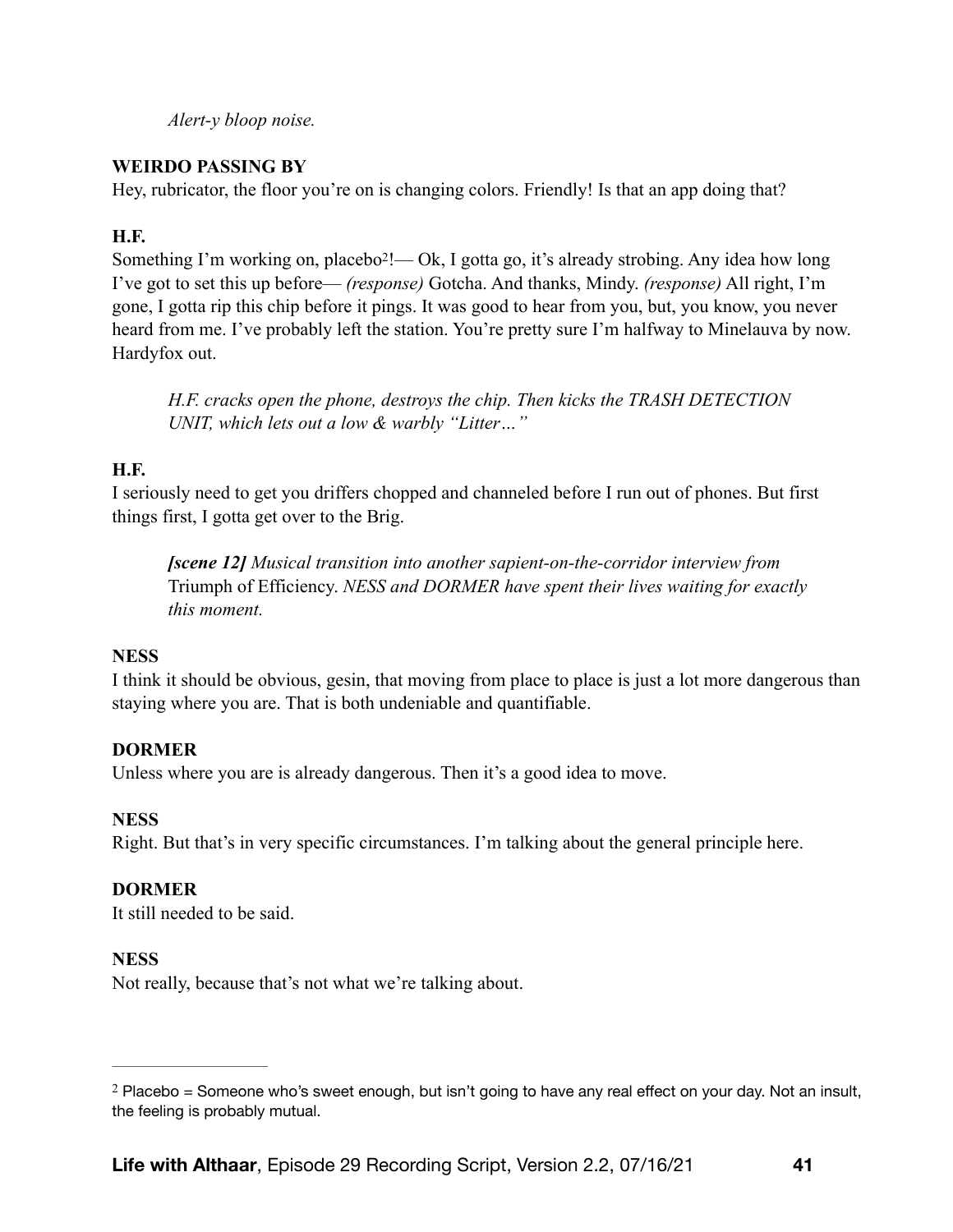## **DORMER**

No, totally! It's critical. What if you're standing under a falling booster rocket? You need to, you know, move. It's imperative. It's pressing. There are some situations where immobility comes with potential dire consequences, is all I'm saying.

#### **NESS**

Wha— Why are you under a falling booster rocket? Where's it falling from? Who put it up there? This sounds like a *res ipsa loquitur*, which is not your normal situation.

#### **DORMER**

There could be reasons. Who are we to judge?

#### **NESS**

We're Security! We're the experts!

#### **DORMER**

Well, in my expert opinion, you need to move before it hits. Unless you can intercept.

#### **NESS**

Okay, but that's not— Hang on, no. If you've got the kind of ordnance with the kinetic payload to stop a falling booster rocket, then your splash damage is going to be beyond severe. How long has this rocket been falling?

#### **DORMER**

I don't know. I'm not the one standing under it.

#### **NESS**

Then why'd you bring it up?

#### **DORMER**

I just like the idea. It's very visual.

#### **MRS. FRONDRINAX**

We're here speaking with two incredibly single-minded Boosters, both members of the Fairgrounds' highly effective and efficient Human Security forces: Bill Dormer and Nevermind Ness.

#### **NESS**

Uh, it's not—

#### **MRS. FRONDRINAX**

Now, it seems to me that you're saying this Not Moving issue is a little more complicated, from a Security perspective, than it may sound to the average viewer. It's essentially a situational matter, is that it? Involving lightning reflexes and shrewd, canny assessment of nuance and portents?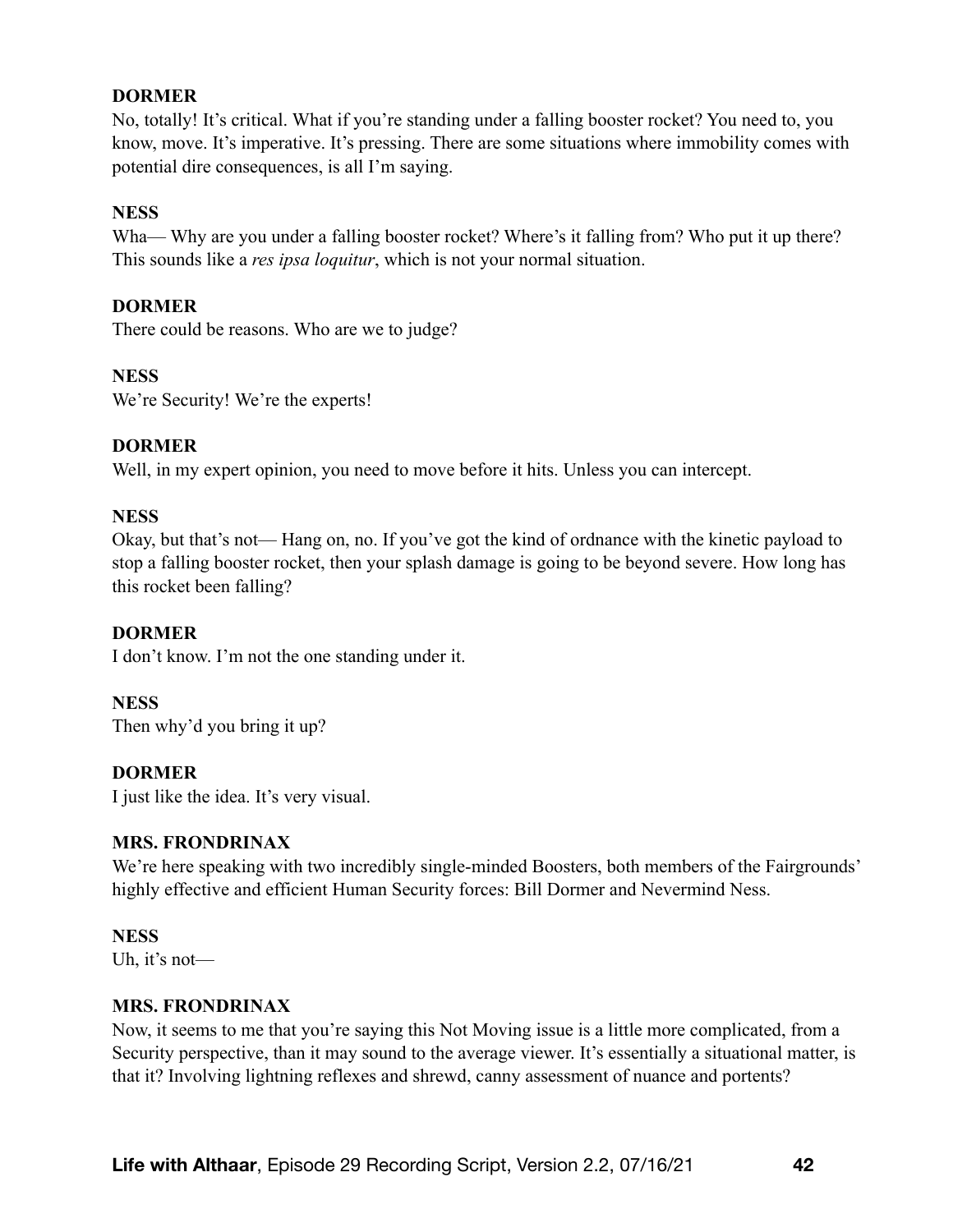## **DORMER**

Not really. Usually it's pretty straightforward.

#### **NESS**

Look, if you want to break it down, basically it's like this. If you're in a place that's full of danger, you should move, and go where it's less dangerous.

#### **DORMER**

But if you're not in danger, you should stay where you are. Maybe check out property.

#### **NESS**

Right. It's an excellent investment. Owning changes everything.

#### **DORMER**

I'm saving up, myself.

#### **MRS. FRONDRINAX**

Fascinating. Now, let's get right to the loam of it, shall we? Security comes up a lot in our planning meetings with the Fugulnari Committee for the Management of Human Affairs. "The Committee," for short. We've made quite a few changes in the everyday lives of our Human friends—some up on the surface, but some going right down to the bedrock. And we know it's been a lot to absorb, and the Committee has discussed at great length the possible types of Security response to, well, to incidents where some of these changes might lead your fellow Humans to act out in a… less than considerate fashion. What do you, as Human Security officers, believe is the *appropriate* response to these attempts to disrupt the public good?

#### **DORMER**

That's a question with a lot of fiber, Frondrinax. There's a lot to explore and unfold. I mean, some might think that we'd be entirely justified in busting heads whenever the tranquility and security of the Fairgrounds is threatened.

#### **NESS**

I agree. Some would definitely think that.

#### **MRS. FRONDRINAX**

Well, that is certainly a view I've heard expressed around the station! But what about others? What might they think?

#### **DORMER**

About what?

#### **MRS. FRONDRINAX**

About more nuanced responses to security issues?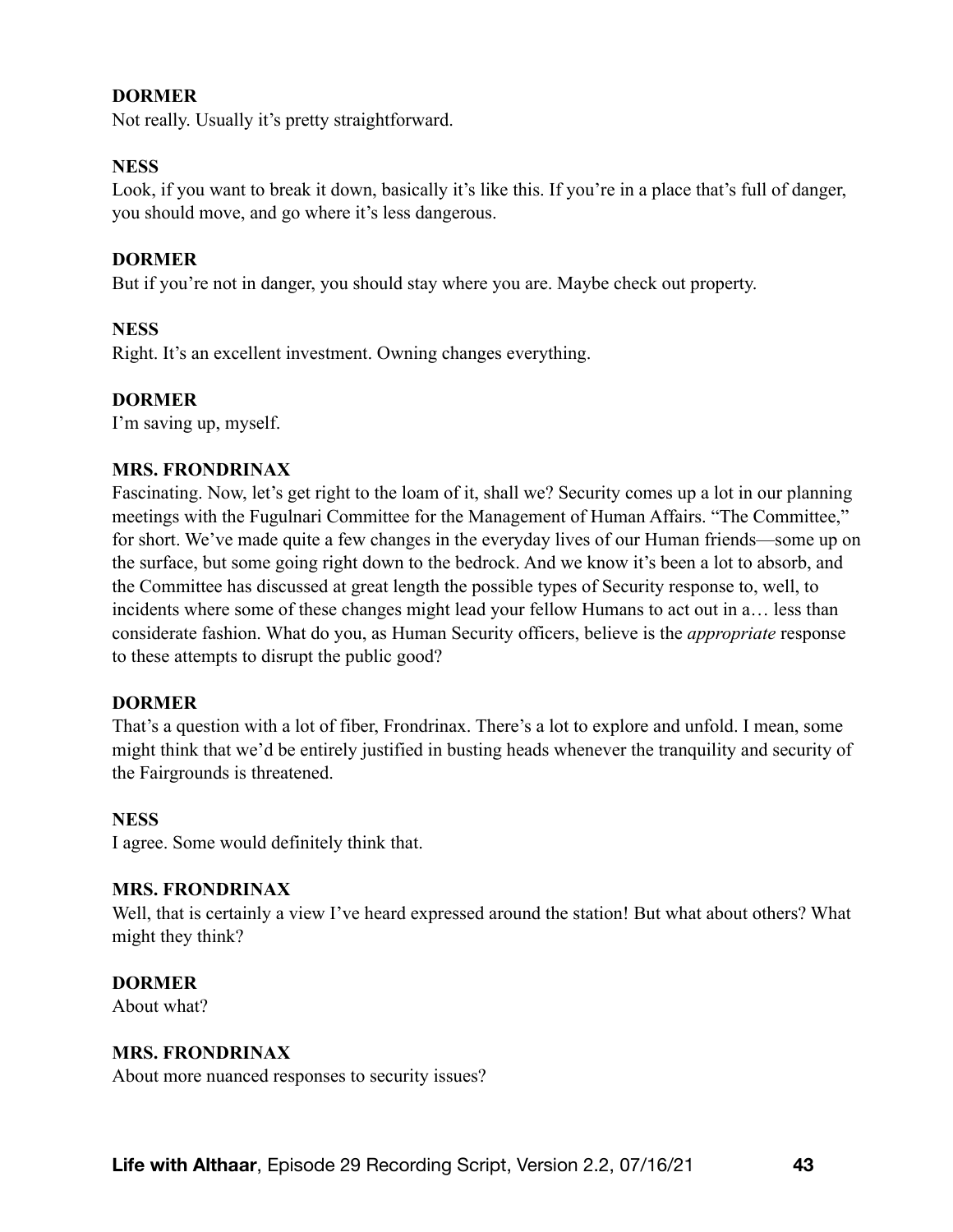# **NESS**

Oh! Well, I couldn't tell you that, gesin. I don't listen to the kind of troublemakers who espouse those kinds of anti-social ideas. But probably anyone who thinks like that already had their head busted, so their thoughts don't matter much.

# **DORMER**

But thinking them probably hurt! *(general chortling)* 

## **MRS. FRONDRINAX**

Well, thank you, officers, for that fascinating perspective. But if you'll allow me to spread my leaves with you, and our audience, for just a moment: We're making this document to clarify the true essence of the groundbreaking partnership between Human and Fugulnari, as it stands today. But we are also looking to the future, to how the people we're binding together will recall these powerful moments.

And I'll be the last to say we Fugulnari are perfect. Maybe that's a risky thing to admit, in a project like this. Maybe we should appear confident and grounded, even when we are forced to stretch our roots into less than certain soil. But I think we're better than that—that we Fugulnari can acknowledge that we are growing right along with our Human parters, and that there may be the occasional miscast seed, as we are discovering the most effective approach to sharing the ultimate truth of the Plant Way.

Now, some might call that over-sharing, and of course I can't speak for every Fugulnari in the galaxy! But that's what I think. And if I've maybe gone a little too far, well, I apologize. They tell me this sort of thing can be adjusted in stick.

## **ROOTY**

*(off)*  Post!

## **MRS. FRONDRINAX**

Yes, in post. In any case, given that we're all learning our way here, cultivating plots in unknown glades, do you think some more varied and moderate Security protocols might perhaps be more effective? In the long term?

## **NESS**

Uh, I'm going to stick with busting heads. It's pretty much a one-size-fits-all solution.

## **DORMER**

Yeah, count me in on that one too.

*[scene 13] Transition to the guard station in the Detention area.*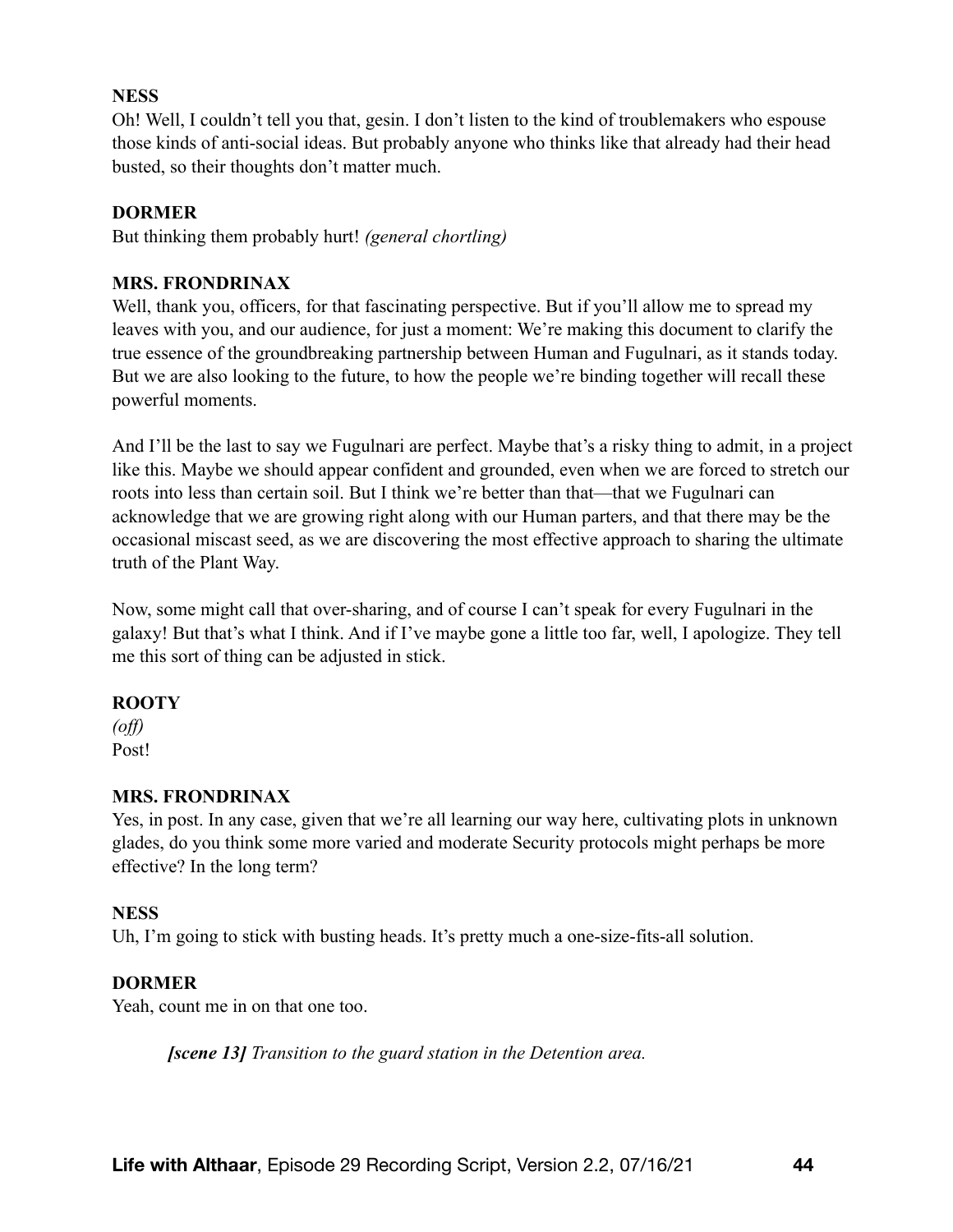I want to be sure I have this right, because it sounds completely stuffed full of muffins. You want me to shut down every camera connected to this highly-advanced surveillance system, which is very specifically a thing I am not supposed to do, and then you want to visit with our most high-priority prisoner, despite not being listed on the visitation registry, which is also specifically a thing I have been posted here to stop people from doing.

## **ROOTY**

Yes! You can write my name on the list here. It's "Rooty," with an R.

## **ASTONMARTLOX**

And you say this has been authorized by Frondrinax and Oakensarx.

## **ROOTY**

Yes! After the "R" there are some "O"s.

## **ASTONMARTLOX**

Despite there being no mention of any of this in the logs.

*ROOTY screams in horror, startling LAMBORGHINIX, who also lets out a small shriek.*

# **LAMBORGHINIX** *(overlapping)*

What happened? Did it escape again?

**ROOTY** *(overlapping)* You have LOGS here?

**ASTONMARTLOX** It hasn't escaped! Stop that!

## **ROOTY**

Is this some kind of appetizer? How can you keep LOGS in here?

## **ASTONMARTLOX**

Not those kind of logs! They're the "logging in" kind of logs. And they definitely don't authorize you to be visiting this— what did you call it?

## **ROOTY**

Ap-pet-iz-er…?

**ASTONMARTLOX**  No.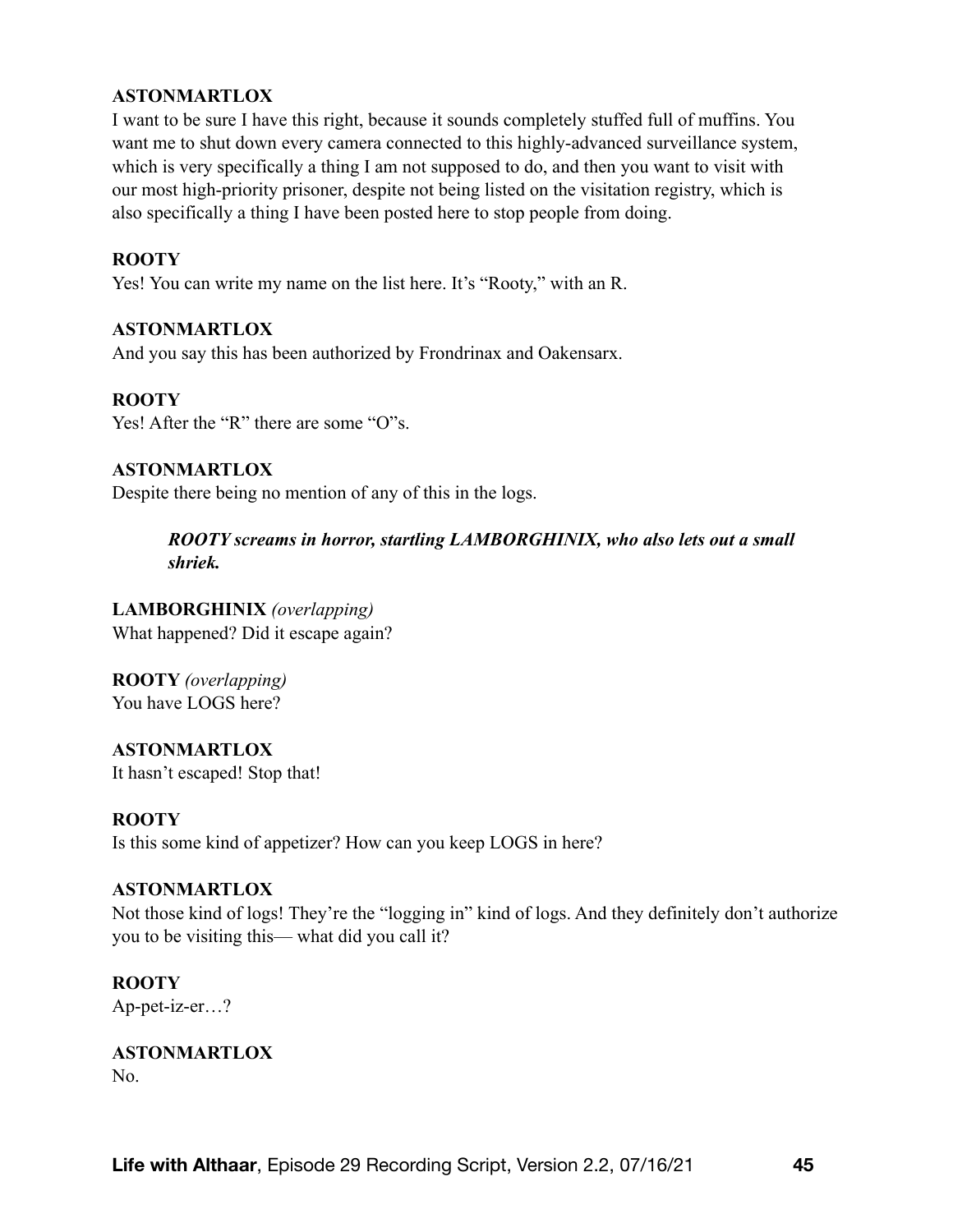**ROOTY**  Appurtenance?

**ASTONMARTLOX**  No idea what you're going for here.

**ROOTY**  Ummmm… Oh! I got it! Applesauce!

# **ASTONMARTLOX**

None of those words are even remotely related to anything we might be— Oh, hold the phloem, are you trying to say "abbatoir?"

# **ROOTY**

Uh… ok?

## **ASTONMARTLOX**

Well, this isn't one of those either. Because that's for meat. Which we are not made of. The word you'd be looking for is, oh, what would it be now… Ah yes, "lumberyard!"

## *ROOTY and LAMBORGHINIX scream in additional horror.*

## **ASTONMARTLOX**

This is going to be the longest shift in Vim's green age.

## **DEE**

*(over surveillance monitor)* 

Oh my endless potato-flavored misdemeanors of days past. Can you sprouts shut down the screaming up there? Just enough already, please! I am a very captive audience, ok?

## **LAMBORGHINIX**

Ohhhhh, it heard that! It's going to report us, we'll be in so much trouble.

#### **ASTONMARTLOX**

How can it report us? It's a prisoner. This is no spa. We're… wearing it down psychologically, that's what we're doing. This is an op. We'll have operational immunity.

## **LAMBORGHINIX**

I don't think I'm allowed to do ops. I just started. I was a cabbage-minder before.

## **ASTONMARTLOX**

Cabbage-minder? That's a full-time job?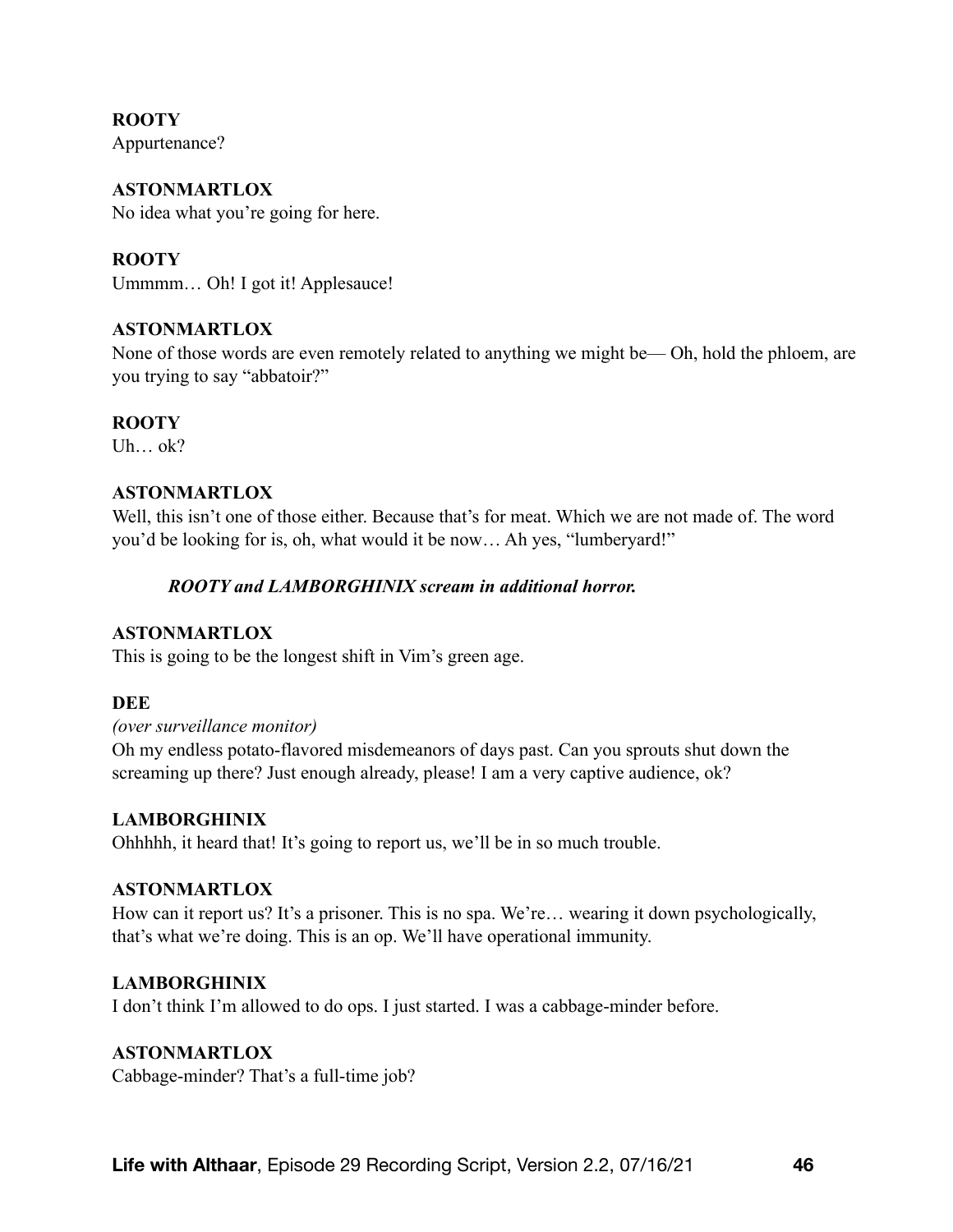# **LAMBORGHINIX** Yes! I was there to make sure no one played football with them.

**ASTONMARTLOX** And did anyone play football with them?

**LAMBORGHINIX** Just me, and only a couple times a shift! So I got promoted to here.

**ASTONMARTLOX** That explains so very much.

**LAMBORGHINIX**  So are we in trouble?

# **ASTONMARTLOX**

I… well now I'm not so sure. Everything in the Detention areas is covered by these cameras. Including us. So if the prisoner were to complain, and that led someone to look at the feeds… And they were to see you two Bonchos flailing around in here…

# **ROOTY**

But they won't, if you turn the cameras off!

# **LAMBORGHINIX**

This Rooty, you know, he might be onto something there.

## **ROOTY**

Yay!

## **ASTONMARTLOX**

All right, we'll try it. But the Committee will have all our shoots if this gets out. So, not a word of this to anyone, understood?

# **LAMBORGHINIX**

My stomata are sealed.

## **ASTONMARTLOX**

That'll clear up when you're older, probably. All right, Rooty, you go on and have your visit, but I'll be closing the guardroom door behind you, so don't come running to us if this goes square-shaped.

## **LAMBORGHINIX**

But what if it does? They'll know we let him in!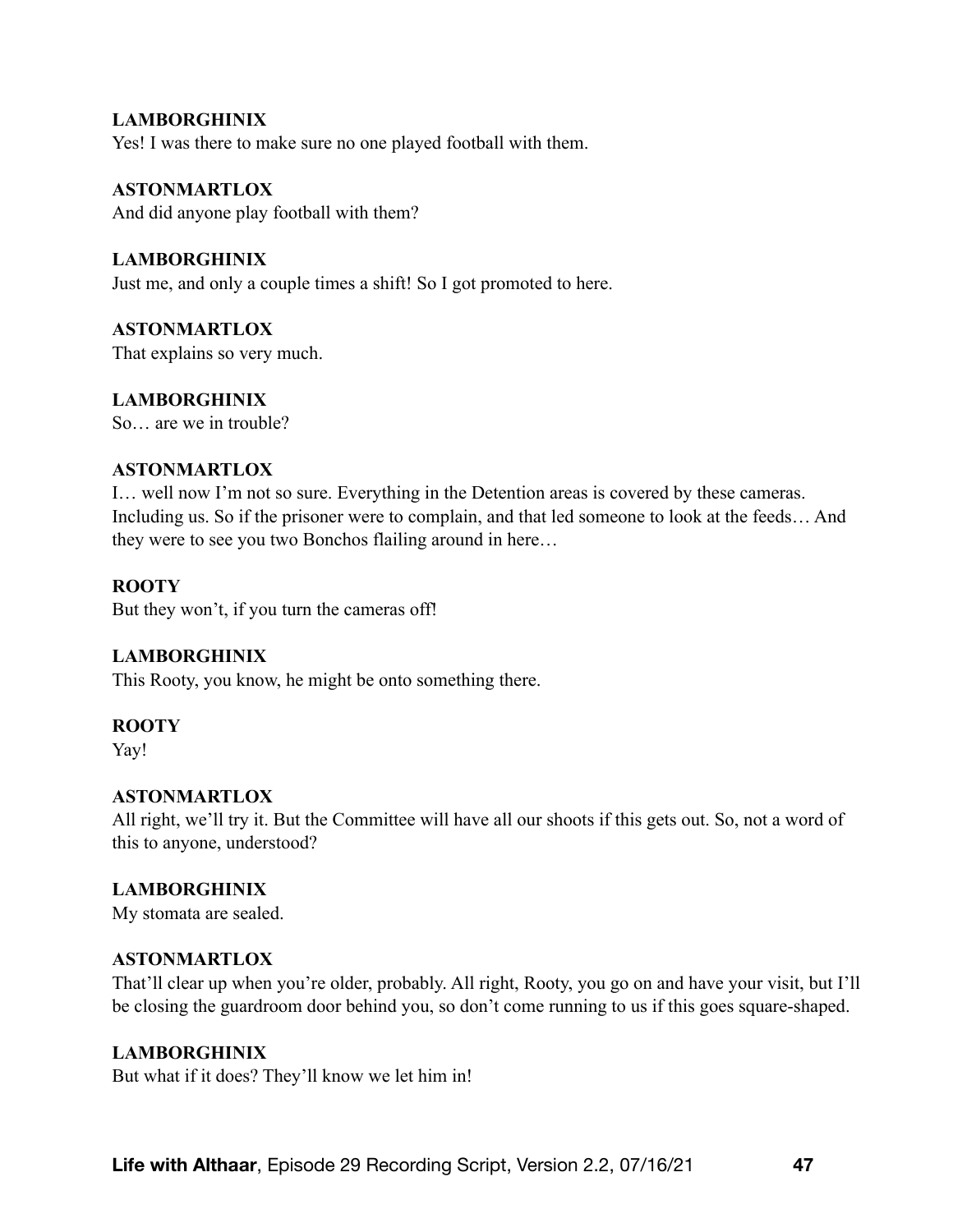Then I'll... I'll turn off the lights, too. That way no one can see we're here.

#### **LAMBORGHINIX**

Wow! Smart!

#### **ASTONMARTLOX**

Ready, Rooty?

#### **ROOTY**

Ready!

*Powering-off switchy-clicky noises.* 

#### **DEE**

*(over surveillance monitor)*

And what's this now? *(calling out)* Hello? What's going on? Can I get a little light in here, please? …Anyone? *(to herself)* Hey, is the door— No, still locked, thrab it.

*Over the above:*

#### **LAMBORGHINIX**

She knows! What do we do? *What do we do?!*

#### **ASTONMARTLOX**

Quiet, you! She doesn't know anything. Here, I'll shut off the audio feed too, if that'll settle your pith. *(one more click, and DEE's audio cuts off; then the guardroom door clangs open)* On your way, now, Rooty, there's a good sprout.

## **ROOTY**

Okay!

*We follow ROOTY as he bumbles down the corridor, and through another door into the visiting area outside DEE's cell. As the door opens, we hear DEE over the cell intercom: (At some point we shift to the cell interior and are hearing DEE live and ROOTY over the intercom.)* 

#### **DEE**

…seriously just going to leave me sitting here in— *(sees ROOTY)* Uh, hello? What's this now?

#### **ROOTY**

Hi! I'm Rooty.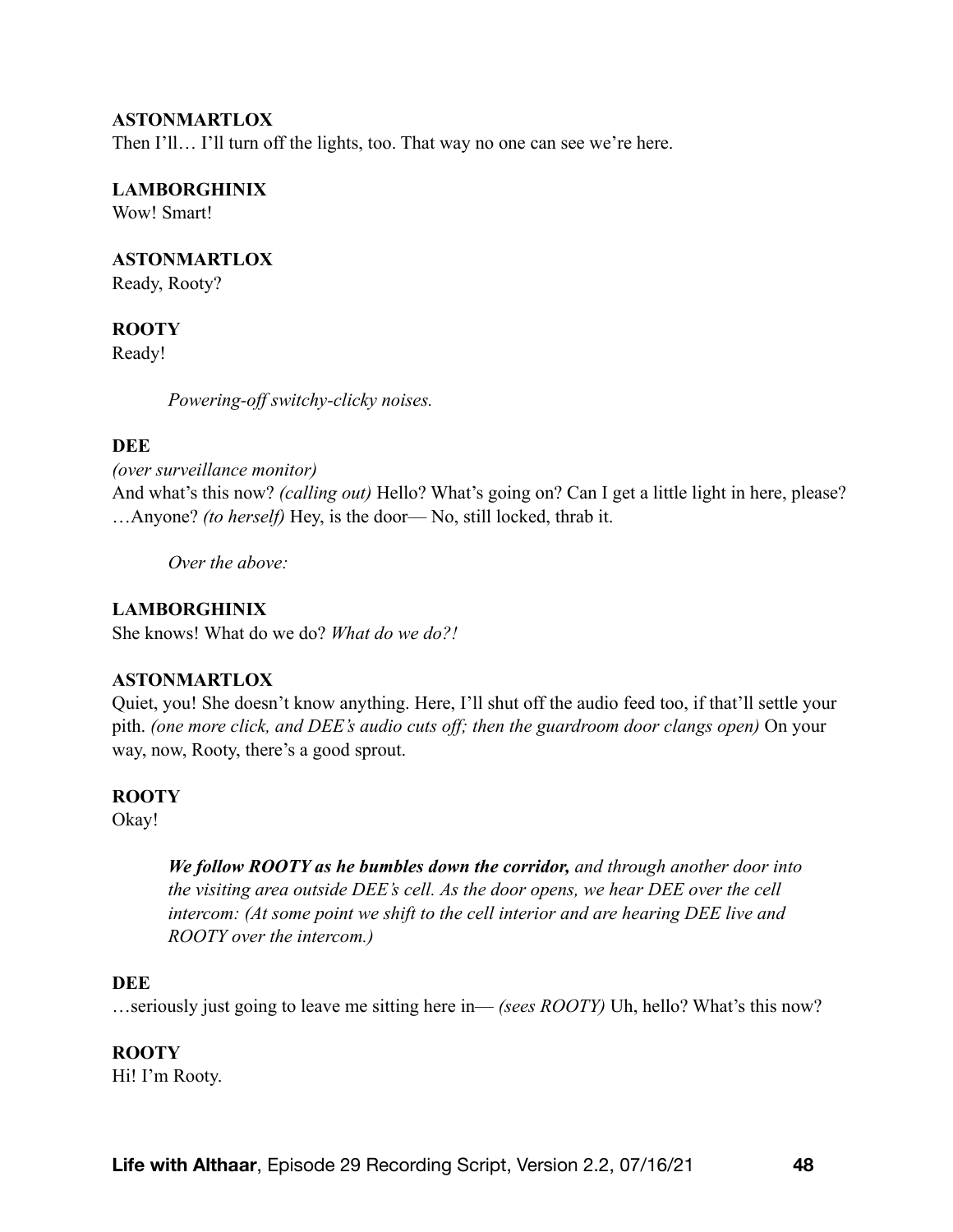# **DEE**

Hi, Rooty.

*A beat.* 

# **DEE**

Are you… here to fix the lights, Rooty?

# **ROOTY**

No! I'm on a mission! For Mama Frondrinax!

# **DEE**

Oh, I should have known this was more weird Frondrinax glitchery. Is she delegating her daily mind-jeck to the intern pool, now? That's what this is about?

# **ROOTY**

No, Rooty's on a super special super important secret mission! But I can't tell you about it!

# **DEE**

You just did, though.

# **ROOTY**

*(small fear noise)* 

# **DEE**

Although I'm pretty sure I could have figured out on my own that you weren't one of the regular guards. They're all a lot bigger than you, for starters.

# **ROOTY**

I'm big for my age.

# **DEE**

Are you?

# **ROOTY**

Small for my size?

# **DEE**

…Okay. So what happens now? You know you're not supposed to be anywhere near me, right? I'm incredibly dangerous. An enemy of the Plant Way. They locked me up for… either putting my left hand in or my right foot out, I can't remember now, but it was something along those lines.

# **ROOTY**

The hands are the top ones, right? I'm not good at lefts and rights.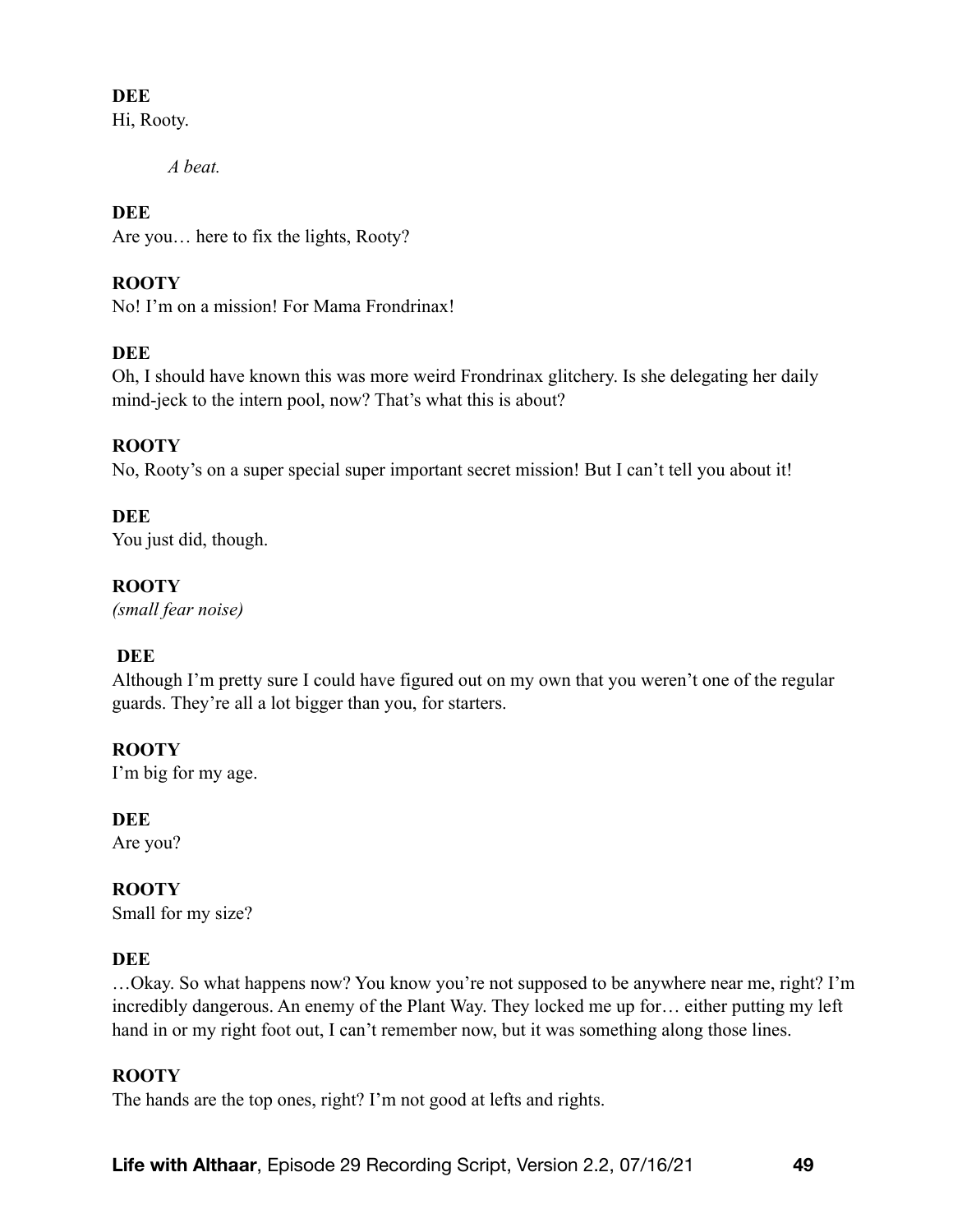# **DEE**

Yes, the top ones. So, yeah, some of you Foogs got your vines all twisted up, and tried to tell me what I could say and sing with my Human voice. And that went over about as well as that always does. And now I'm here.

# **ROOTY**

In jail!

# **DEE**

Right. And now you're here, too! Any particular reason why?

# **ROOTY**

Ummmmm… Oh! Rooty wanted to hear a song! Could you sing something, pretty lady? Or maybe say one of those poems? They make Rooty tingly.

# **DEE**

Now look at you. You know that's a tricky request, right? I'm in here because I *was* singing. I'm in here because they want to *stop me* from singing. They want to crush my people by muting my voice. And now you want a little private concert here in the house of silence? You can see how that might be a problem, right?

# **ROOTY**

Oh. But Rooty has a secret secret though!

# **DEE**

I just bet you do.

# **ROOTY**

Yes! We turned off the cameras. And the microphones. And the guards are hiding in the office with the lights out. So no one will know!

## **DEE**

Ha! You're going to have to do better than that if you want to slide one over on me, kid. The watching doesn't stop in here, it runs every hour 'round every kind of clock.

## **ROOTY**

No, really! I turned them off myself! Mama said it was okay!

## **DEE**

Did she really? …Okay. All right. Let's say we did share a little inspirational talk, and maybe a tune or two. You'd tell your friends, right? Then I'd get in trouble.

## **ROOTY**

Oh, no! It's just for me. Also Rooty doesn't have any friends. Just Mama.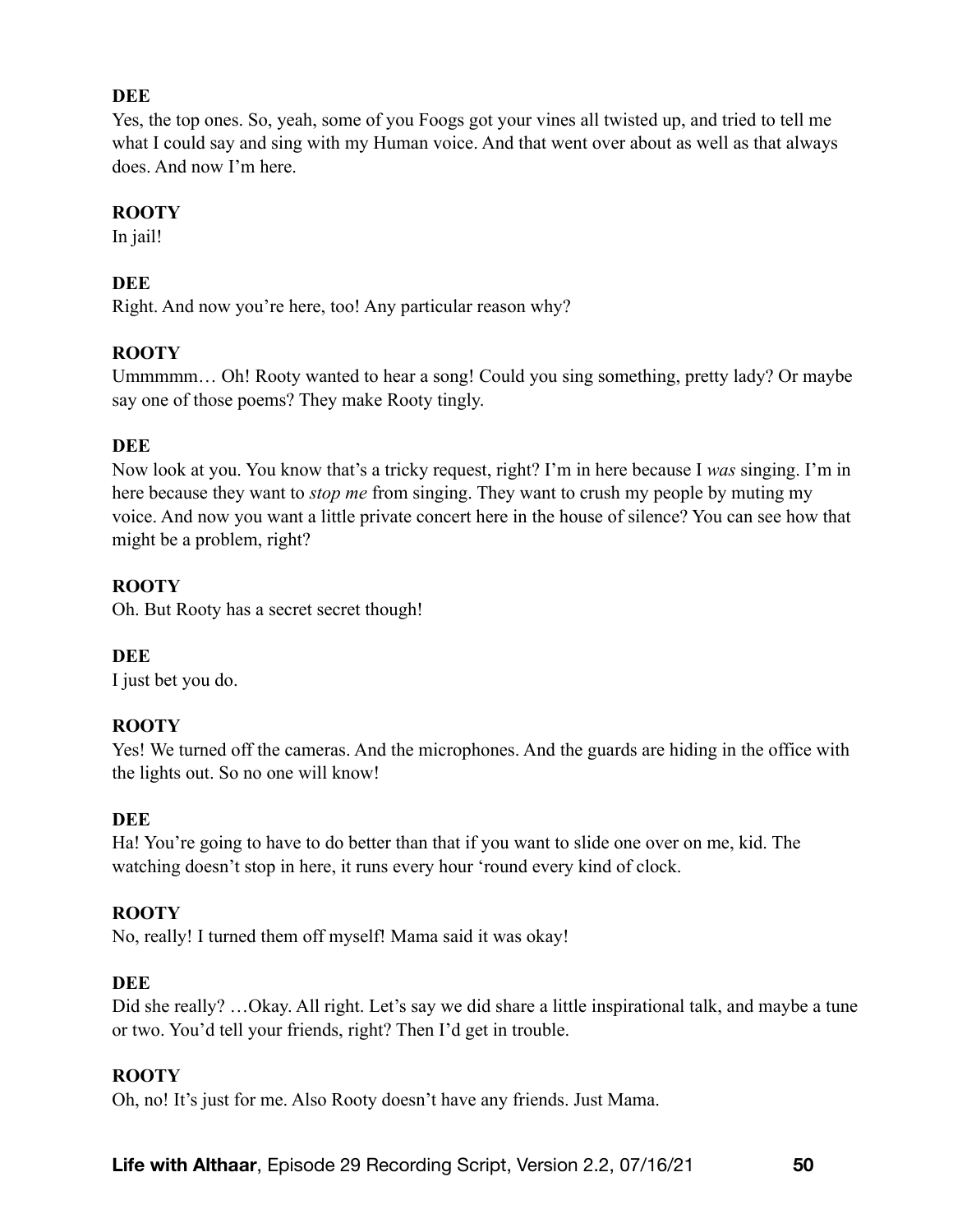# **DEE**

No fooling. But let's say you got some friends, at some point. And you wanted to tell them about the time you got a command performance from the infamous Dee Mallory!

# **ROOTY**

Ooh!

# **DEE**

…They'd never believe you! Right? I mean, unless you recorded it or something.

# **ROOTY**

Oh! Rooty can do that! But… no one's supposed to be recording you, though. We'd get in trouble. Shouty trouble. Go-and-sit-in-the-utility-closet-Rooty trouble.

# **DEE**

If you did it wrong, sure. Big trouble. So you'd have to be smart about it. Are you ready to be smart, Rooty?

# **ROOTY**

Ooh! I'm ready! This is exciting!

# **DEE**

Isn't it, though? So what we're going to do is, you're going to record me singing, and then you're going to squirt the file to a pasta dropbin on HECNET, so you can listen to it later whenever you want! Or send the code to your friends, if you ever get any!

## **ROOTY**

Pasta? I don't think that's allowed anymore.

## **DEE**

Don't worry, it's not that kind of pasta, it's like a… an anonymous data storage point. I have a couple of active codes I used to use for posting demos to agents, back when I still had a hope of making it off this trash heap. So, you want to go to FileHoardlr.hec, and enter the code CPL-593H. And then I'll sing for you, and afterwards, you can access the record of it right there, forever and ever!

## **ROOTY**

Wooooow!

**DEE**  You think you can handle that, Rooty?

## **ROOTY**

Yes!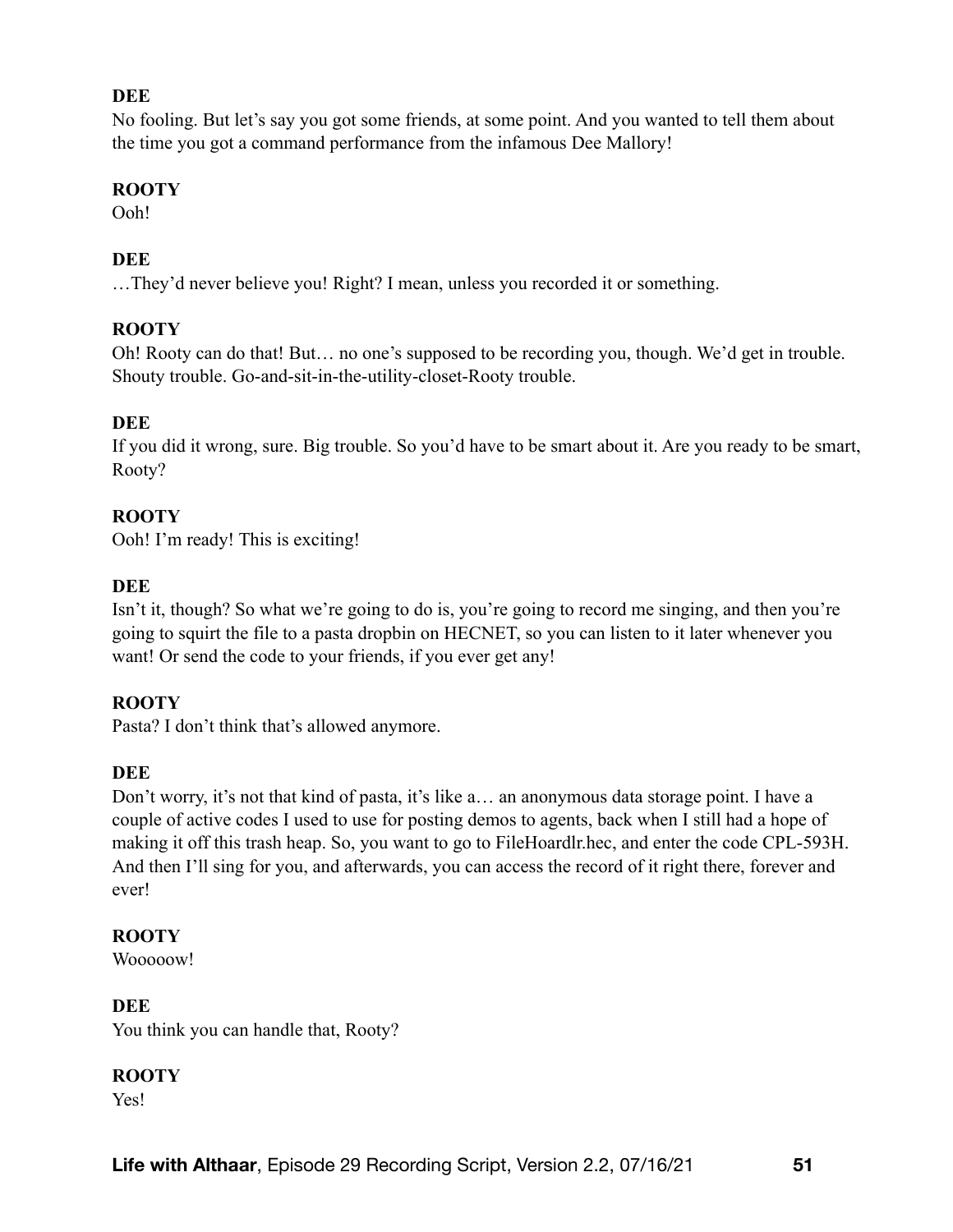*Bleepity bleepity as ROOTY follows her instructions on his device. A distant door clang.* 

## **DEE**

Hang on, someone's coming, we better be quiet. But we'll do this right as soon as they leave, ok?

## **ROOTY**

Okay!

*We hear JOHN making his way down the dark hallway through the still-open anteroom door.* 

## **JOHN**

Uh, hello? Is anyone back there? I've got a work order to fix some cameras? I tried to check in at the guard station, but they said no one was here and they were hiding. Hello?

## **ROOTY**

Hi, Booster buddy!

## **JOHN**

*(approaching)* 

Hi, Rooty. Uh, you wouldn't happen to know why they turned off all the lights in— Oh. Uh, hi Dee.

## **DEE**

As I live and choke. I heard you signed up and Boosted. I almost didn't believe it, but honestly I should have known better. No one ever washed up short underestimating the honor of the species, right? Maybe we deserve the Foogs. Or at least you do.

## **ROOTY**

He does!

## **JOHN**

Uh, thanks, Rooty. So. *(beat)* I've never actually been here before, it looks. Ordinary. Anyway, yeah. I'm just here to fix, um, I won't be long. The cameras are down.

*Camera-tinkering noises under the following.* 

#### **DEE**

Mm, can't have that. Better get them up and staring again. Figures they'd have you down here. A real Friend of Frondrinax they can trust with their dirty little secrets. Maybe have a couple laughs with over a NutraZoom after you're done. Ha ha ha, look how long we locked her up for singing for her people. For singing for her dreams.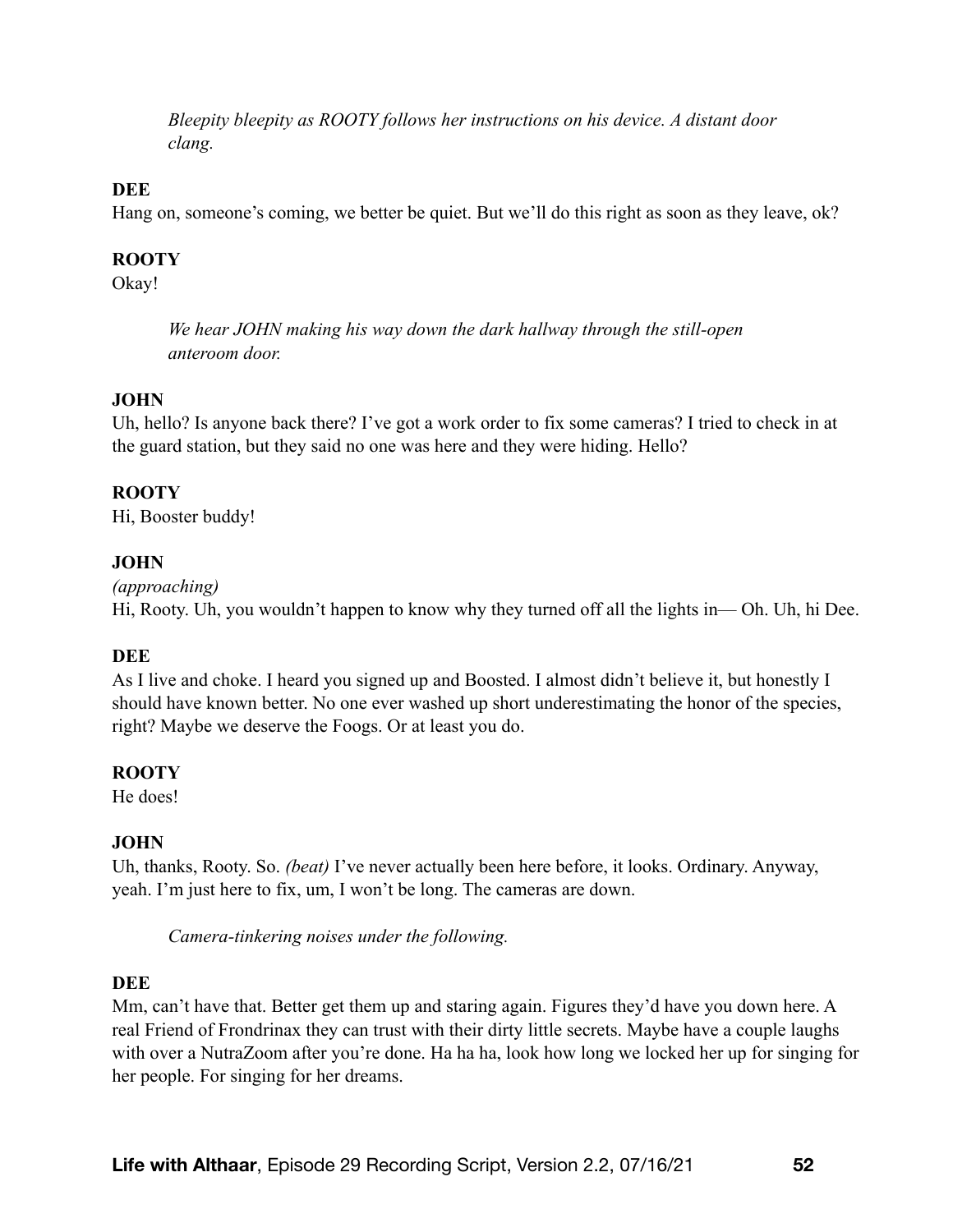# **JOHN**

I… I'm not actually turning the cameras on, I'm just here to get the board signal cleared. They'll do the system reboot back in the guardroom, when— well, whenever they're done hiding, I guess.

## **DEE**

Wow, I can't begin to tell you how fascinated I am by this little peek into the daily life of a Foog collaborator. I'm at the edge of my spartan cot.

# **JOHN**

Sorry. I don't know what to say. I'm really sorry you're in here.

**DEE**

One question, John.

**JOHN** Sure, what?

## **DEE**

How could you, John? How could you?

## **JOHN**

Look, it's— It's not like anything I could have done would have stopped them locking you up! And it's not like I'm the only one who joined the Boosters. You can see headbands all over the Fairgrounds these days. All over the League.

## **ROOTY**

Because so many of our good Human buddies believe in the Plant Way! Like John B!

## **JOHN**

…Right. Like me.

## **DEE**

Just do your little job and get out, okay? My entertainment options are rigorously limited these days, but if I have to choose between listening to your feeble excuses and staring at the bulkhead, the bulkhead wins.

## **ROOTY**

Hooray for bulkhead!

*Final clicking of JOHN closing the camera housing.* 

## **JOHN**

There. All done. I'll let you and Rooty get back to your… What *are* you doing here, Rooty?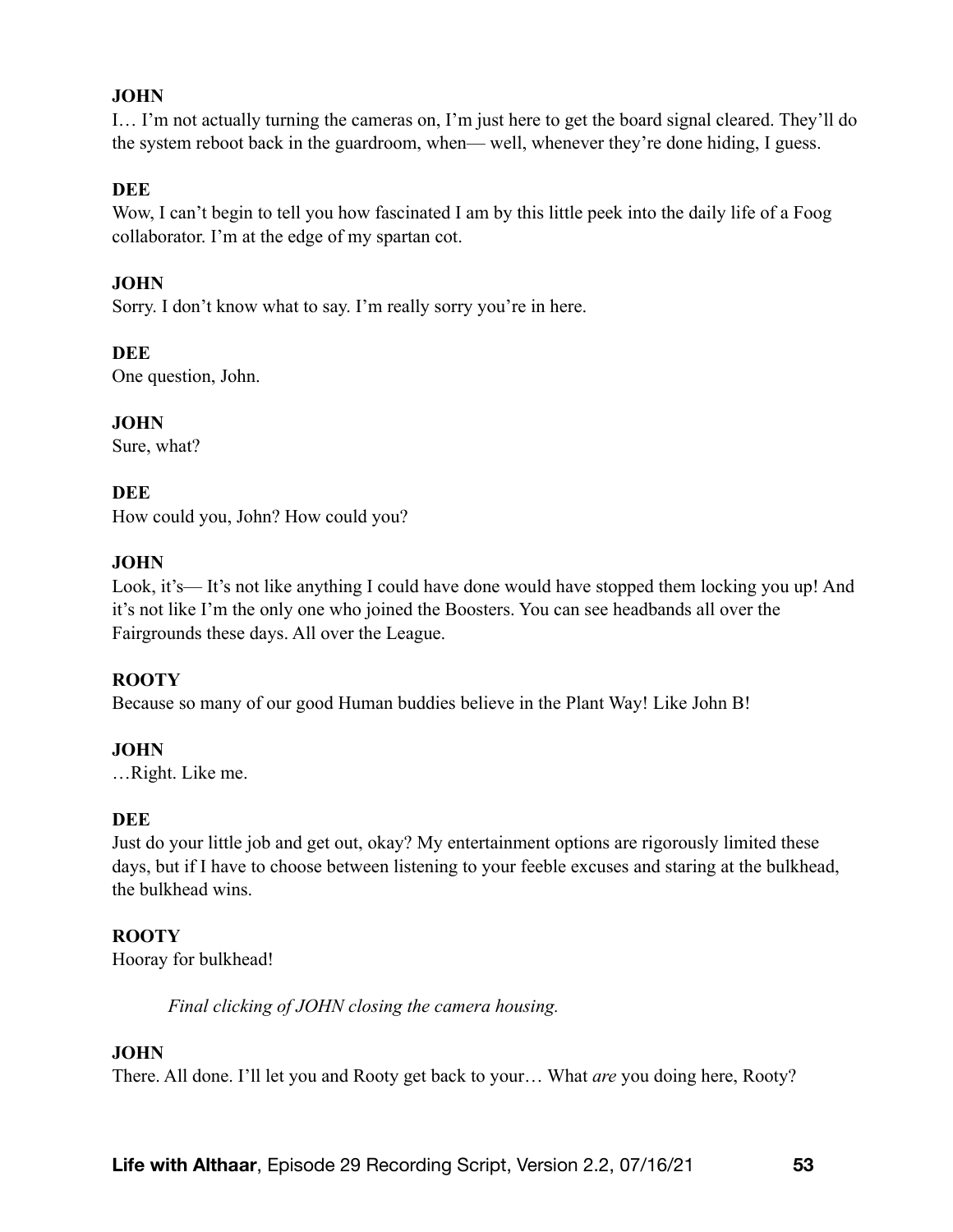## **ROOTY**

Secret things!

## **JOHN**

 $...$ Ok.

*Clang as JOHN leaves and shuts the anteroom door behind him.* 

# **DEE**

Thought he'd never leave. All right, Rooty, ready for your command performance? Dropbin accessed, ready to record?

# **ROOTY**

Rooty's all ready!

# **DEE**

Perfect. Now, we're going to make this a short one, ok? Because I don't know how long we've got before John gets those eyes-in-the-sky back open. Let's see, now…

*(singing, to the tune of "St. Louis Blues")*  They locked me up here, tell me not to sing But I'm Human, that don't mean a thing Plants are laughin', they don't have a care, But we Humans, we can't go nowhere

Got the Fugulnari Blues, just as blue as I can be Those greens got a heart like a rock cast in the sea, Or else they'd fade off home and let us be

Someday we'll all walk free under the sky We can step out all over, spread our wings and fly, And I'll keep singin' bout it, till the day I die

*Leafy applause.* 

#### **ROOTY**  Yaaaaaaaay! Thanks, pretty lady!

## **DEE**

My pleasure. But now I think you'd better bouge, sprout. You wouldn't want anyone to intercept your super secret mission, right?

## **ROOTY**

Oh! Right! Okay bye!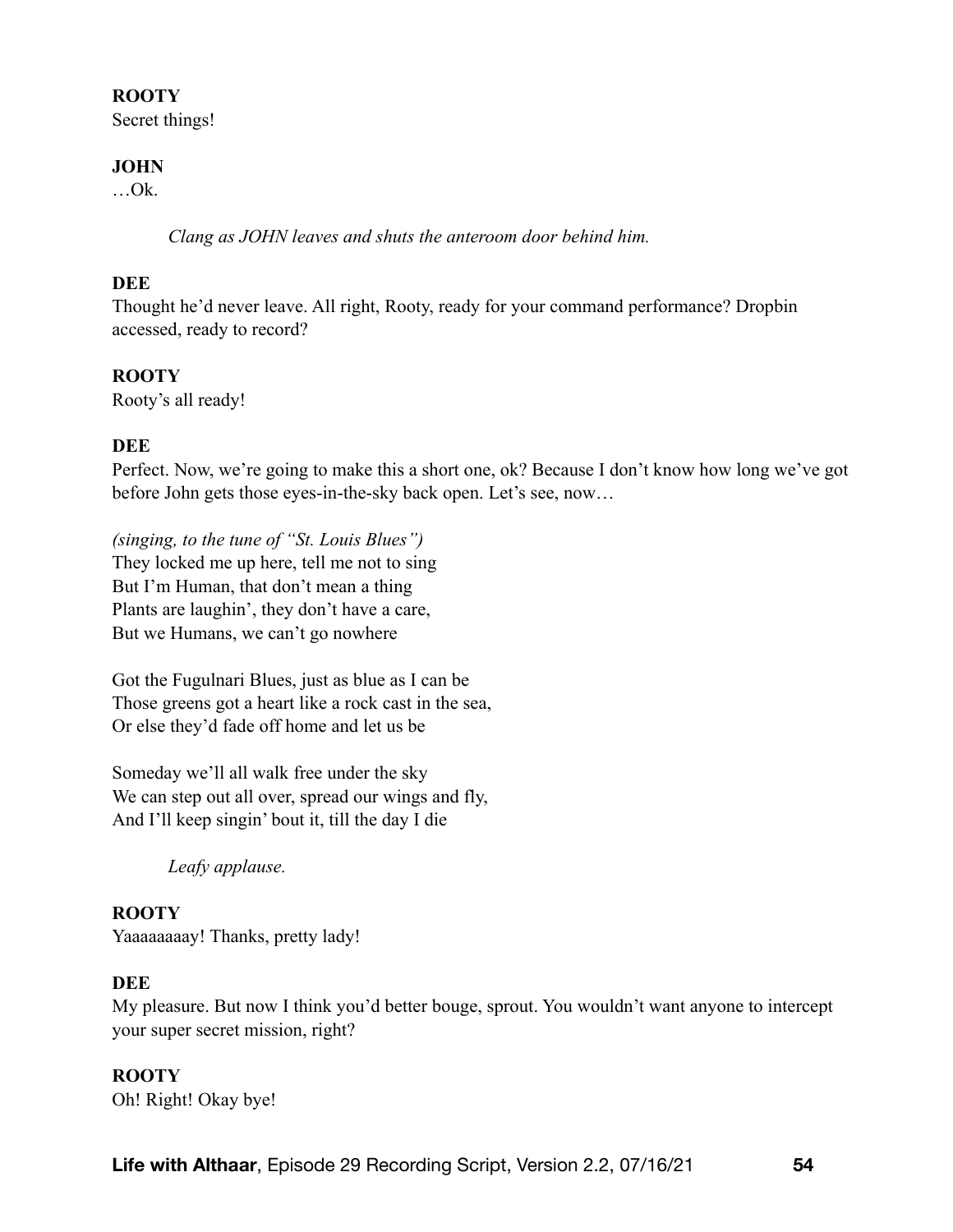*Door clangs open and shut as ROOTY bumbles off into the hallway.* 

# **DEE**

I cannot believe that worked.

*Crackle from the cell intercom as H.F. taps into the feed from his hiding place amongst the conduits.* 

# **H.F.**

*(over intercom)* Dee! Hey, Dee!

# **DEE**

What the—? It's like rush hour on the Central Promenade in here today. Is that you, H.F.? Where are you?

# **H.F.**

I'm by the data conduits, I just did a quick tap into the audio channel to your cell. We should be able to talk for a second, they've shut off all the surveillance feeds.

# **DEE**

Yeah, I know, I just had a couple of abundantly unexpected visitors.

## **H.F.**

Really? Remind me to ask you about that later, 'cause I don't know how long we've got here. And I'm not going to pass up the chance to record you on something approximating an actual microphone. Whatever you got for Radio Free Fairgrounds, lay it on me, I'm rolling.

## **DEE**

Oh! I already sent something out, actually. Should be on my Hoardlr, you know the code.

## **H.F.**

What? How?

# **DEE**

No shness, I just recorded today's message to the exterior and posted it to HECNET by way of Rooty.

# **H.F.**

…Who?

*[scene 14] Transition music to another segment of* Triumph of Efficiency. *Footsteps echoing in a measured pace against the silent darkness. "DAVE" enters, thoughtful.*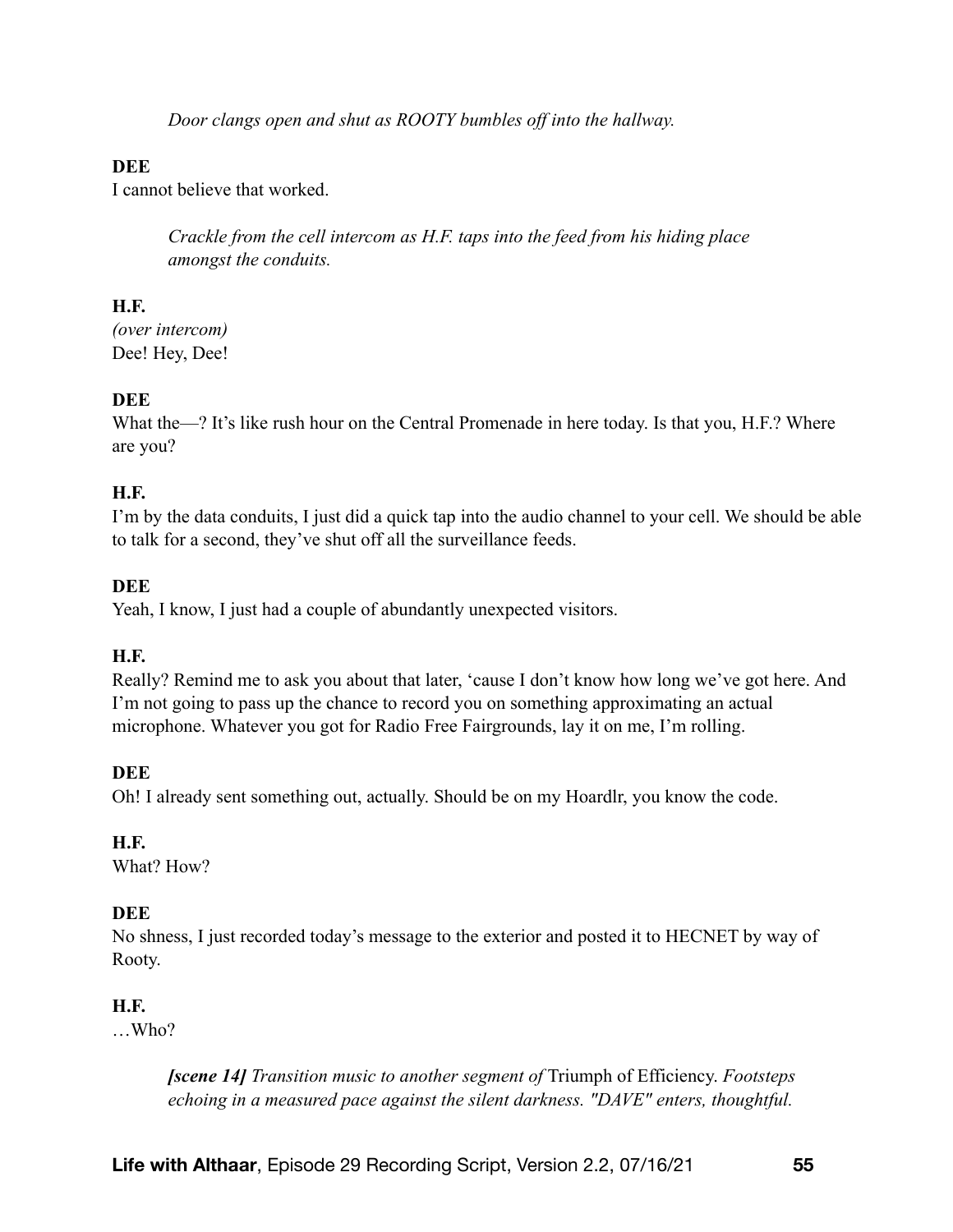## **"DAVE"**

I believe that as soon as we Humans saw light, we wanted to do something with it. Some wanted to paint it. Some wanted to write about it. Some wanted to tell stories to spread that light around. And some, the masters of their lives, took it into themselves and followed its inner nature.

*That turning-on-the-mains sound we know so well from movies. The audio is flooded with brilliant light, clunking on from a Master Switch.* 

Now, there are sapients out there who, let's face it, make terrible art. C'mon, Dilurians! You know who I'm talking about, and I know you're proud of it! Give it up for yourselves, and your inexplicable dedication to fart jokes! Although I suppose when you're supplied with that many butts, the ancient yet juvenile tradition of the fart joke can be cathartic. Or existential. Or perhaps even both.

But let's get back to Human art. There are some Humans who make art but don't share it. Some who make it but don't get it. Some who talk about it, but don't know it when they see it. Some who don't know how to start; some who don't know when to stop. And all of these are very Human.

Because Humans have always told stories of our world, and the way we see it. We met our world, in a sense, by re-creating it and making myth of it. Later, as we spread across our world and began to remake it, we told stories of journey and voyage. Strange, fertile, exciting foreign places. And now, here we are, scattered across space, meeting a future of a different kind, hand in appendage with our fellow sapients of the Galaxy. But whereas once, we raced ahead to storm the future, now we must learn to stand content, and let it catch up to us.

Our friends the Fugulnari don't travel as we do—they go just as far and farther, but always with their roots sunk deep into solid earth. And now, deep into planet Earth itself! There's a lot we can learn from them. Why should we scatter our efforts willy-nilly, when all good things pass near those who wait? To show you what I mean, let's take a look at some of the emerging static art scene that's sprouting up right here on the Fairgrounds.

This is my new friend, Definitely Catapult. Now, that's an RNG name, isn't it? Can you tell me a little about that?

## **DEFINITELY CATAPULT**

Sure, Dave. Hey, big fan, though I don't find the purity I really hope to see in your work. You have too much of an agenda. Makes it crass.

## **"DAVE"**

Thanks, Definitely. I respect your thoughts, and acknowledge your open play for notoriety through hostility. It's a good strategy, and I wish you luck with it.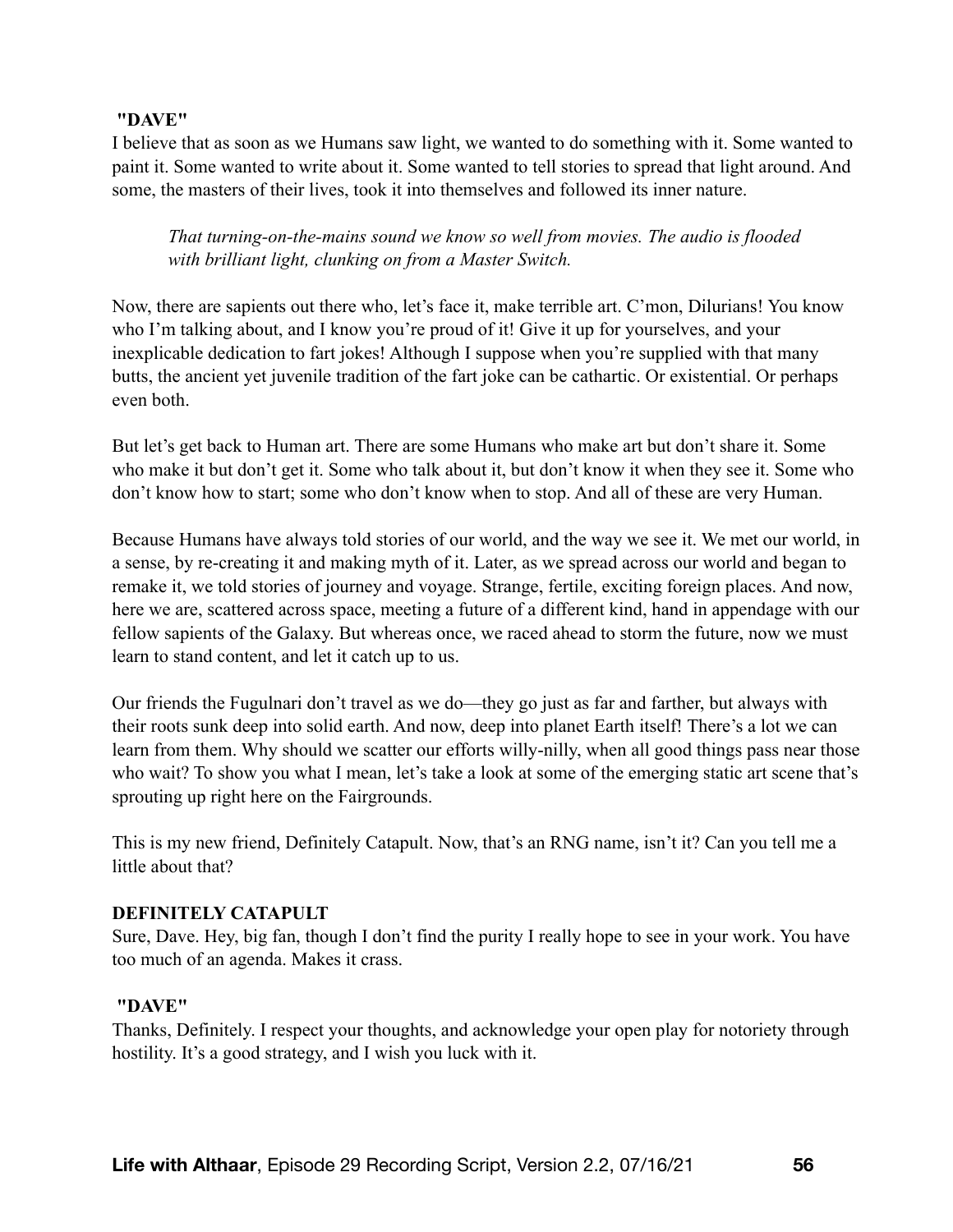# **DEFINITELY CATAPULT**

That's patic, Dave. Good on you for your generosity of spirit. So, the name. An RNG name is a name chosen by a Random Number Generator, which picks out words through aleatory processes rolling dice, basically, but really complicated dice. The practice originated with an obscure species known only as Luck Navigators, who undergo the process at birth. But I had my name curated by the good bots of Timekeeping Central, who maintain a few bespoke devices along these lines that help them with the incredibly complex calculations involved in scheduling Drop Time.

#### *A brief "Woo!" from someone in the middle distance.*

#### **"DAVE"**

Wow. Incredibly pretentious.

## **DEFINITELY CATAPULT**

Right? It took me ages to find just the right balance—pretentious, yes, but there's the barest touch of cool clinging to it, like a graceful hint of misty nostalgia.

## **"DAVE"**

Too true. I mean, I think it's incredibly stupid, but I still wish I had thought of it first.

## **DEFINITELY CATAPULT**

Thanks so much! Coming from you, that's super vertical.

## **"DAVE"**

You're welcome. Now, Definitely, why don't you share something with us about your current work? Explain Standing for the benefit of our viewers. Is it just, you know, Standing? Like people do?

## **DEFINITELY CATAPULT**

Ha! Of course not. Well… Sort of, yes. But it needs a context. Perhaps it would be simplest just to show you an example. The most traditional Standing, the archetype, is a dance structure. Here, I'll show you.

#### **"DAVE"**

I can't wait!

*Music. Something awful. Ten seconds.* 

#### **"DAVE"**

Amazing! You did *absolutely nothing* during that terrible sound! That was so dramatic.

## **DEFINITELY CATAPULT**

Like some of the pioneering work of John Cage, Standing is all about serendipity, and the rich flavor of happenstance.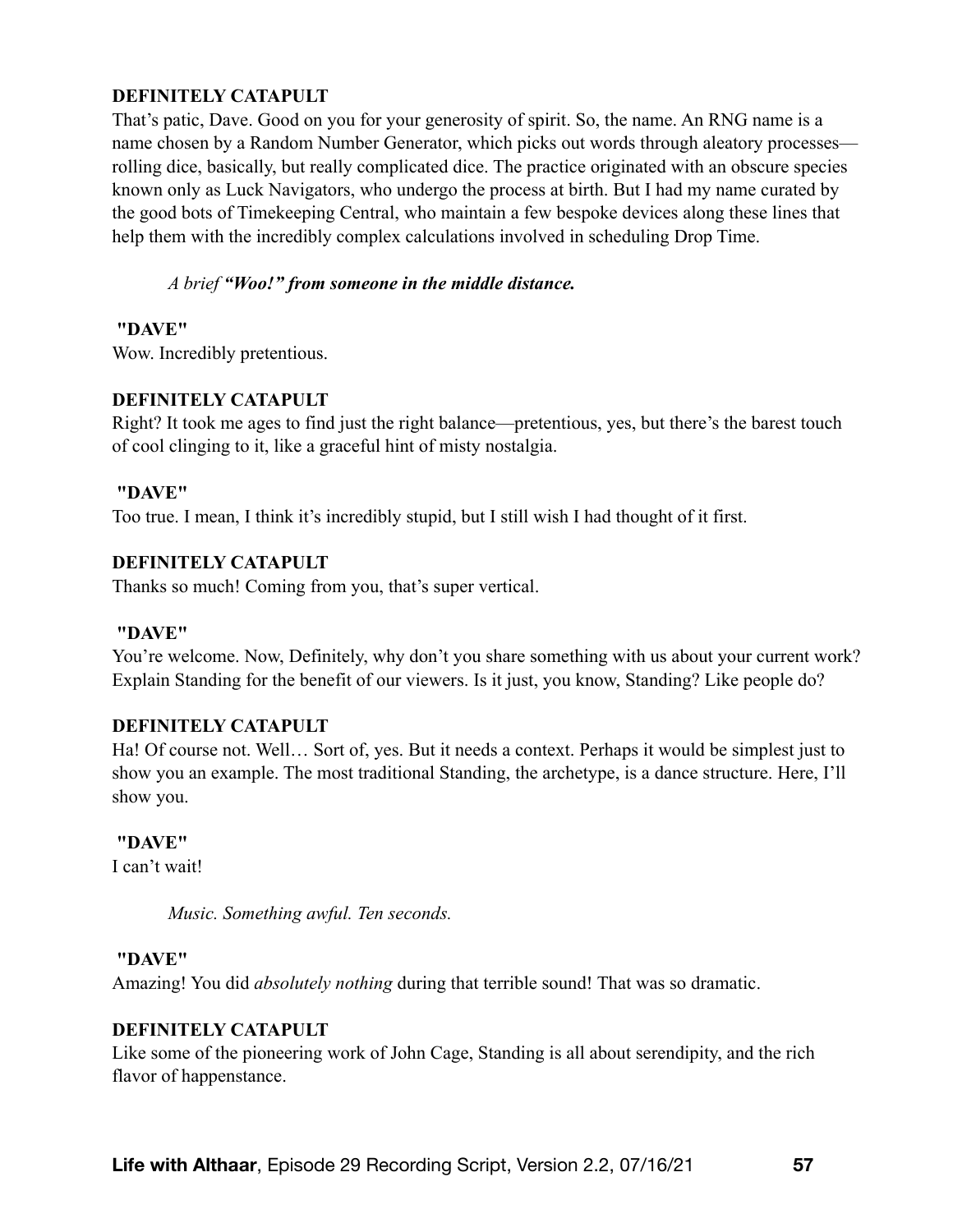#### **"DAVE"**

I wish we had more time to explore the nuances—but this is something you can pretty much do anywhere, isn't it?

## **DEFINITELY CATAPULT**

I was doing it during your intro, and it turned out great. You can do Standing on stage, at the rehearsal hall, in your favorite club, at home, even at work sometimes. Here's a tip: try it out on line for the cashier at your favorite stores! It adds a gorgeous dimensionality to simple chores.

## **"DAVE"**

Well, I must say this is all very inspiring. The first full-blown Fugulnari-Human artistic form! And now, I understand you've secured funding from the Committee to open your very own Arts Lab! Can you tell us a little about what you and your associates have uncovered?

## **DEFINITELY CATAPULT**

Well, just at the moment I've been focused on the establishment of a Standing Cosplay company, as well as toying with some ideas for Standing Fashion.

# **"DAVE"**

Standing Cosplay? You mean you dress up as figures from fiction and mythology, and then don't move?

# **DEFINITELY CATAPULT**

That was where we started, but then we unearthed a powerful inversion. Right now most of us are concentrating on finding things that don't move, and then cosplaying them. For example, Jennifer here! Jennifer is being a book. Thanks Jen, you can go ahead and break now.

## **JEN**

Thanks, Definitely. That was a good one!

## **"DAVE"**

Uncanny. It raises so many questions. We don't have time for any of the answers right now, but thank you, Definitely, for sharing your perspective. Clearly, it's an exciting time to be staying still.

## **DEFINITELY CATAPULT**

My pleasure. The Rule 34 stuff on Standing is going to be off the hook, by the way. Trust me on this.

*[scene 15] Another audio pan, or more properly an audio pull-out, as this segment is being watched at the Egg. As the interview ends,"Plants are Great" starts up again. The bar regulars are here—CHIP, XTOPPS, SOPON, BUBBLES, KWONTZ, ALIEN BARFLY, and a few others. By now everyone really hates that song.*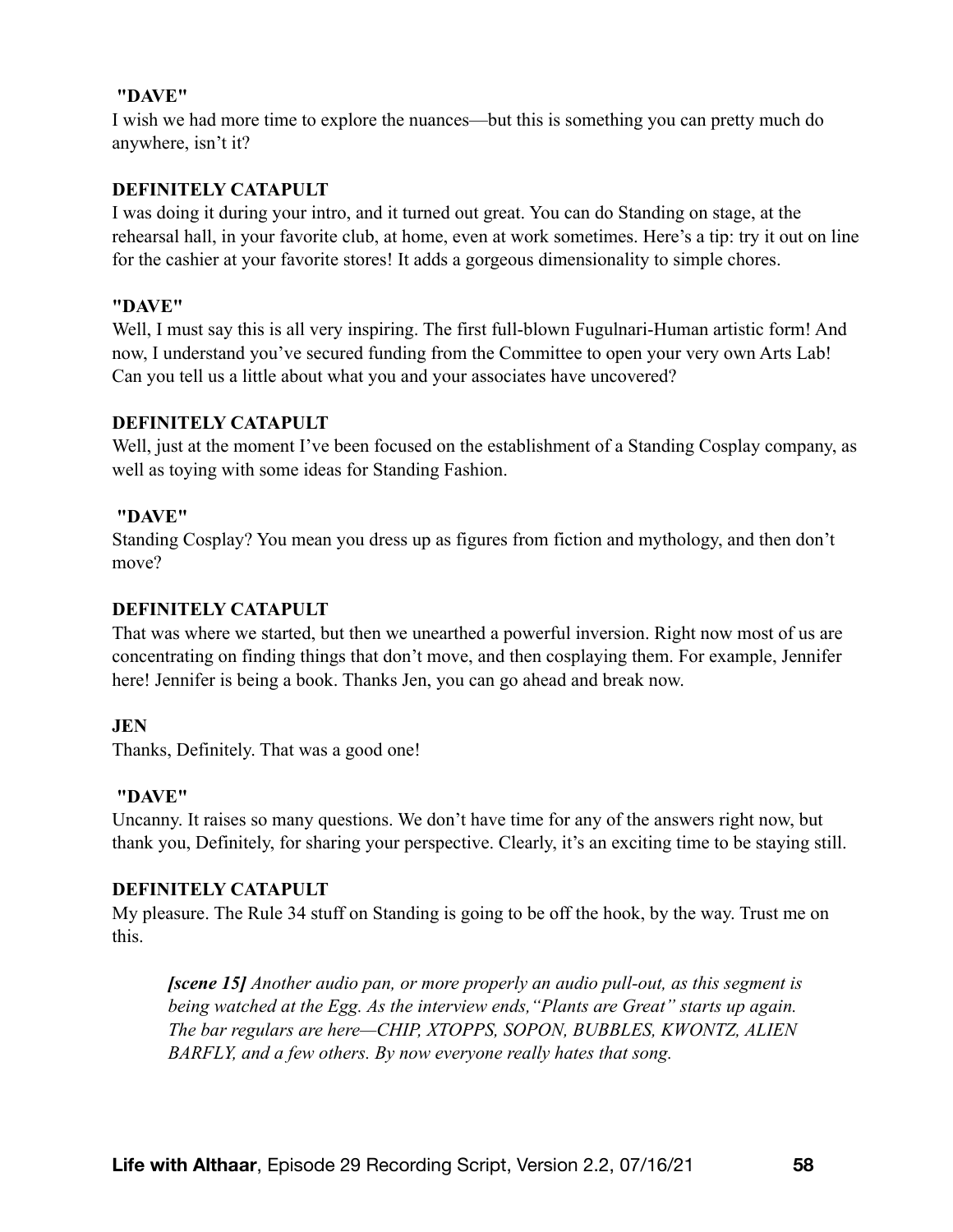## **ALL**

Nooo, make it stop, Plants are Really Not That Great, This sucks, Turn it off, etc. *(bleep as the screen is muted)*

## **SOPON**

Okay everyone, listen up! I want to be sure you all get this. If in the future you want a drink, but you see me over here doing this—like this?—then you will have to wait until I'm done expressing my essential stationary-ness, because you will be in the presence of Art.

## **HUMAN DRINKER AT THE EGG**

I'm preeshurr Art owes me a drink! At least. Mebbe two.

# **CHIP**

We'll be sure to tell him. What did you say your name was?

# **HUMAN DRINKER AT THE EGG**

My name? My name is Questionably Trebuchet!

# *Hilarity by all.*

## **SOPON**

You know, it's not even that the Foogs are being weird and creepy—an alien occupation should be weird and creepy. But they've made it boring and embarrassing, and that is some seriously repellent Black Ops Psy-Ops jackpot shit. And that song. That *song.* 

# **KWONTZ**

*(gibberish: Is it really possible they've stumbled on this strategy by dumb luck?)* 

## **CHIP**

I mean, it has to be dumb luck, doesn't it? Because I think you're right—they did an amazing job of looking like idiot goons who are making a huge mess of this.

## **BUBBLES**

But they're not idiot goons. They've got the entire League locked down tighter than a modulator gasket.

# **CHIP**

Yeah, I know. But they just did an incredible impression of idiot goons. No one's going to believe the Foogs are a threat to the entire Galaxy after seeing this. And why would the ICSB bother to interfere with some weird deal between a few idiot goons and some sex-crazed bipeds? I mean, no thanks, right? Nobody's walking away clean from this one. Which could have been the whole point of inviting that fact-finding mission in the first place. …Okay, I just heard that come out of my mouth, and I realize I sound like a total reality-surfer, so I'm gonna press pause on that until I'm drunk enough to justify a full-on paranoid rant.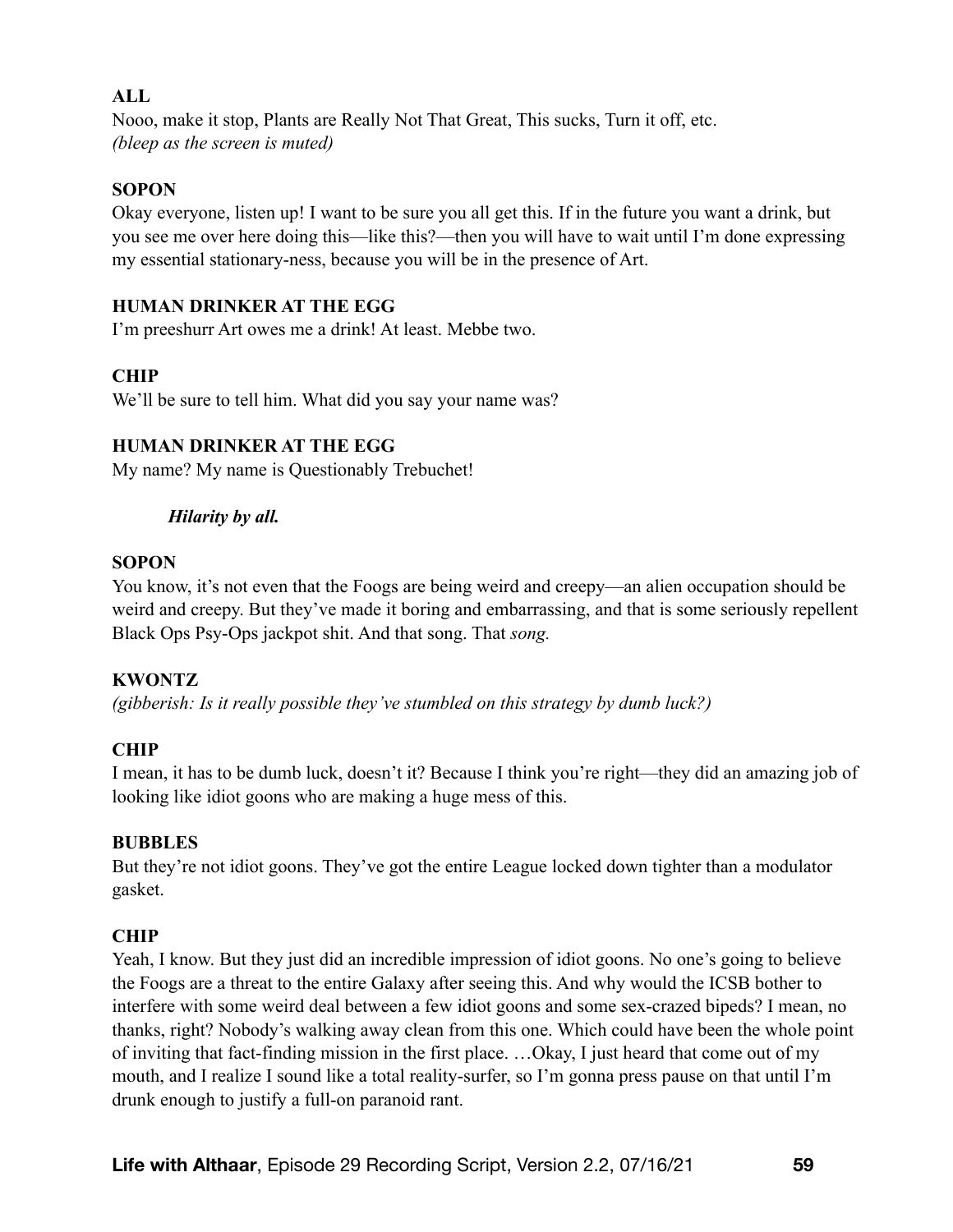# **OTHER HUMAN DRINKER AT THE EGG**

You know, a real reality-surfer would be slashing prices on drinks, after a bizarre shared traumatic experience like that misinformation pageant.

# **CHIP**

Zounds! I've regained my mental composure! We are not currently in discount season, my friend. The Committee is killing me with these travel restrictions. The bar-room may feel pleasantly spacious right now, but I need to get it back up to sweaty and crowded at least once in a while if I'm gonna keep the aquarim stocked. So you're paying full-price until Humans come back around in the buy-one-get-one rota, sorry.

# **HUMAN DRINKER AT THE EGG**

Oh. Probably this is a bad time to mention that we ran out of money about 30 minutes ago.

# **CHIP**

Are you flotting kidding me.

# **OTHER HUMAN DRINKER AT THE EGG**

Sorry.

# **CHIP**

Sopon?

## **SOPON**

Probably this is a good time to mention your shoes are Tite-Lokked to your barstools as of about 25 minutes ago.

# **OTHER HUMAN DRINKER AT THE EGG**

Hey. What the—?

## **SOPON**

You sure you don't have an extra credit chip we can run against the tab? 'Cause I'm betting you do.

## **HUMAN DRINKER AT THE EGG**

Yeah, all right. It's hard times for us too. Try this one.

## **SOPON**

No sombrero, zoods. I was pretty sure you'd be good for it.

*ALTHAAR announces his imminent arrival from the corridor.* 

# **ALTHAAR**

Althaar is making approach to the Electric Egg! Please to be illuminating the sign, please!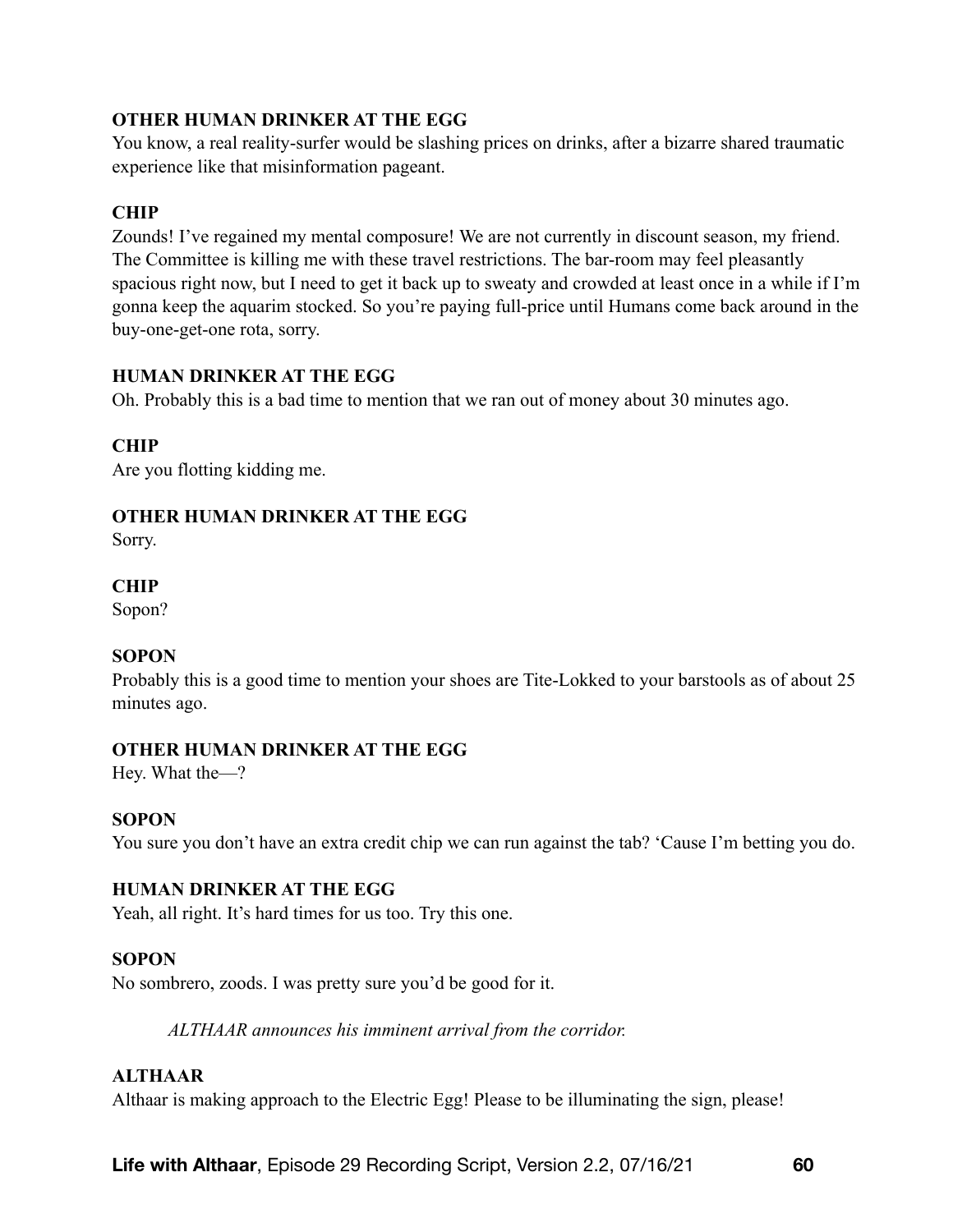#### **BUBBLES**

Got it!

*Switch, buzzzzz.* 

#### **ALTHAAR**

Thanking you!

#### **OTHER HUMAN DRINKER AT THE EGG**

What the—Iltorian Warning? Oh no. Please, bartender! Please, unlock the shoes!

#### **SOPON**

First things first, sport. Lemme just run this chip—

*Bleep bleep, SOPON runs the chip. There's enough of a balance.* 

#### **SOPON**

Huh. Your name really is Questionably Trebuchet. Didn't see that one coming.

*SOPON releases the locks on the barstools and both the HUMAN DRINKERS flip backwards. Whooooah! They fall wholeheartedly, but don't take any damage.* 

## **HUMAN DRINKER AT THE EGG**

Urrghhh. Why not? I told you it was.

#### **SOPON**

Fair enough, Mx. Trebuchet.

## **ALTHAAR**

*(passing by on the way to the Blorch Hunter machine)*  Human friends, while Althaar is not the boss of you, he is making suggestion to maintain closement of the eyes until he is fully ensconced in his place of hiding!

#### *Groans from the HUMAN DRINKERS on the floor.*

#### **ALTHAAR**

Oh! Althaar must apologize for the discomforting, new Human friends! It was not necessity for you to be lying on the very sticky floor! Althaar will soon be fully concealed behind the *Big Blorch Hunter II* machine! Mr. Frinkel, Althaar would like to purchase the cock-tail for your Human guests, in recompense for the causation of up-set. Not one cock-tail for all the Humans, but one for each, please. Oh! And also for the other guests, Althaar does not wish to cause the feelings of exclusion!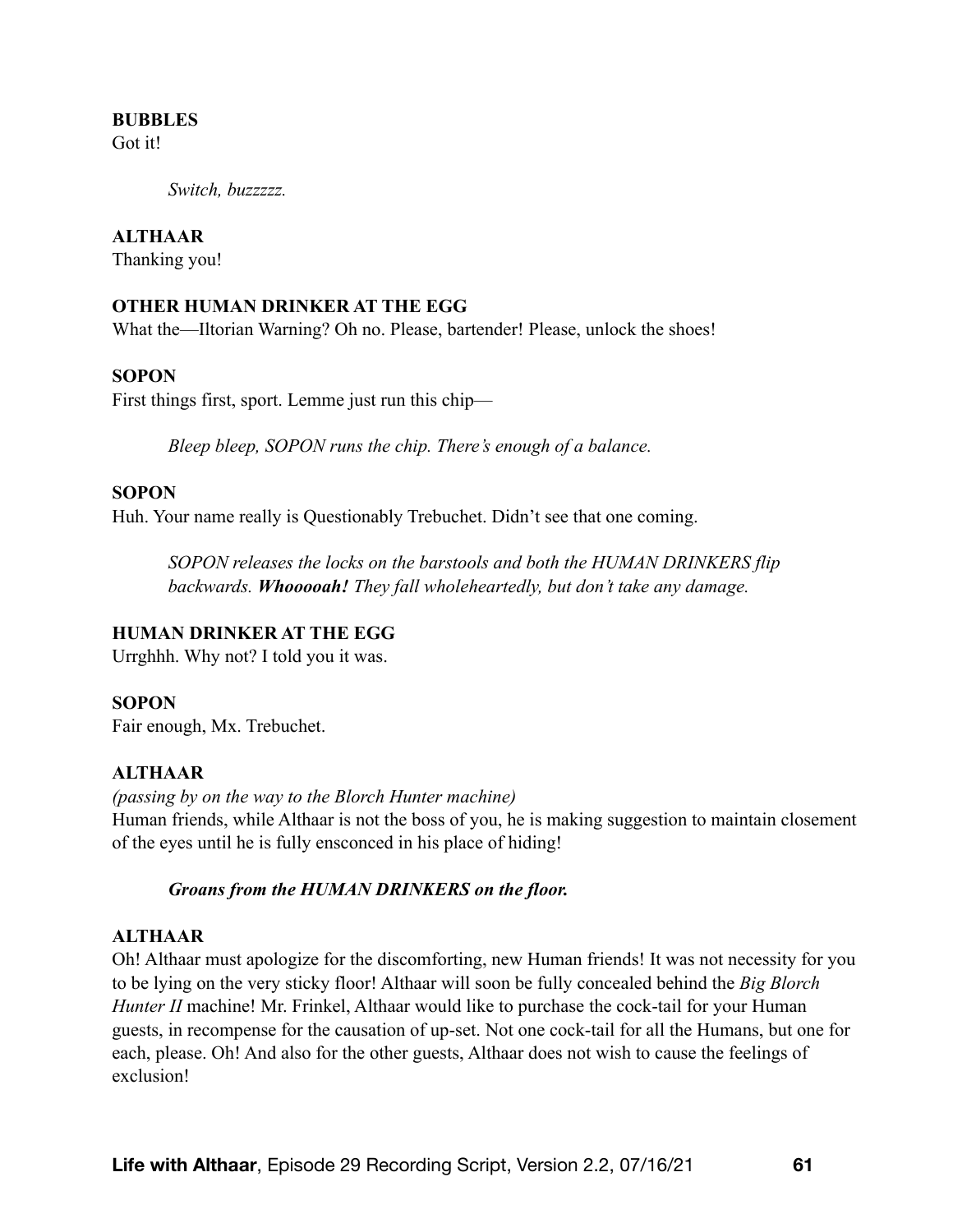## **KWONTZ**

*(enthusiastic gibberish)* 

## **ALTHAAR**

Not at all, Sin Kwontz, it is the pleasure to Althaar!

*XTOPPS, who has also been enjoying the dubious comforts of the floor, wakes with a start.* 

## **XTOPPS**

Althaar? Hey Althaar. I woke up and I was having this dream, and you were in it. And that was weird, because I had woken up, so that shouldn't have been my dream, should it? But there you were anyway. In my dream, the owls were not what—no never mind, yes they were. It was the carrots. They were vibin' thru the peaty loam, like little Talpoidean subbaculchas. And mind my periscope, that's *(singing)* how high I ammmm.

*Thud. He's out.* 

# **ALTHAAR**

…Sin Xtopps? …Are you in healthiness?

# **CHIP**

Ah, he's out cold again. He got into something this afternoon, we're not sure what it was.

## **ALTHAAR**

…Perhaps he is requiring the medical assistance?

## **CHIP**

I doubt it. I mean, yeah, he's being weird, but, you know, Xtopps-weird, not weird-weird. I'm only gonna call an evac if he starts doing something I haven't seen before. Waking up in a MedCenter would definitely crack his tiles. So for right now, I figure the best thing is to just let him sleep it off.

## **ALTHAAR**

This would be seeming unwise, but… you have had much greater experiencing than Althaar of the many mind-framings of Xtopps, so Althaar will have reliance on your judgment!

## **CHIP**

Trust me, he'll be fine.

## **BUBBLES**

What can I get you, sweetie? Another Tolimene and tonic?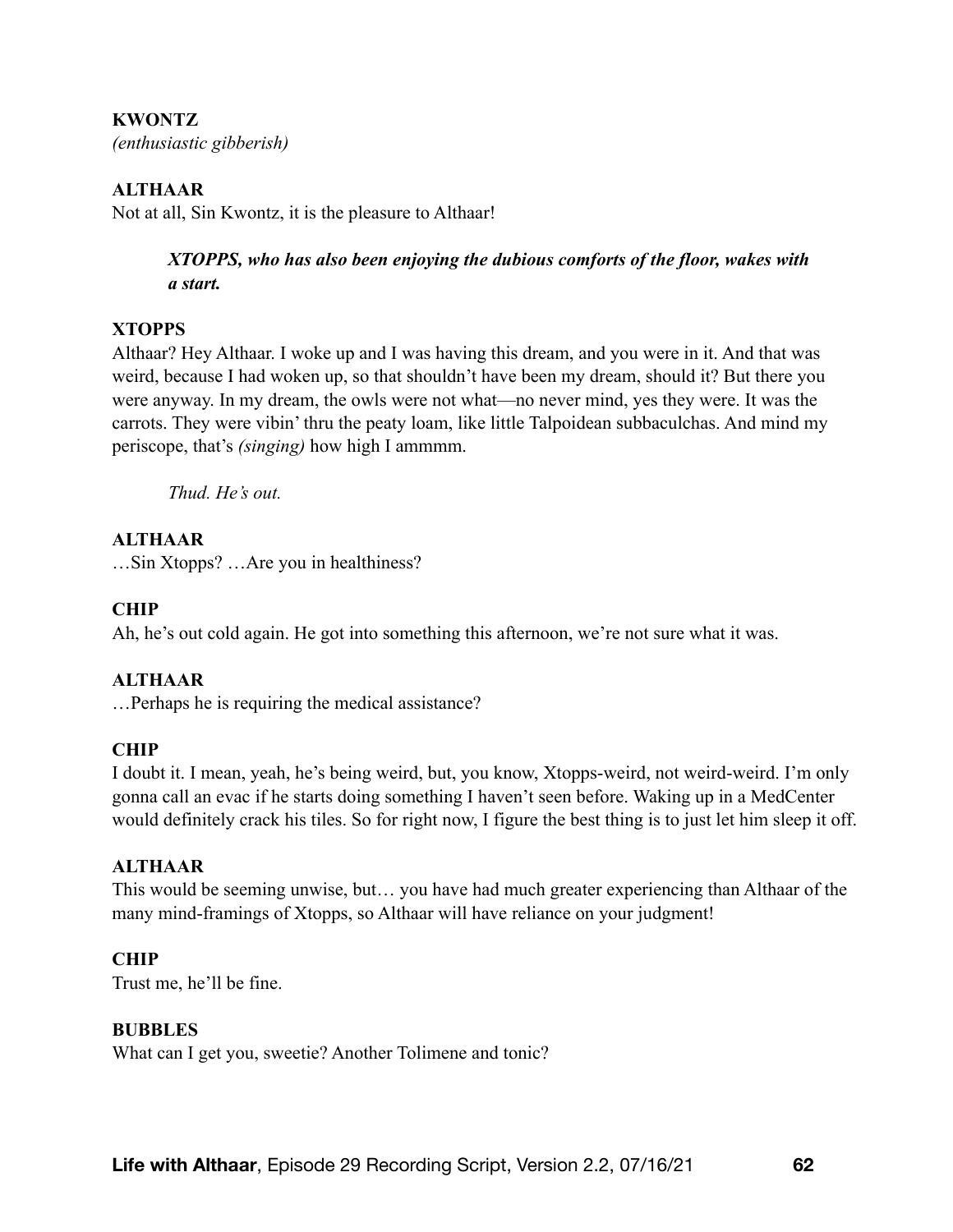# **ALTHAAR**

No, Sin Bubbles, on this occasioning Althaar would prefer something of more strongness. He has made endurance of the entire so-calling documentary of the Fugulnari and it has made him very crosswards indeed! So Althaar believes the Escape Trajectory is requirement, to unjangle the nerves.

#### **BUBBLES**

Coming right up!

## **CHIP**

Hey, Althaar, what's your professional opinion on that piece of smark? Did the Foogs come off like a bunch of Bonchos completely by accident? Or was it actually intentional? Like, they deliberately made themselves look incompetent so the rest of the Galaxy would think they were harmless?

## **ALTHAAR**

Mm… Althaar would say rather that the appearance of the Boncho is caused by a lack of understanding among the Fugulnari. They believe that they are presenting the arguments most sensible on how life is best to be lived, by Humans and others. So they are not always grasping the differentness with which their actions can be perceived, by other sapients with their own framings of reference.

## **CHIP**

So it wasn't a setup? They've just got no idea how they come across to other people?

## **ALTHAAR**

This is the opinion of Althaar, yes. But this is not at all of a uniqueness to the Fugulnari. It is a most common difficulty, and one that is occupying many lessons at the Yimbastush Institute for Acquisition of Intersubjective Expertise! And of course the lack of understanding is traveling in both directions. There are very few beings who are comprehending the mind-shaping of the Fugulnari. Perhaps there are none at all! It is suspicion that they have shared honesty with no one but themselves. Althaar has made much consultation with those Iltorians who have spent time among the Fugulnari, but their advisings have not been of great usefulness.

## **CHIP**

Well, yeah, no shness. What do these "experts" know that you don't? You've been living with the Foogs too, for almost a year now. And you've actually seen what they're like when the gloves come off. You know, if plants wore gloves.

#### **ALTHAAR**

This… this is most perceptive, Mr. Frinkel! It is true that the expertise of Althaar has not been achieved by the standard Iltorian approaching, but it is of value nonetheless! And it is of certainty that the previous theories on the Fugulnari mind-structure have been adulterated by intentional deception. So new theories must be constructed! And Althaar is best positioned to make assisting on this! Yes! Althaar must be composing new missives to Iltor at once! *(cont.)*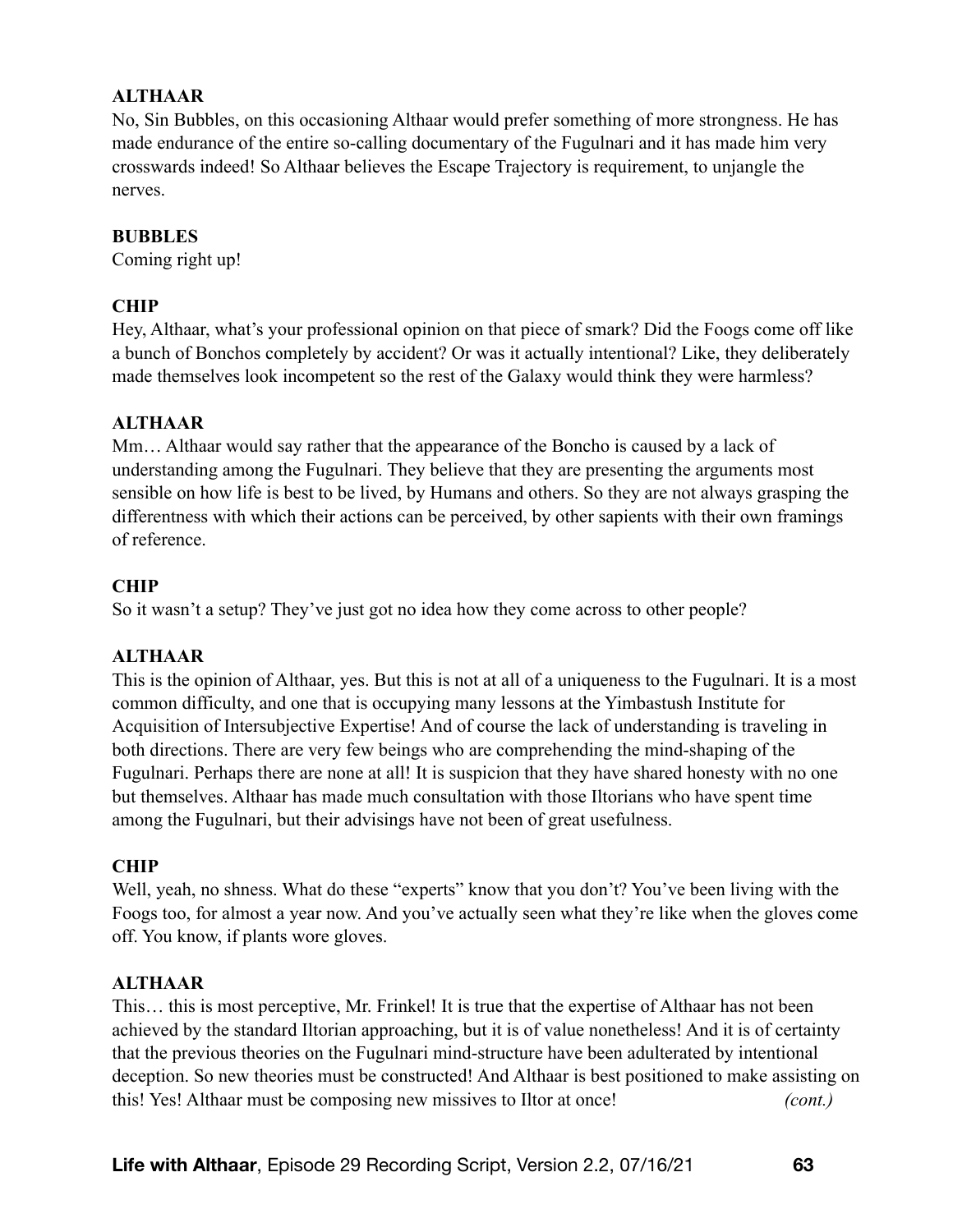*(as he emerges from behind the machine and heads for the exit)* Human friends! Please be covering of your eyes once again as Althaar is making exit on the Electric Egg! Althaar has breakfasts to make shopping for, and friends to be comforting, and many knowledges to be shared. The Fugulnari may say it is necessity to remain still, but Althaar must be moving!

*[scene 16] Closing credits music.* 

## **ANNOUNCER**

You've been listening to *Life With Althaar*, episode 29! This episode was written by Linus Gelber for Gemini CollisionWorks and starred Amanda La Pergola as Mrs. Frondrinax Zuri Washington as Dee Berit Johnson as Althaar John Amir as John B Ivanna Cullinan as Commander Torianna Alyssa Simon as Lieutenant Frall Derrick Peterson as Xtopps Eli Ganias as H.F. and Chris Lee as Chip Frinkel and also featured David Arthur Bachrach, Ian W. Hill, Jessica Stoya, Linus Gelber, Olivia Baseman, Holly Pocket McCaffrey, Anna Stefanic, Leila Okafor, Lex Friedman, Fred Backus, and Philip Cruise *Life With Althaar* was created by Berit Johnson and Ian W. Hill Berit is the supervising producer, showrunner, and script supervisor Ian is the audio producer, sound designer, and technical supervisor The writers' room consists of Berit, Ian, John, Philip, Lex, Linus, Amanda, and Chris Theme and Interstitial Music composed and performed by Anna Stefanic *Life With Althaar* logo and illustration created by Dean Haspiel Library Music and Sound Effects licensed from Storyblocks The entire production is copyright 2021, Gemini CollisionWorks We'll be back in two weeks with another "Tale from the Fairgrounds," but first, let's listen in as Mrs. Frondrinax conducts a post-mission debriefing with one plucky little sprout…

*[scene 17]* 

# **MRS. FRONDRINAX**

Well, that was an utter fiasco. Not to mention a complete waste of time. Shutting off those cameras didn't even slow the Resistance down for a second. Dee's latest little number came out practically the second you cut the feeds! And this time it's all over HECNET, too! With my luck, it'll somehow end up finding its way to a data courier bound for Earth!

## **ROOTY**

It was pretty, though!